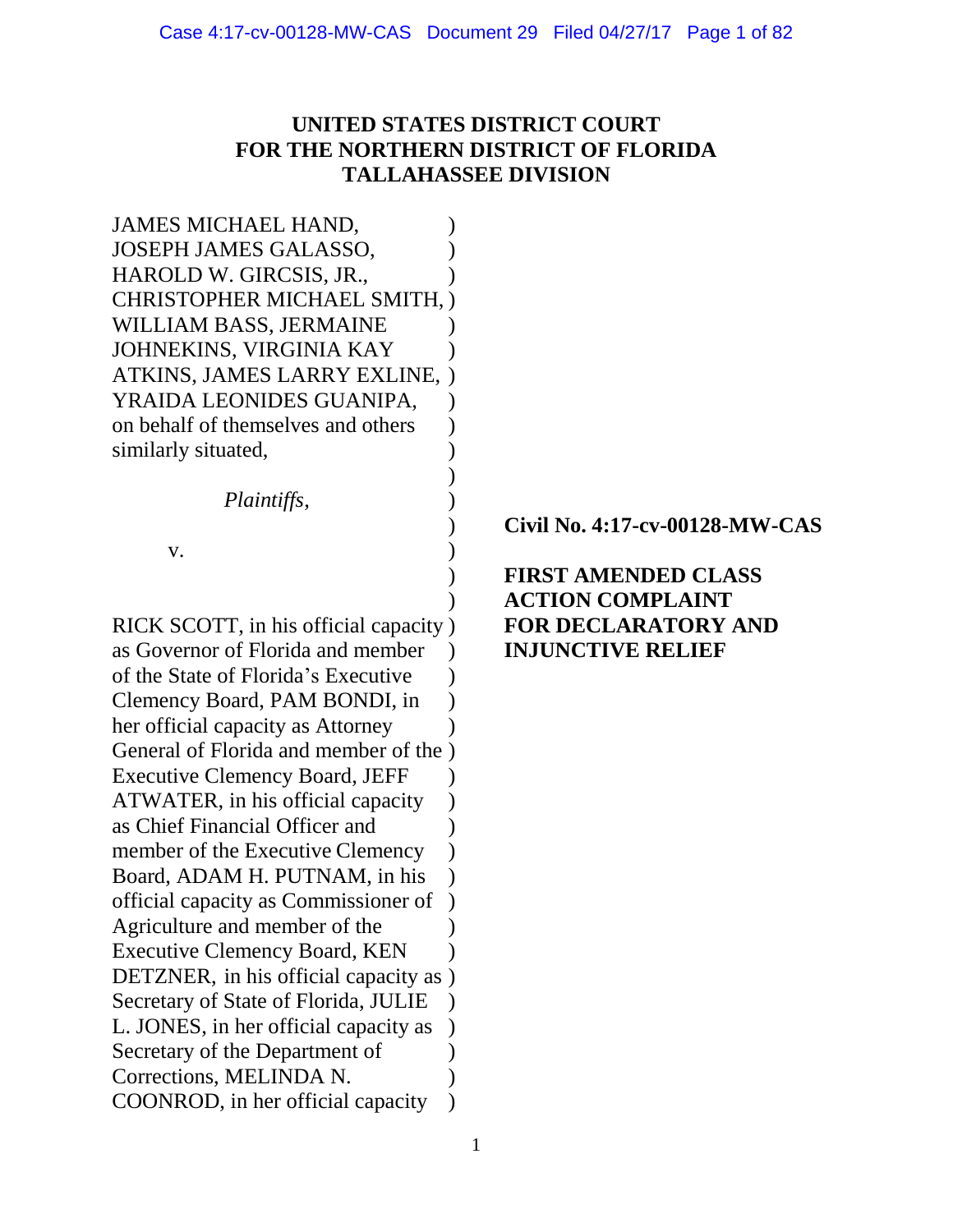as Commissioner and Chair of the ) Florida Commission on Offender (a) Review, RICHARD D. DAVISON, ) in his official capacity as (a) Commissioner of the Florida (1) Commission on Offender Review. DAVID A. WYANT, in his official  $\qquad$ Capacity as Commissioner of the ) Florida Commission on Offender (a) Review, JULIA McCALL, in her ) official capacity as Coordinator for ) the Office of Executive Clemency of ) the Florida Commission on Offender ) Review, ) *Defendants*. )

# **FIRST AMENDED CLASS ACTION COMPLAINT FOR DECLARATORY AND INJUNCTIVE RELIEF**

)

Plaintiffs James Michael Hand, Joseph James Galasso, Harold W. Gircsis, Jr., Christopher Michael Smith, William Bass, Jermaine Johnekins, Virginia Kay Atkins, James Larry Exline and Yraida Leonides Guanipa (collectively, "Plaintiffs") seek declaratory and injunctive relief and allege as follows:

## **NATURE OF ACTION**

1. Florida is one of just four states which deny the right to vote to all convicted former felons until they successfully petition for the restoration of their civil rights. Kentucky, Iowa and Virginia are the only other states that consign the voting rights of all convicted former felons (hereinafter "disenfranchised ex-felons"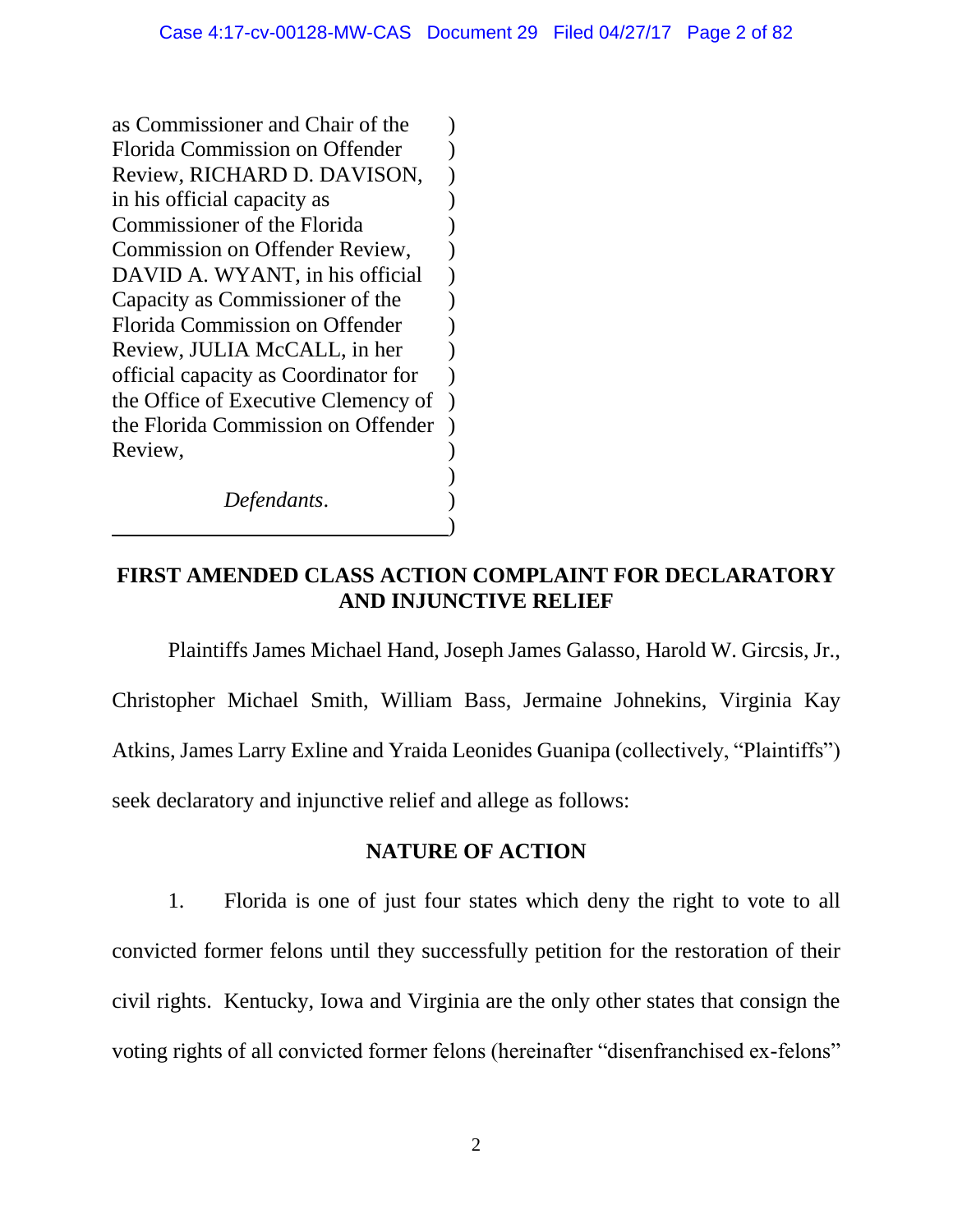#### Case 4:17-cv-00128-MW-CAS Document 29 Filed 04/27/17 Page 3 of 82

or "ex-felons") to the unrestrained discretion of public officials.<sup>1</sup> This class action challenges Florida's disenfranchisement and re-enfranchisement laws, which have made the process of voting rights restoration unconstitutionally arbitrary.

2. Disenfranchised ex-felons who have completed their sentences and who seek to regain their voting rights in Florida must petition the Executive Clemency Board (or "the Board"), which is comprised of the Governor of Florida, the Attorney General, the Chief Financial Officer and the Commissioner of Agriculture. Fla. R. Exec. Clemency 1. The decision whether to grant or deny an ex-felon's restoration application rests with the unfettered discretion of these four Board members. The application must be approved by a majority of the Board members and the Governor must be included in the majority.

3. While the Rules of Executive Clemency set forth a procedure for applications to the Board, there are no laws, rules or regulations governing the Board's determinations, which remain wholly arbitrary. Rule 4 explicitly provides that: "The Governor has the unfettered discretion to deny clemency at any time, for any reason." Fla. R. Exec. Clemency 4. Defendant Governor Rick Scott frequently

 $\overline{a}$ 

<sup>&</sup>lt;sup>1</sup> While Virginia's current administration is restoring the voting rights of ex-felons who have completed their sentences including parole and probation, the state laws have not been changed. In some states, ex-felons convicted of certain felonies or multiple felonies continue to be disenfranchised following the completion of their sentences and must petition a court or state officials to regain their voting rights. *See, e.g.*, ARIZ. REV. STAT. ANN. §§ 13-905, 13-906; NEV. REV. STAT. ANN. § 213.155.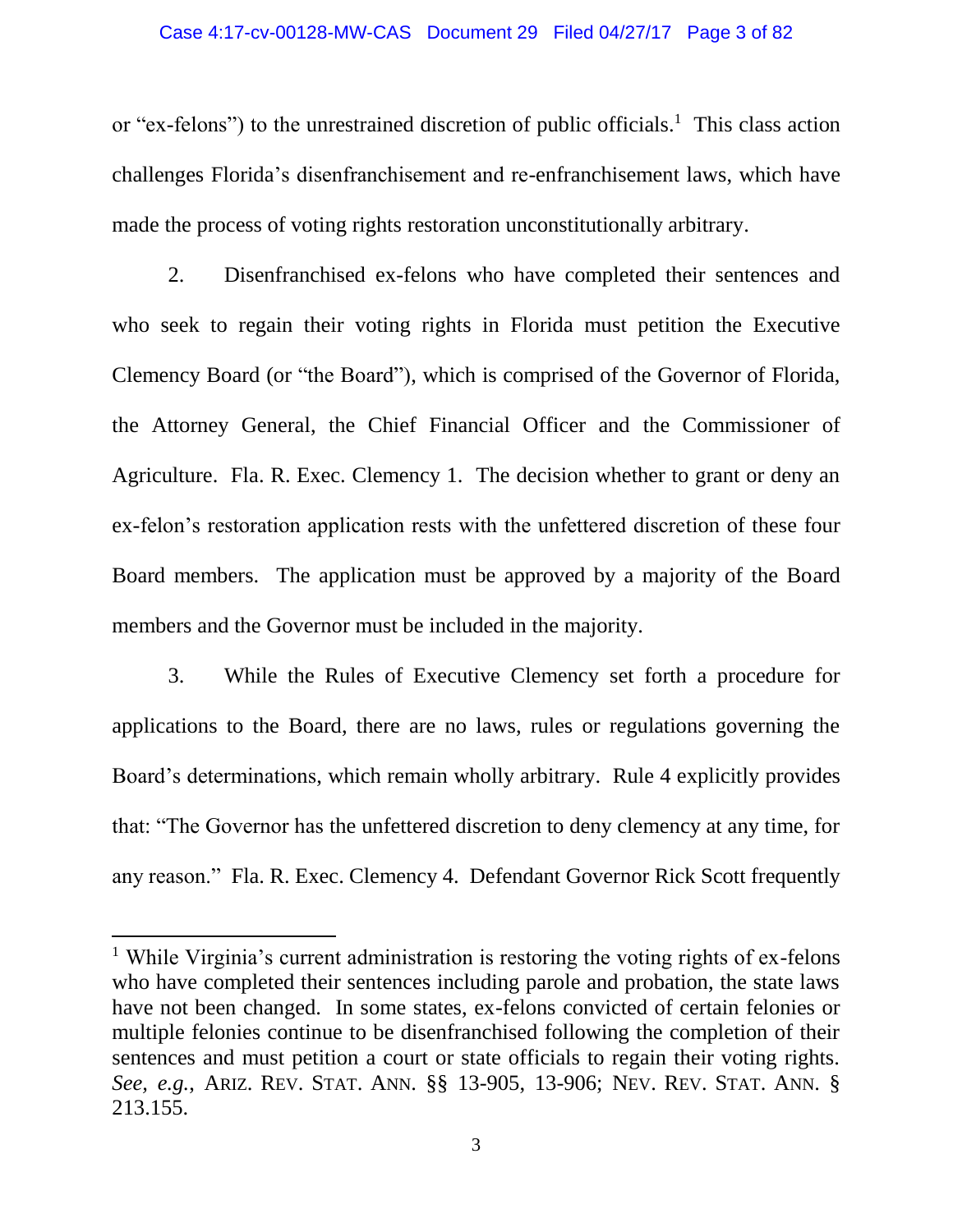#### Case 4:17-cv-00128-MW-CAS Document 29 Filed 04/27/17 Page 4 of 82

states that the Executive Clemency Board acts as a "court of mercy"<sup>2</sup> and underscores that the Board is not bound by any law in making its decisions. Frequently the Board members state that they are looking to see if someone has "turned [his or her] life around" and if the applicant has shown remorse. By way of example, Governor Scott opened the March 3, 2016 hearing with the following declaration of limitless discretion: "This is a board of clemency. Ok? There is no law we're following. The law has already been followed by the judges. So we get to make our decisions based on our own beliefs."<sup>3</sup> With such vague, shifting standards based on personal beliefs, applicants may be denied for any reason, including a record of traffic violations, an admission to drinking alcohol or recreational drug use, or no reason at all, just a state official's whim, impression or gut instinct. Applicants may also be granted for any reason, including the testimony of family members, friends or pastors, an applicant's demeanor or dress, the expression of political views which Board members favor, or no reason at all, just a state official's whim, impression or gut instinct.

 $\overline{a}$ 

<sup>&</sup>lt;sup>2</sup> The Statement of Policy that opens the Florida Rules of Executive Clemency asserts that: "Clemency is an act of mercy that absolves the individual upon whom it is bestowed from all or any part of the punishment that the law imposes." Fla. R. Exec. Clemency 1.

<sup>3</sup> Executive Clemency Board Hearing (March 3, 2016 at 00:04:25), *available at* [http://thefloridachannel.org/videos/3316-executive-clemency-board-meeting-part-](http://thefloridachannel.org/videos/3316-executive-clemency-board-meeting-part-1/)[1/](http://thefloridachannel.org/videos/3316-executive-clemency-board-meeting-part-1/) (last visited Mar. 9, 2017).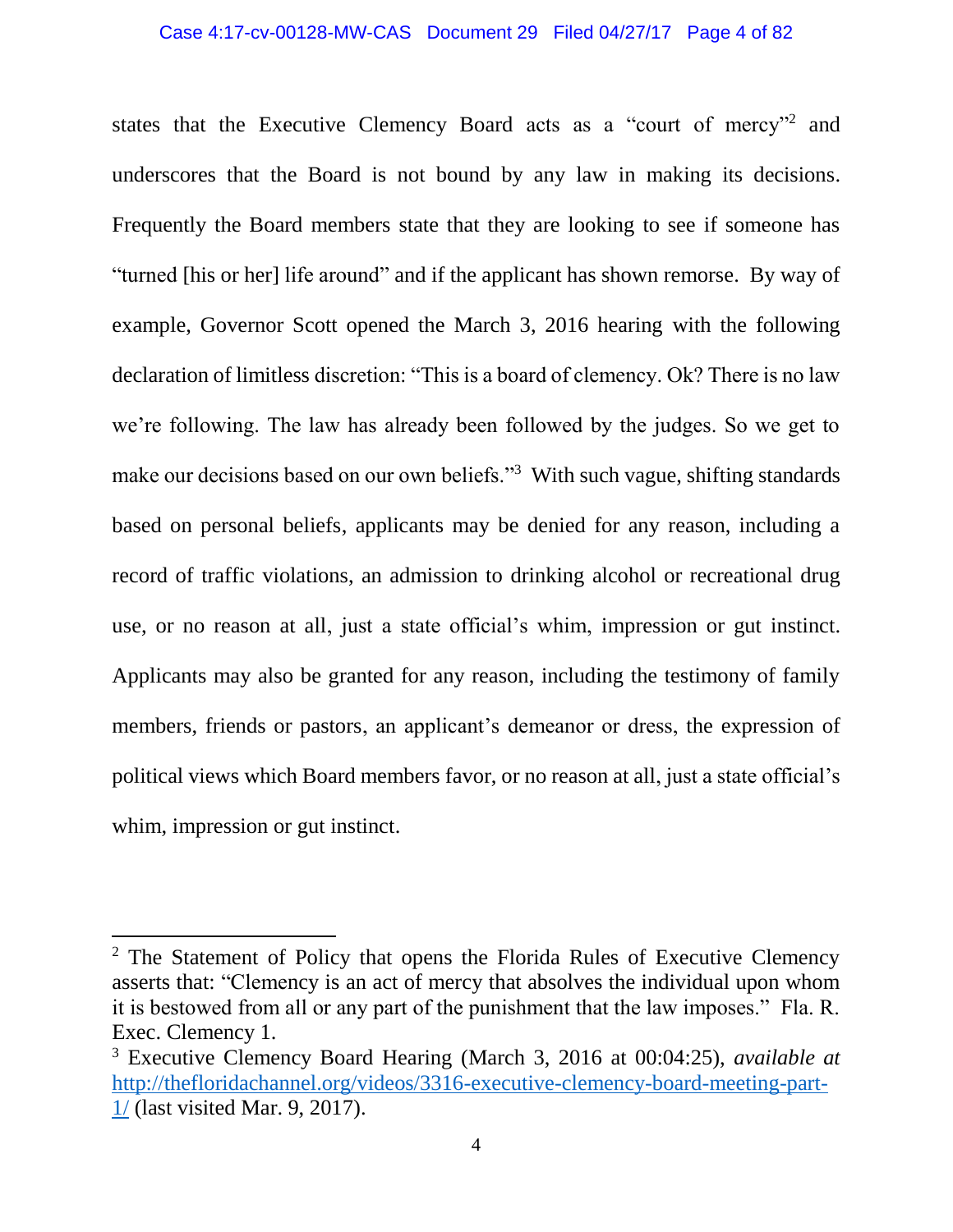### Case 4:17-cv-00128-MW-CAS Document 29 Filed 04/27/17 Page 5 of 82

4. The risk of viewpoint discrimination is highest when a government official's discretion to authorize or reject First Amendment-protected activity is entirely unconstrained by law. In this context, officials may deny restoration of the right to vote on pretextual grounds while secretly basing their decision on the applicant's race, professions of faith (or lack thereof) or speculation as to the applicant's political affiliation or views. This is why – under longstanding Supreme Court precedent – conditioning the enjoyment of a fundamental constitutional right on the exercise of unfettered official discretion and arbitrary decision-making imposes a prior restraint and violates the First Amendment to the United States Constitution. This arbitrary allocation of the franchise also violates the Equal Protection Clause of the Fourteenth Amendment.

5. Furthermore, no laws, rules or regulations set any time limits on the Board to act on an ex-felon's application for restoration of civil rights in Florida. Board hearings are held only four times per year and only in Tallahassee. The Board only hears an average of 52 restoration of civil rights cases per quarterly meeting. Under the current set of rules adopted back in 2011, the Executive Clemency Board has imposed an unjustifiable further roadblock to restoration of voting rights, forcing ex-felons who have completed their sentences to wait an additional five or seven years following the completion of their sentence before they can even apply for restoration of voting rights. Upon information and belief, it is common for an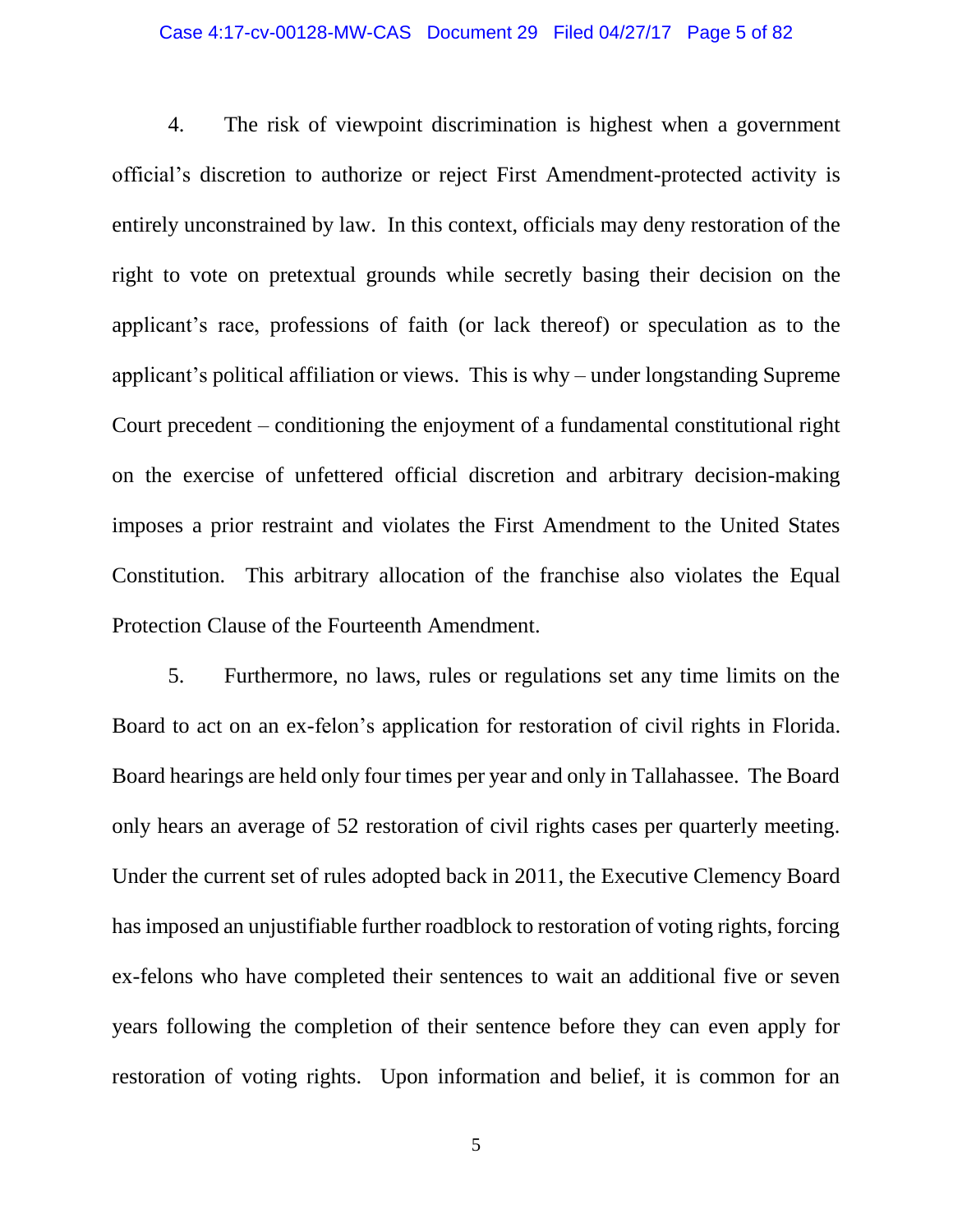#### Case 4:17-cv-00128-MW-CAS Document 29 Filed 04/27/17 Page 6 of 82

applicant to wait as many as ten years, if not more, without any update from the Board before he or she is finally given a hearing date or notified the application was denied or granted without a hearing. This delay is exacerbated by the existing backlog of applications, which – as of March 1,  $2017 -$  stood at 10,513 pending applications. <sup>4</sup> The lack of a definite time limit for the adjudication of an ex-felon's application for restoration of voting rights also violates the First Amendment to the United States Constitution. The waiting period imposes a second sentence above and beyond that imposed by a federal or state judge and a severe restriction on exfelons seeking to regain their voting rights, which is not narrowly tailored to any legitimate government interest and therefore violates the First and Fourteenth Amendments to the U.S. Constitution.

6. The Executive Clemency Board's restoration process has always been an unconstitutional obstacle to regaining the right to vote but this problem has become particularly acute since Defendant Governor Scott took office in 2011 and changed the rules to require lengthy waiting periods. The Governor has also exercised his unbridled power over clemency procedures to reduce the number of civil rights restoration applications which are processed annually and reject

<sup>&</sup>lt;sup>4</sup> On September 1, 2016, this figure was 10,588. The backlog has only decreased by 75 pending applications in six months, demonstrating that the current system has both caused Florida's disenfranchised population to grow to 1.68 million – an estimated 1.48 million of whom have completed their sentences – and is utterly unsuited to addressing the ever-worsening problem.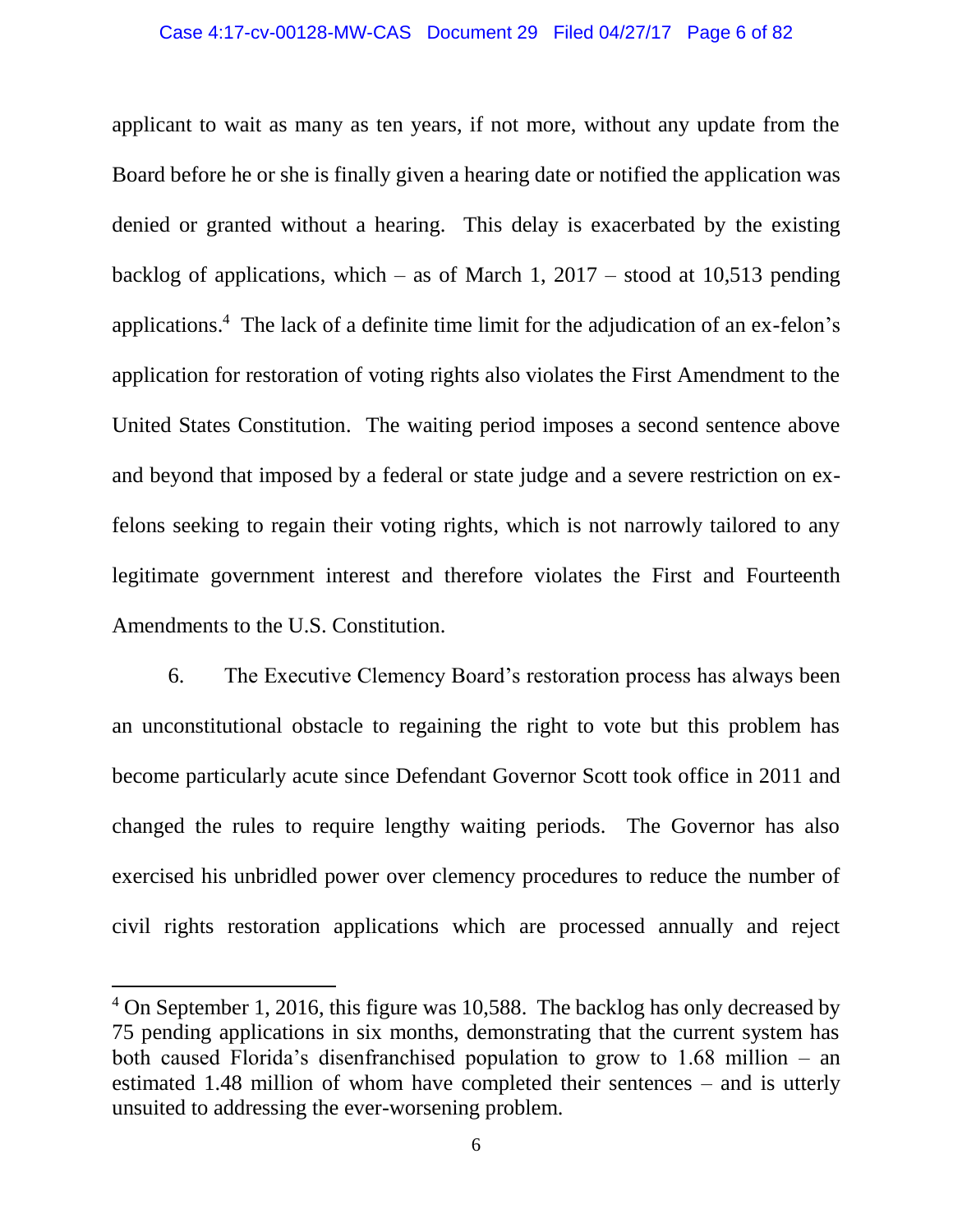tremendous numbers of ex-felon applicants. The data shows that the number of civil rights restoration applications granted each year has dramatically declined since Governor Scott assumed office in 2011: 1,428 (2001); 6,651 (2002); 14,836 (2003); 24,902 (2004); 11,638 (2005); 14,053 (2006); 38,971 (2007); 85,088 (2008); 25,347 (2009); 5,909 (2010); 78 (2011); 342 (2012); 605 (2013); 562 (2014); 428 (2015); and 473 (2016). As a result, Florida now has an estimated 1.68 million disenfranchised ex-felons<sup>5</sup> or 10.43 percent of the state's voting-age population both the highest total and the highest rate in the nation.<sup>6</sup>

7. Plaintiffs bring this action under 42 U.S.C. § 1983 against Defendants' unlawful deprivation of Plaintiffs' rights under the First and Fourteenth Amendments to the United States Constitution.

8. Plaintiffs James Michael Hand, Joseph James Galasso, Harold W. Gircsis, Jr., Christopher Michael Smith, William Bass, Jermaine Johnekins, Virginia Kay Atkins and James Larry Exline are disenfranchised ex-felons who have applied for restoration of their civil rights by the Board. All but one of their applications have been denied; William Bass's application is pending in the backlog. Plaintiff

<sup>5</sup> Christopher Uggen, Ryan Larson and Sarah Shannon, *6 Million Lost Voters: State-Level Estimates of Felony Disenfranchisement*, The Sentencing Project (2016) (Table 3), *available at* [http://www.sentencingproject.org/wp](http://www.sentencingproject.org/wp-content/uploads/2016/10/6-Million-Lost-Voters.pdf#page=17)[content/uploads/2016/10/6-Million-Lost-Voters.pdf#page=17](http://www.sentencingproject.org/wp-content/uploads/2016/10/6-Million-Lost-Voters.pdf#page=17) (last visited Mar. 7, 2017).

 $\overline{a}$ 

<sup>6</sup> *Id*. (Figure 2).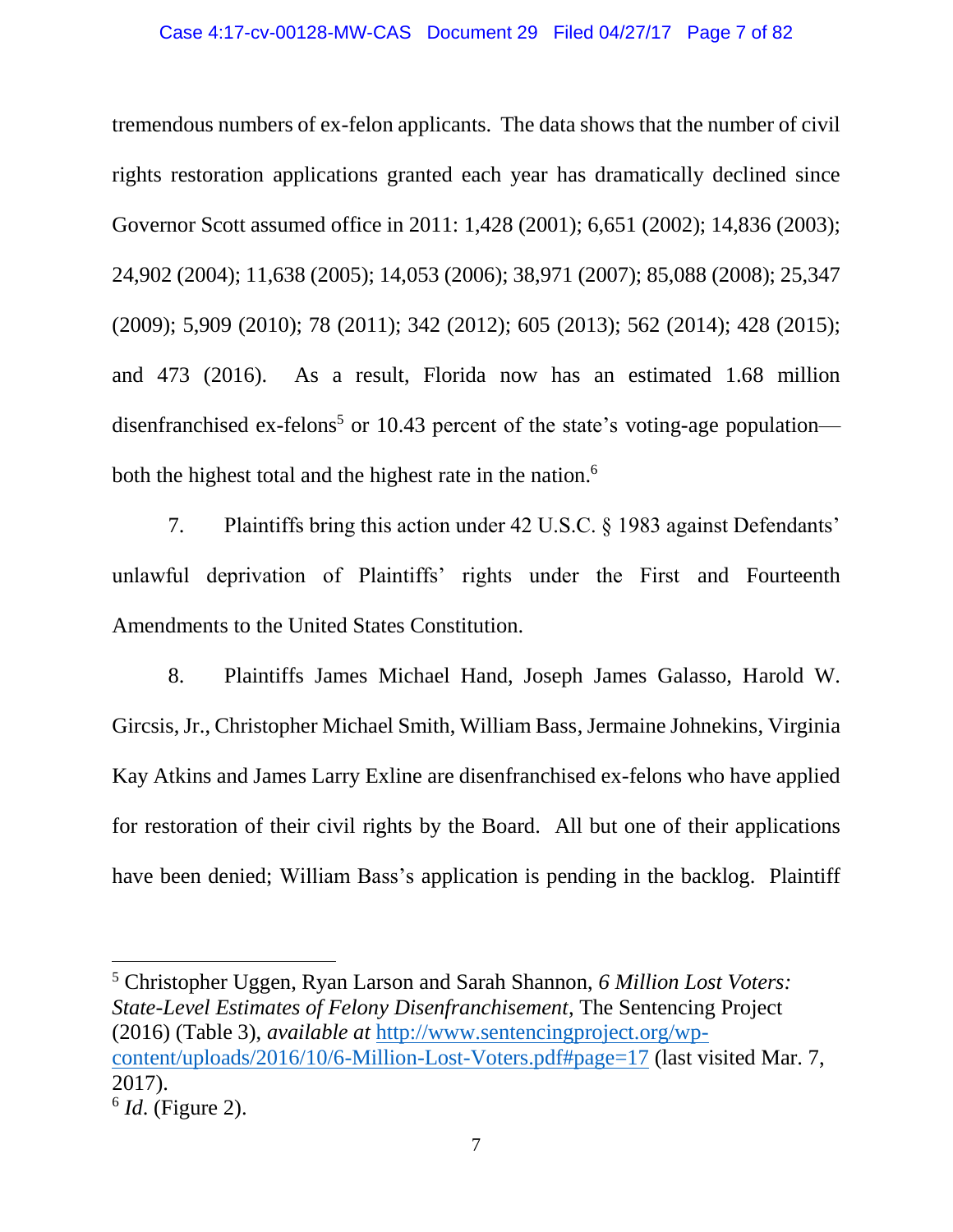Yraida Leonides Guanipa is not yet eligible to apply for restoration of her civil rights because seven years have not elapsed since she completed her sentence.

### **JURSIDICTION AND VENUE**

9. This Court has jurisdiction over Plaintiffs' federal claims pursuant to 28 U.S.C. §§ 1331 and 1343 because this case arises under the United States Constitution and seeks equitable and other relief for the deprivation of constitutional rights under color of state law.

10. This Court has jurisdiction to award attorneys' fees and costs pursuant to 42 U.S.C. § 1988 and 28 U.S.C. § 1920.

11. This Court has jurisdiction to grant declaratory relief pursuant to 28 U.S.C. §§ 2201 and 2202.

12. This Court has personal jurisdiction over Defendants Rick Scott, the Governor of Florida, Defendant Attorney General Pam Bondi, Chief Financial Officer Jeff Atwater and Commissioner of Agriculture Adam Putnam, the members of the Cabinet and the Executive Clemency Board, who are sued in their official capacities. Defendant Board Members Governor Scott, Bondi, Atwater and Putnam are elected state government officials who reside and work in Tallahassee, Florida.

13. This Court has personal jurisdiction over Defendant Ken Detzner, Secretary of State of Florida, who is sued in his official capacity. Defendant Detzner is an appointed state official who resides and works in Tallahassee, Florida.

8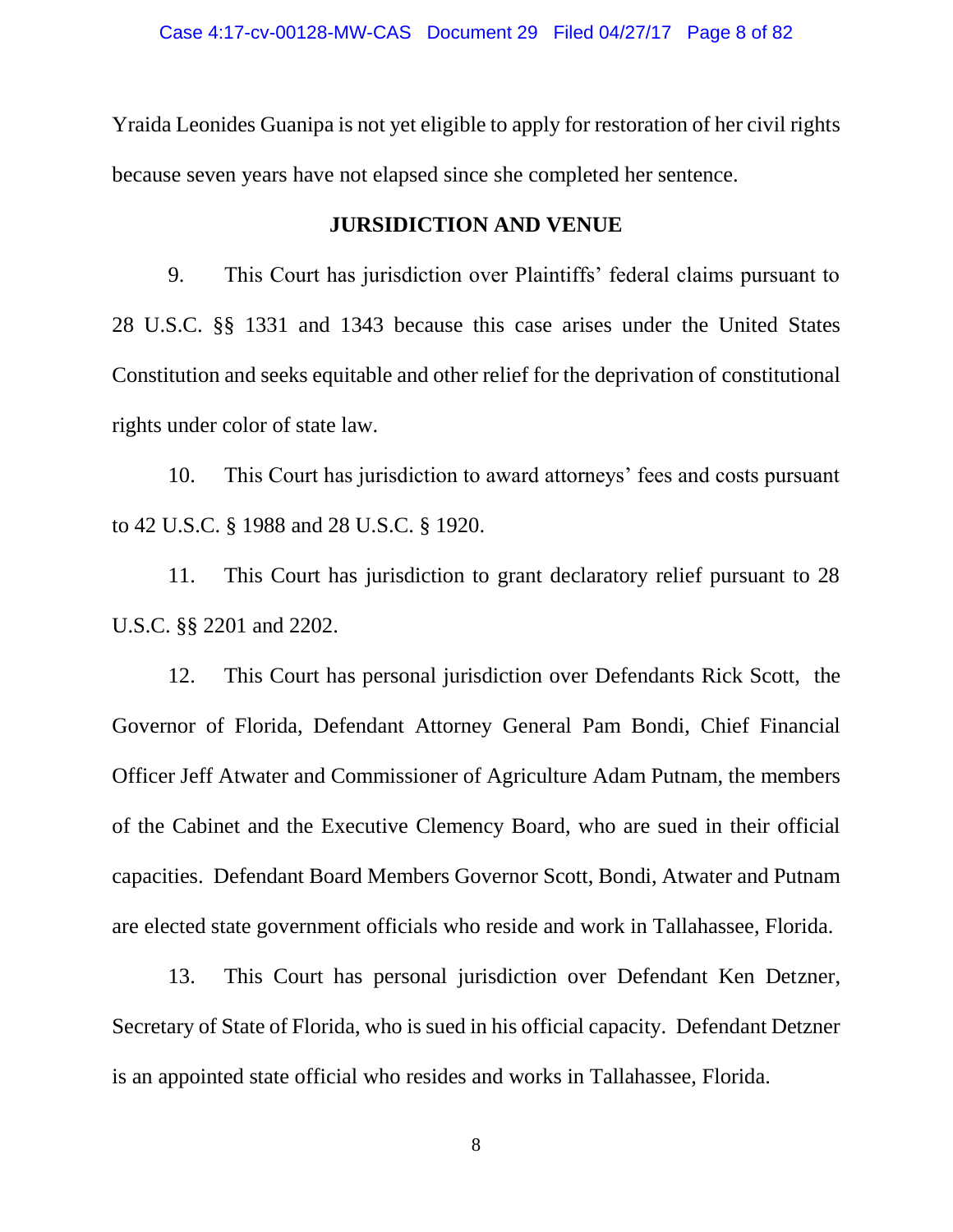14. This Court has personal jurisdiction over Defendant Julie L. Jones, who is sued in her official capacity as the Secretary of the Department of Corrections. Defendant Jones is an appointed state official who resides and works in Tallahassee, Florida.

15. This Court has personal jurisdiction over Defendant Melinda N. Coonrod, who is sued in her official capacity as Commissioner and Chair of the Florida Commission on Offender Review (formerly the Florida Parole and Probation Commission), and Richard D. Davison and David A. Wyant, who are also both sued in their official capacities as Commissioners of the Florida Commission on Offender Review. Defendants Coonrod, Davison and Wyant are appointed state officials who reside and work in Tallahassee, Florida.

16. This Court has personal jurisdiction over Defendant Julia McCall, who is sued in her official capacity as Coordinator for the Office of Executive Clemency of the Florida Commission on Offender Review. Defendant McCall is a state official appointed by the Governor and Cabinet, who resides and works in Tallahassee, Florida.

17. Venue is appropriate in the Northern District of Florida, under 28 U.S.C. § 1391(b)(1), because Defendants Scott, Bondi, Atwater, Putnam, Detzner, Jones, Coonrod, Davison, Wyant and McCall are state officials working in Tallahassee, Florida. A substantial part of the events giving rise to these claims

9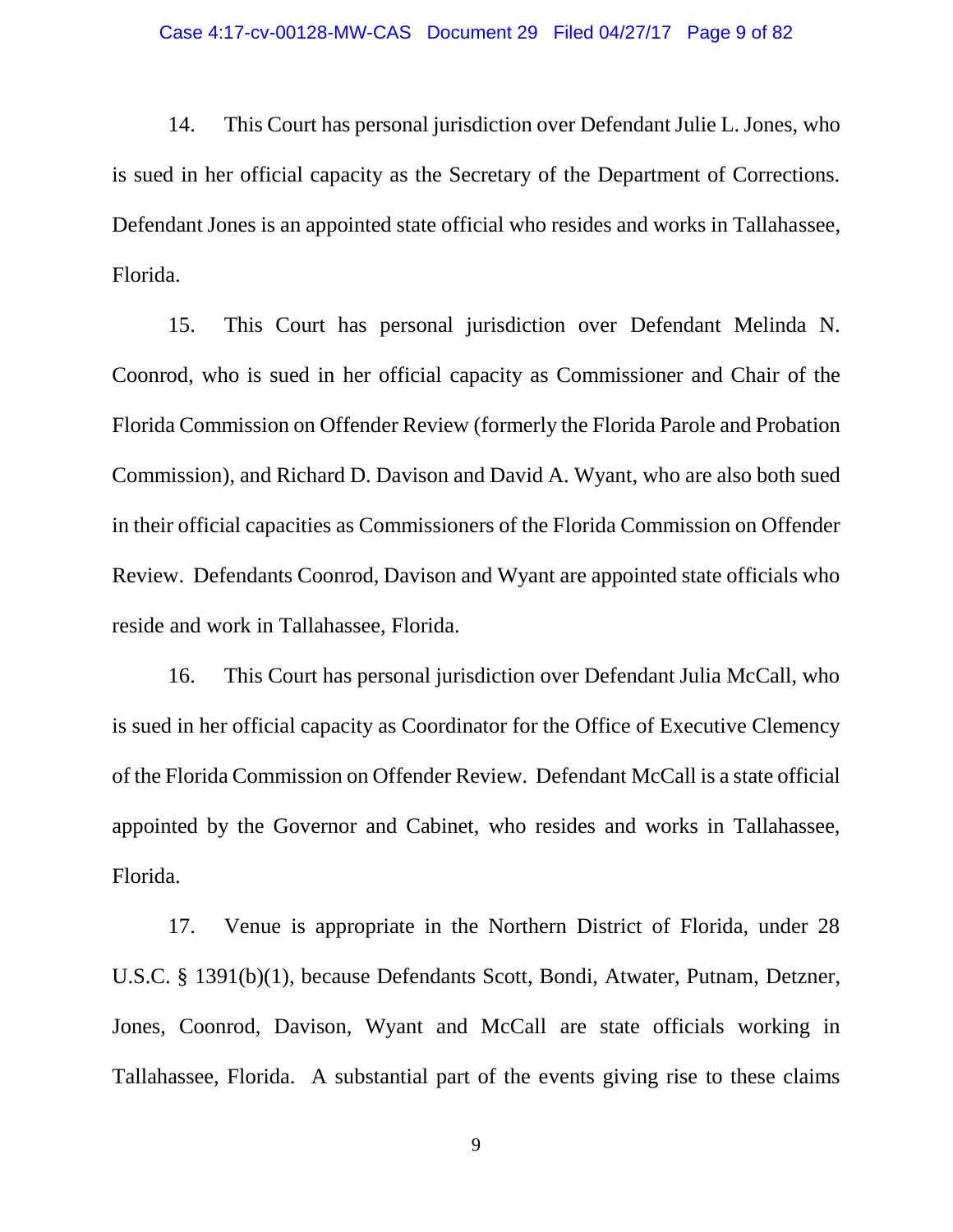occurred and will continue to occur in this district, making venue also proper under 28 U.S.C. § 1391(b)(2).

### **PARTIES**

18. Plaintiff James Michael Hand is a United States citizen, 63 years old, and a resident of Cutler Bay, Florida. Mr. Hand was convicted of at least one felony in Florida state court and lost his right to vote under Florida state law. In 1986, Mr. Hand was released from prison, and he completed his sentence in 2002. After he completed his sentence, Mr. Hand applied to the Board for the restoration of his civil rights. At an Executive Clemency Board hearing on December 16, 2011, his application was denied. In rejecting his application, Governor Scott cited Mr. Hand's record of moving or traffic violations and said the following: "Congratulations on turning your life around. Congratulations on your business. In light of the significant issue—you know, traffic violations, and your inability to comply with the law in that manner, I'm going to deny you restoration of civil rights at this time."<sup>7</sup>

19. Plaintiff Joseph James Galasso is a United States citizen, 46 years old, and a resident of Gainesville, Florida. Mr. Galasso was convicted of at least one felony in Florida state court and lost his right to vote under Florida state law. Mr.

<sup>7</sup> Executive Clemency Board Hearing (Dec. 16, 2011 at 2:20:08-2:30:40), *available at* <http://thefloridachannel.org/videos/121611-executive-clemency-board-meeting/> (last visited Mar. 8, 2017).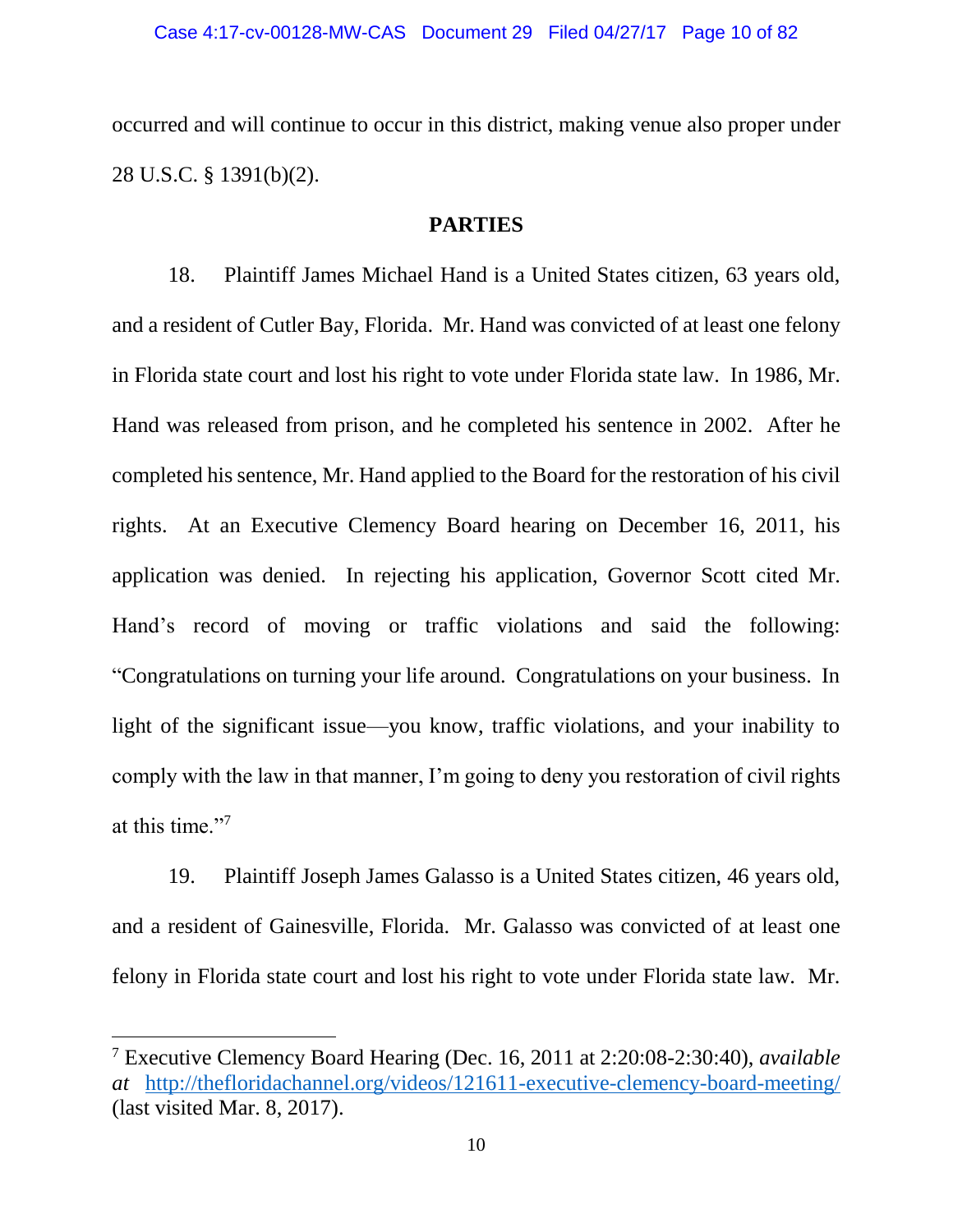Galasso completed his sentence, including probation, in January 2004. After he was released from prison in 2001, he applied to the Executive Clemency Board for the restoration of his civil rights and had to wait twelve years before he was finally scheduled for a hearing. The Florida Commission on Offender Review's Office of Clemency Investigations did not begin its investigation of Mr. Galasso's case until roughly a decade after he applied. At a Board hearing on March 20, 2013, his application was taken under advisement. Defendant Governor Scott said: "So you've really turned your life around. You've been out of prison eleven years and you've got all these traffic violations. . . . You've turned your life around but if you if you really don't care about the law and you have all these traffic violations it's hard to say gosh you really believe in the law." Soon after the hearing, Mr. Galasso received a letter notifying him that his application had been denied.<sup>8</sup>

20. Plaintiff Harold W. Gircsis, Jr. is a United States citizen, 64 years old, and a resident of Port Charlotte, Florida. Mr. Gircsis was convicted of at least one felony in the U.S. District Court for the District of Minnesota and lost his right to vote under Florida state law. Mr. Gircsis completed his sentence, including probation, on October 15, 2003. In 2006, he applied to the Executive Clemency

<sup>8</sup> Executive Clemency Board Hearing (Mar. 20, 2013) (audio only and not available online).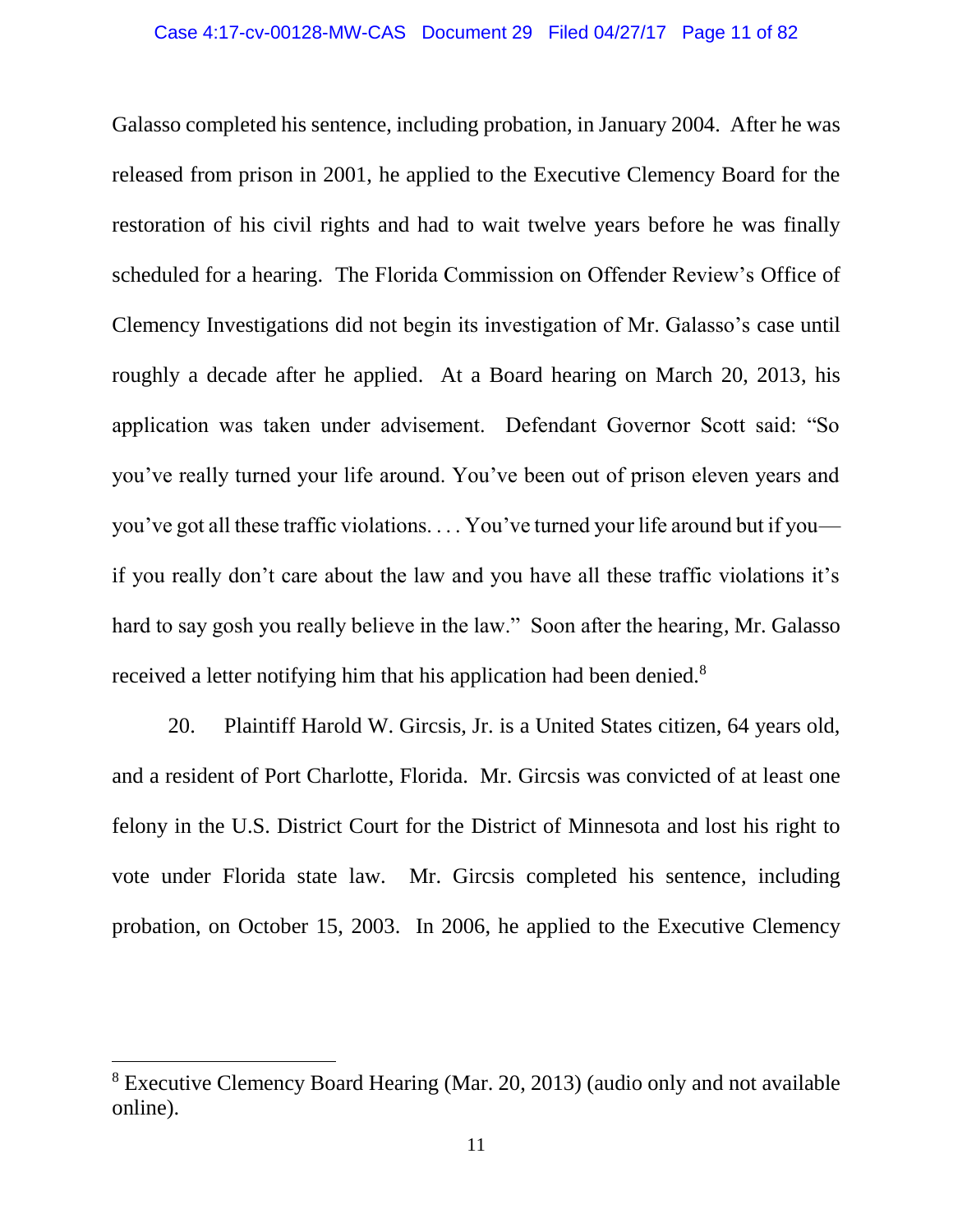Board for the restoration of his civil rights but was not given a hearing date until 2011. At a Board hearing on December 16, 2011, his application was denied.<sup>9</sup>

21. Plaintiff Christopher Michael Smith is a United States citizen, 43 years old, and a resident of Miami, Florida. Mr. Smith was convicted of at least one felony in Florida state court and lost his right to vote under Florida state law. Mr. Smith completed his sentence in 1997. In 2006, he applied to the Executive Clemency Board for the restoration of his civil rights. In 2011, Mr. Smith refiled his application because it had been pending for five years. The Office of Executive Clemency contacted Mr. Smith to inform him that his application was still pending and that he did not need to refile it. In the spring of 2016, the Board notified Mr. Smith that he had been scheduled for a hearing in September. At a Board hearing on September 21, 2016, his application was taken under advisement.<sup>10</sup> About a week later, Mr. Smith received a letter notifying him that his restoration application had been denied.

22. Plaintiff William Bass is a United States citizen, 64 years old, and a resident of St. Petersburg, Florida. Mr. Bass was convicted of at least one felony in Florida state court and lost his right to vote under Florida state law. Mr. Bass

 $\overline{a}$ 

<sup>9</sup> Executive Clemency Board Hearing (December 16, 2011 at 1:25:01-1:26:03), *available at* [http://thefloridachannel.org/videos/121611-executive-clemency-board](http://thefloridachannel.org/videos/121611-executive-clemency-board-meeting/)[meeting/](http://thefloridachannel.org/videos/121611-executive-clemency-board-meeting/) (last visited Mar. 9, 2017).

<sup>10</sup> Executive Clemency Board Hearing (September 21, 2016 at 4:23:03- 4:29:37), *available at* [http://thefloridachannel.org/videos/92116-executive](http://thefloridachannel.org/videos/92116-executive-clemency-board-meeting-part-2/)[clemency-board-meeting-part-2/](http://thefloridachannel.org/videos/92116-executive-clemency-board-meeting-part-2/) (last visited Mar. 10, 2017).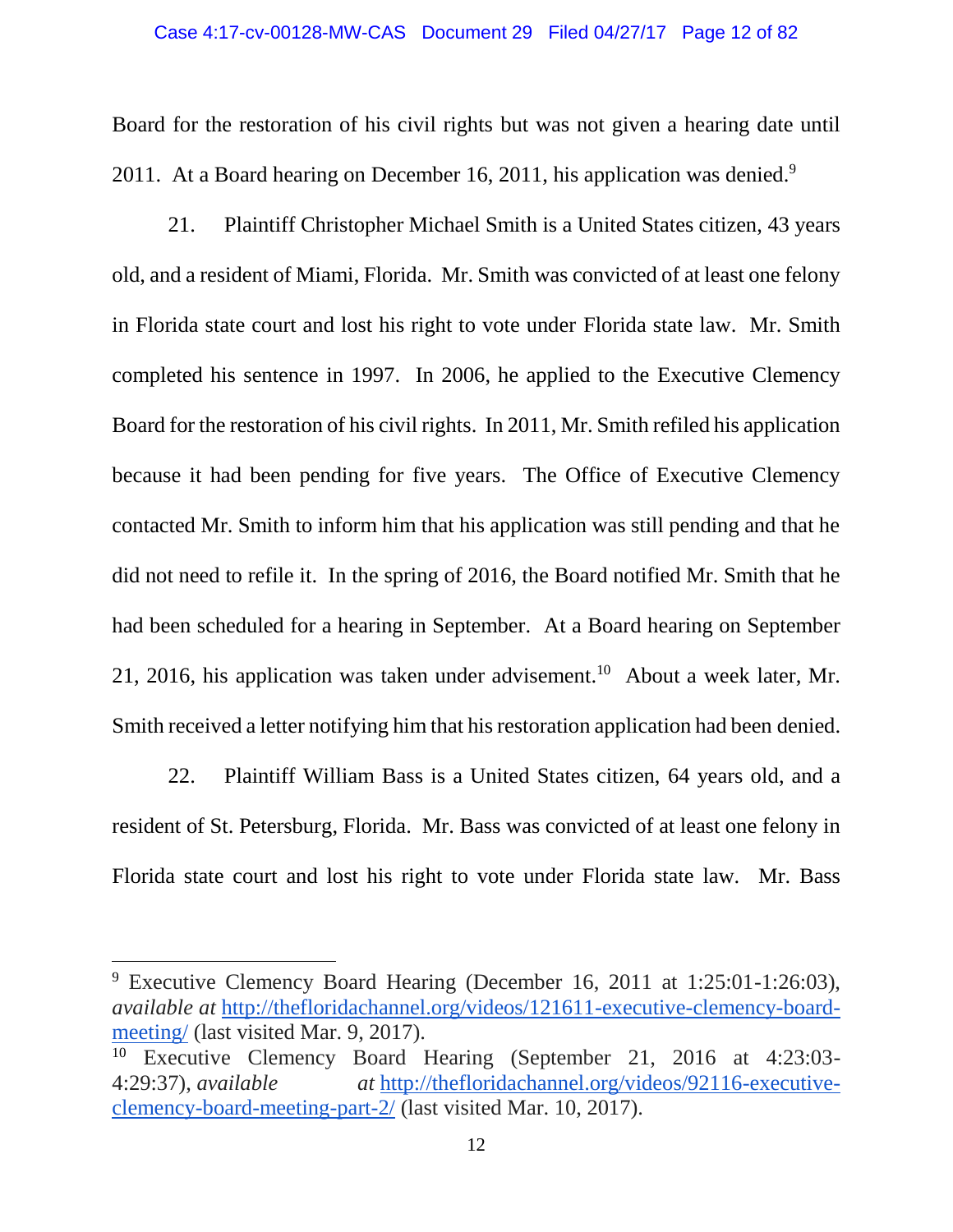completed his sentence in 2008. In either 2011 or 2012, he applied to the Executive Clemency Board for the restoration of his civil rights. Mr. Bass subsequently contacted the Office of Executive Clemency, and they informed him that he had to wait five to seven years after completing his sentence before he could apply for restoration. Prior to the 2016 general election, Mr. Bass refiled his application, which remains pending in the backlog of applications before the Executive Clemency Board. Mr. Bass recently received a letter from the Florida Commission on Offender Review's Office of Executive Clemency dated January 20, 2017, notifying him that the Executive Clemency Board did not approve him for restoration of civil rights without a hearing. The letter advised him that his case had been referred to the Florida Commission on Offender Review for a full investigation and ultimately a hearing. Mr. Bass was informed that he could also choose to withdraw his application and a "Notice of Withdrawal of Clemency Application" form was enclosed with the letter. Mr. Bass will not withdraw his restoration of civil rights application.

23. Plaintiff Jermaine Johnekins is a United States citizen, 44 years old, and a resident of Pembroke Pines, Florida. Mr. Johnekins was convicted of at least one felony in Florida state court and lost his right to vote under Florida state law. Mr. Johnekins was sentenced to a work-release program for nine and a half months, which he completed in 1998. In early 2012, he applied to the Executive Clemency

13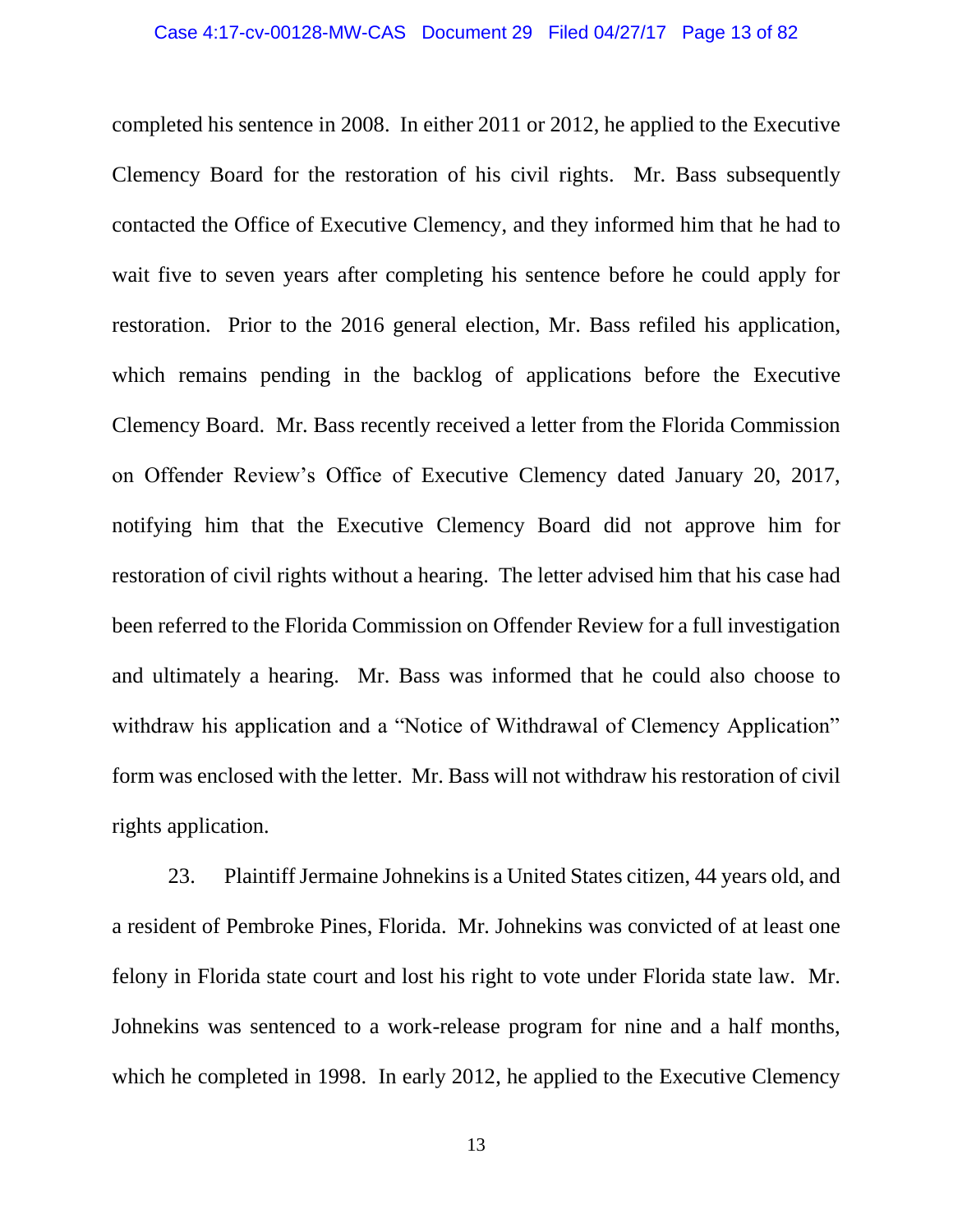#### Case 4:17-cv-00128-MW-CAS Document 29 Filed 04/27/17 Page 14 of 82

Board for the restoration of his civil rights. At a Board hearing on March 22, 2012, his application was denied. $11$ 

24. Plaintiff Virginia Kay Atkins is a United States citizen, 63 years old, and a resident of Quincy, Florida. Mrs. Atkins was convicted of at least one felony in Florida state court and lost her right to vote under Florida state law. In 2003, Mrs. Atkins was released from prison, completing her sentence. After she completed her sentence, Mrs. Atkins applied to the Executive Clemency Board for the restoration of her civil rights. At a Board hearing on June 26, 2013, her application was denied. In rejecting her application, Governor Scott said the following: "First off, thanks for your work for the state. At this point I don't feel comfortable giving you your restoration of civil rights but, congratulations on your working and congratulations on your daughter."<sup>12</sup>

25. Plaintiff James Larry Exline is a United States citizen, 52 years old, and a resident of West Palm Beach, Florida. Mr. Exline was convicted of at least one felony in the U.S. District Court for the Southern District of Florida and lost his right to vote under Florida state law. In 2008, Mr. Exline was released from prison, and

l

<sup>11</sup> Executive Clemency Board Hearing (March 22, 2012 at 2:08:33- 2:13:44), *available at* [http://thefloridachannel.org/videos/32212-executive](http://thefloridachannel.org/videos/32212-executive-clemency-board-meeting/)[clemency-board-meeting/](http://thefloridachannel.org/videos/32212-executive-clemency-board-meeting/) (last visited Mar. 20, 2017).

<sup>12</sup> Executive Clemency Board Hearing (June 13, 2013 at 2:52:19-2:56:06), *available at* [http://thefloridachannel.org/videos/62613-executive-clemency-board](http://thefloridachannel.org/videos/62613-executive-clemency-board-meeting/)[meeting/](http://thefloridachannel.org/videos/62613-executive-clemency-board-meeting/) (last visited Apr. 26, 2017).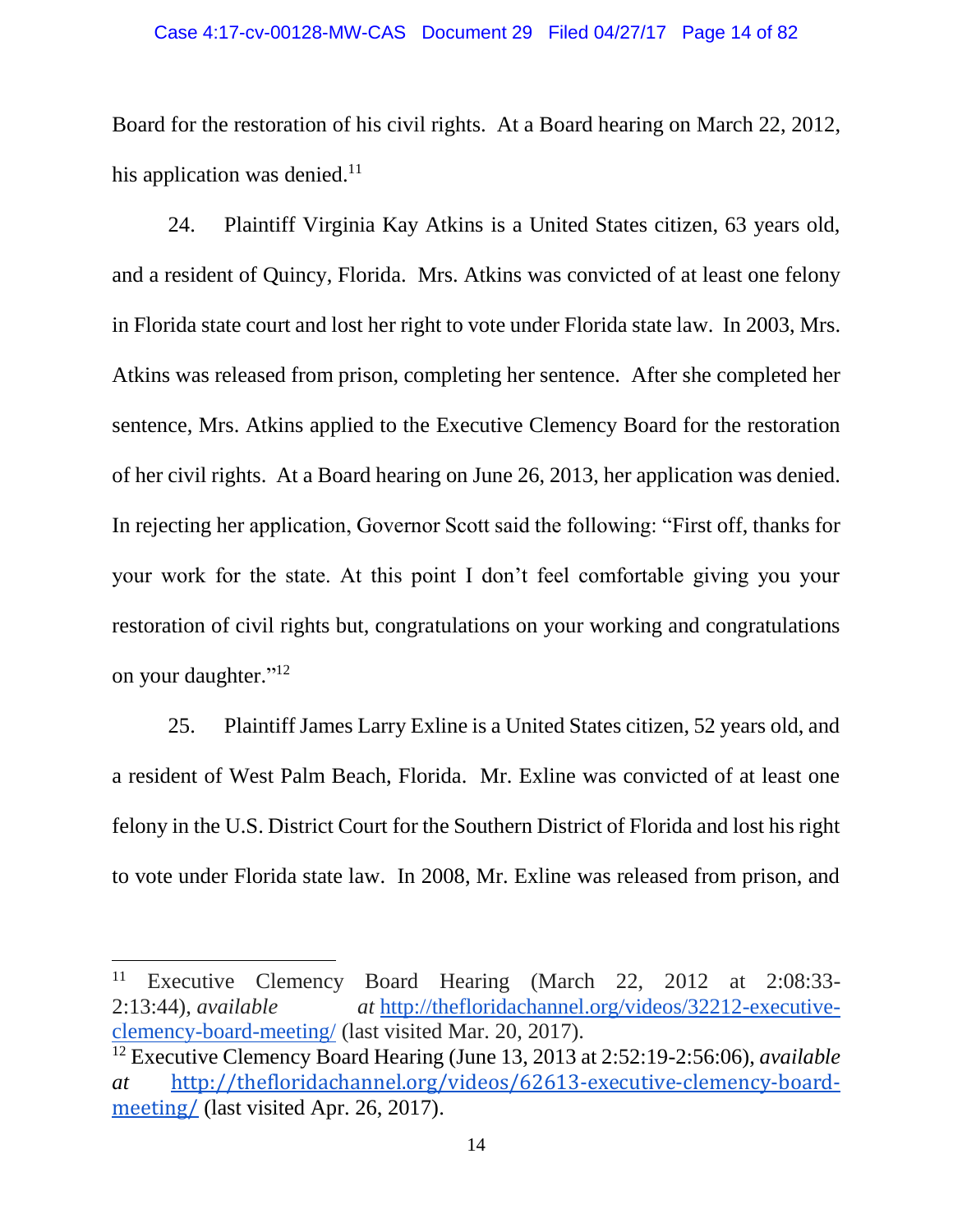he completed his sentence in 2009. After he completed his sentence, Mr. Exline applied to the Executive Clemency Board for restoration of his civil rights. In April 2012, three years after his initial application to the Board, Mr. Exline was notified that he was no longer eligible to apply for restoration of civil rights due to the March 9, 2011 changes to the Rules of Executive Clemency and that he would be eligible to submit his application five years after the completion of his sentence. In May 2014, Mr. Exline submitted his second application for restoration of civil rights. Almost two years later, in April 2016, Mr. Exline was notified that the Board would not grant his application without a hearing. Following the investigation, Mr. Exline was given a hearing on March 15, 2017, and the Executive Clemency Board took his application under advisement. In a letter dated March 20, 2017, Mr. Exline was notified that the Board had subsequently denied his application.

26. Plaintiff Yraida Leonides Guanipa is a United States citizen, 55 years old, and a resident of Miami, Florida. In 1996, Ms. Guanipa was convicted of at least one felony in the U.S. District Court for the Southern District of Florida. She was released from prison in June 2007 and completed probation in June 2012. Under the Executive Clemency Board's current rules, Ms. Guanipa is barred from applying for the restoration of her civil rights until June 2019, seven years after the completion of her full sentence.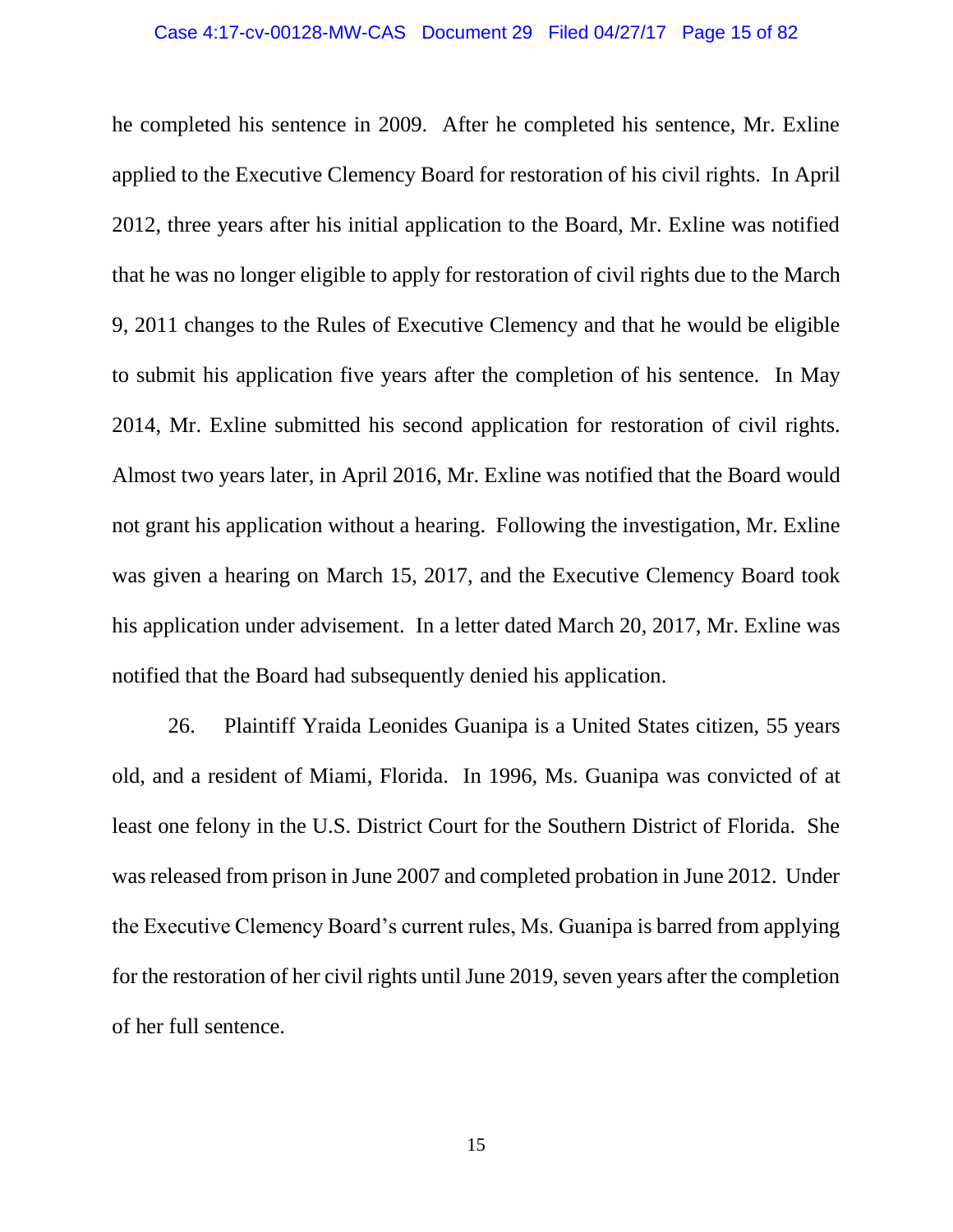27. Plaintiffs want to register and vote in future primary and general elections in the State of Florida for candidates of their choice and ballot initiatives, and to support and associate with political parties in order to advance the parties' goals.

28. Defendant Rick Scott is the Governor of Florida and is sued in his official capacity. The Florida Constitution vests the Governor with the authority to restore civil rights. FLA. CONST. art. IV § 8(a). The Governor heads the Executive Clemency Board, which is tasked with promulgating the Rules of Executive Clemency and making final determinations on all restoration of civil rights cases. FLA. STAT. ANN. § 940.03. The Governor is empowered to restore civil rights by executive order. FLA. STAT. ANN. § 940.01(1). The Governor may join with two other Board members to grant an application for restoration of civil rights or deny the application outright because he or she must be in the majority for any grant. *Id*.; FLA. STAT. ANN. § 940.03; Fla. R. Exec. Clemency 4.

29. Defendants Pam Bondi, Jeff Atwater and Adam Putnam, the remaining members of the Cabinet and the Executive Clemency Board, are sued in their official capacities. Fla. R. Exec. Clemency 1. As members of the Board, they have the power to grant or deny an application for restoration of civil rights by either concurring in the Governor's motion to grant or withholding their support. Fla. R. Exec. Clemency 4.

16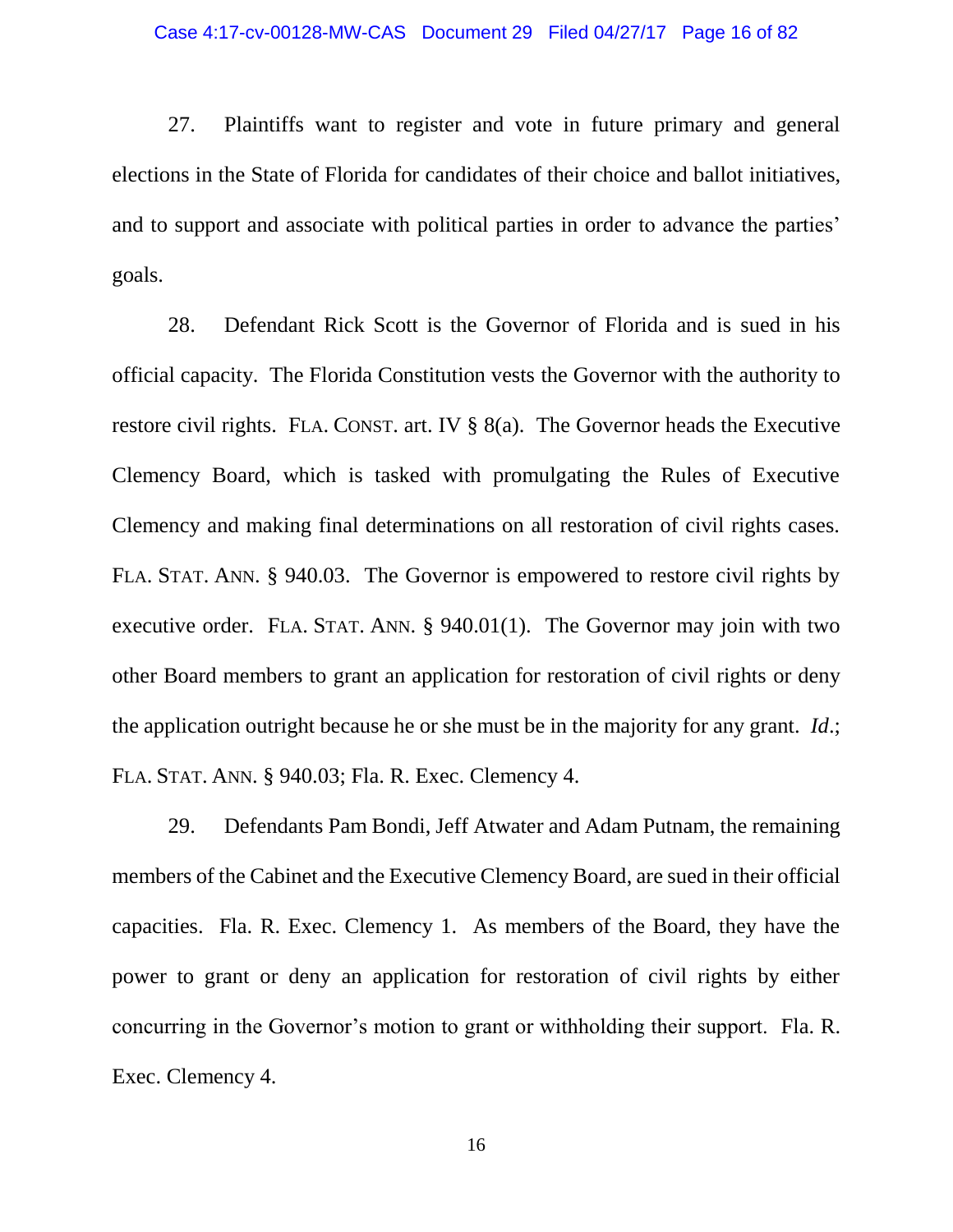30. Defendant Ken Detzner is the Secretary of State of Florida and is sued in his official capacity. As Secretary of State, Defendant Detzner is Florida's chief elections officer and administers Florida's election laws. FLA. STAT. ANN. § 97.012. The Secretary of State is responsible for obtaining and maintaining uniformity in the interpretation and implementation of the election laws, providing uniform standards for the proper and equitable implementation of the registration laws by administrative rule, providing technical assistance to the 67 county supervisors of elections on voter education and election personnel training, and providing written direction and opinions to the county supervisors of elections on the performance of their official duties with respect to the Florida Election Code or rules adopted by the Department of State. FLA. STAT. ANN. §§ 97.012(1), (2), (5) and (16). The Department of State periodically receives information relating to voter eligibility due to felony conviction, restoration of civil rights, death, and adjudication of mental incapacity. This information, which is provided by the United States Attorney, the Florida Department of Law Enforcement, the Florida Commission on Offender Review, the Florida Department of Health and each circuit court clerk, is used by the Secretary of State to identify registered voters or applicants for voter registration who may be potentially ineligible to vote and to carry out other legal list maintenance procedures to meet its obligations under state and federal law. FLA. STAT. ANN. § 98.093.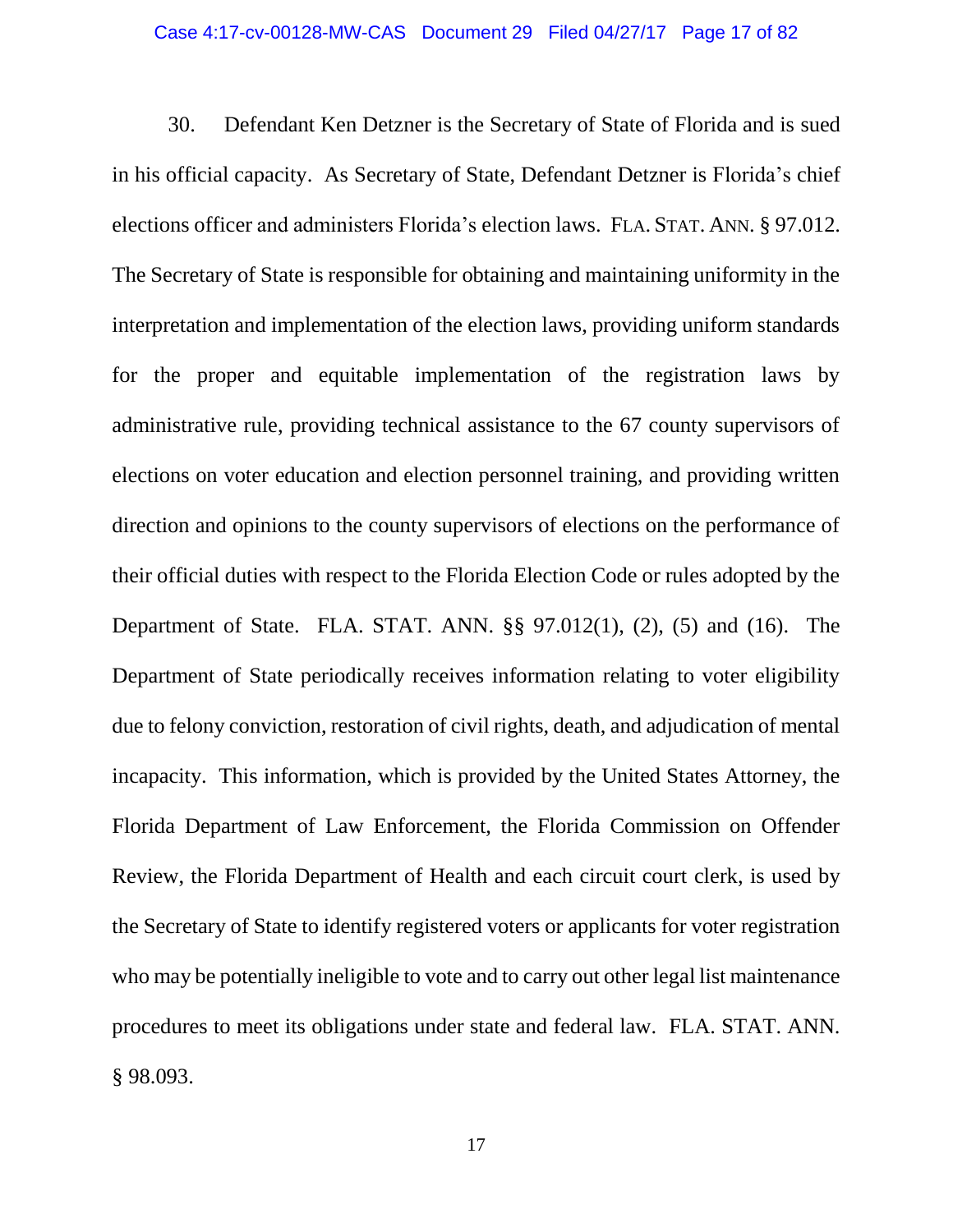## Case 4:17-cv-00128-MW-CAS Document 29 Filed 04/27/17 Page 18 of 82

31. Defendant Julie L. Jones is the Secretary of the Department of Corrections and is sued in her official capacity. The Department of Corrections has "supervisory and protective care, custody, and control of the inmates, buildings, grounds, property, and all other matters pertaining to the following facilities and programs for the imprisonment, correction, and rehabilitation of adult offenders: (a) Department of Corrections adult correctional institutions; (b) Department of Corrections youthful offender institutions; (c) Department of Corrections Mental Health Treatment Facility; (d) Department of Corrections Probation and Restitution Center; (e) Department of Corrections community correctional centers; and (f) Department of Corrections vocational centers." FLA. STAT. ANN. § 945.025(1). The Department of Corrections is charged with "inform[ing] and educat[ing] inmates and offenders on community supervision about the restoration of civil rights." FLA. STAT. ANN. § 940.061. Additionally, every month the Department of Corrections must electronically transfer to the Florida Commission on Offender Review "a list of the names of inmates who have been released from incarceration and offenders who have been terminated from supervision who may be eligible for restoration of civil rights." *Id*.

32. Defendant Melinda N. Coonrod is the Commissioner and Chair of the Florida Commission on Offender Review (formerly the Florida Parole and Probation Commission) and is sued in her official capacity. The Florida Commission on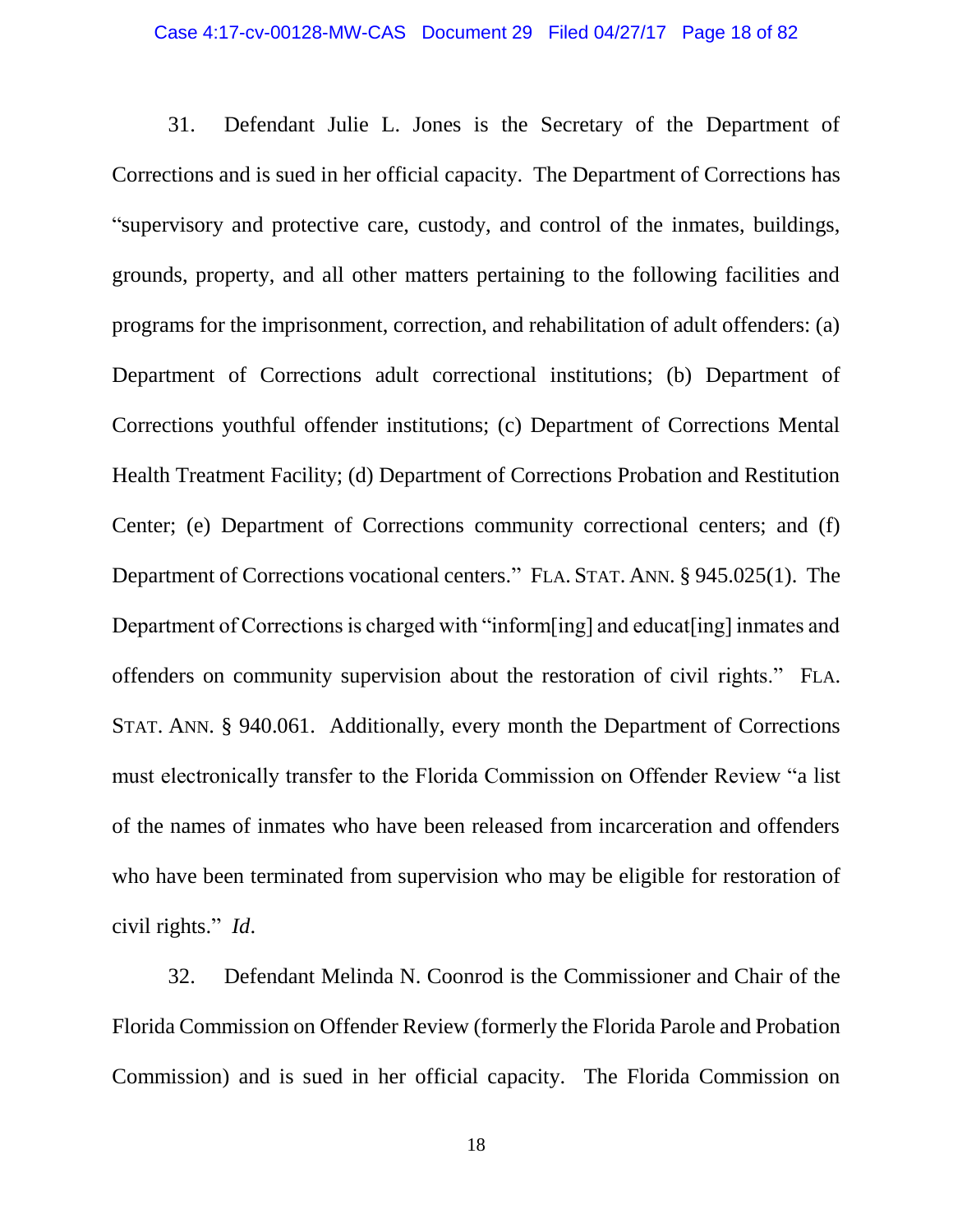Offender Review, a three-member quasi-judicial body, makes decisions on granting and revoking parole, conditional medical release, control release, conditional release and addiction recovery release. FLA. STAT. ANN. §§ 947.002, 947.01.<sup>13</sup> The Commission on Offender Review also "[a]cts as the administrative and investigative arm" of the Executive Clemency Board and, in this capacity, must report to the Board on "the circumstances, the criminal records, and the social, physical, mental, and psychiatric conditions and histories of persons under consideration by the board for" any form of clemency. *Id*. at 7; FLA. STAT. ANN. § 947.13(1)(e). The Commission's Chair "shall establish, execute, and be held accountable for all administrative policy decisions. The routine administrative decisions are the full responsibility of the chair." FLA. STAT. ANN. § 947.002(3).

33. Defendants Richard D. Davison and David A. Wyant are the other two Commissioners serving on the Florida Commission on Offender Review. They are sued in their official capacities.

34. Defendant Julia McCall is the Coordinator for the Office of Executive Clemency and is sued in her official capacity. The Office of Executive Clemency ("OEC") is an office within the Florida Commission on Offender Review and reports

<sup>13</sup> *See also* Florida Commission on Offender Review: 2015-2016 Annual Report, at 5-7, *available at*

<https://www.fcor.state.fl.us/docs/reports/FCORannualreport201516.pdf> (last visited Mar. 9, 2017).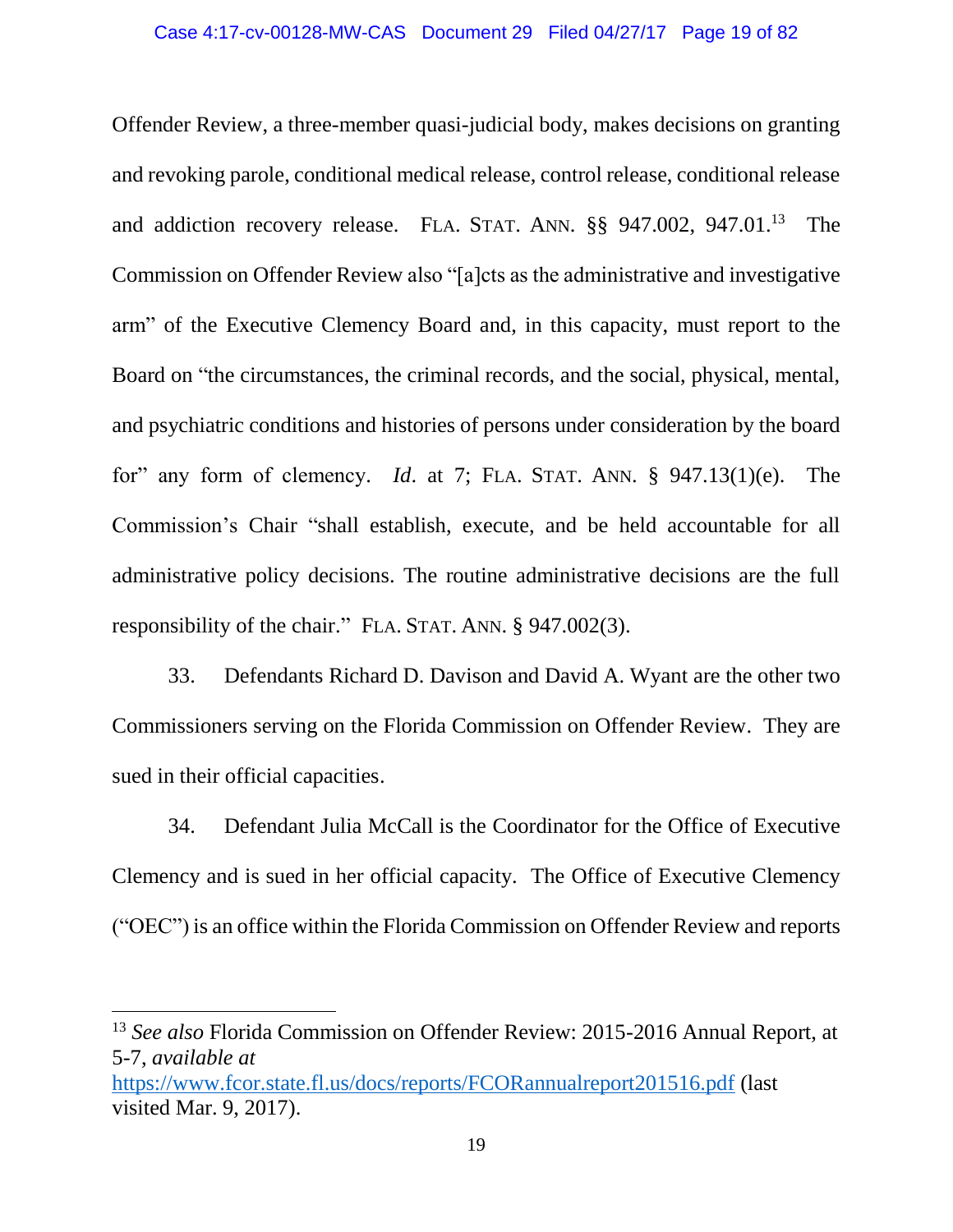to the Executive Clemency Board.<sup>14</sup> The OEC processes executive clemency applications and prepares them for the Board's consideration. In her capacity as Coordinator for the OEC, Defendant McCall "is responsible for coordinating all clemency meetings, referring applications for investigation [by the Office of Clemency Investigations<sup>15</sup>, and serves as the official custodian of all clemency records." *Id*. The OEC also prepares the executive orders and certificates granting clemency and communicates with applicants and their counsel. *Id*.

## **BACKGROUND**

# **A. History of Felon Disenfranchisement and Re-Enfranchisement in Florida**

35. The disenfranchisement of individuals with felony convictions has a

long history in Florida. Florida adopted its first constitution in 1838, prior to its

 $\overline{\phantom{a}}$ <sup>14</sup> Florida Commission on Offender Review: 2015-2016 Annual Report, at 14, *available at*

<https://www.fcor.state.fl.us/docs/reports/FCORannualreport201516.pdf> (last visited Mar. 9, 2017).

<sup>&</sup>lt;sup>15</sup> The Office of Clemency Investigations ("OCI") is another office within the Florida Commission of Offender Review. The OCI is "charged with investigating, reviewing, evaluating, and reporting to the Clemency Board in all types of clemency cases[.]" The staff conducts an investigation of every ex-felon applicant for restoration of civil rights, reviews his or her criminal record, traffic record, family situation, employment, any alcohol or drug abuse history, any unlawful voter registration or voting activity and any military history, and produces a Confidential Case Analysis, which the Board reviews and which is sent to the applicant. Florida Commission on Offender Review: 2015-2016 Annual Report, at 15, *available at* <https://www.fcor.state.fl.us/docs/reports/FCORannualreport201516.pdf> (last visited Mar. 9, 2017).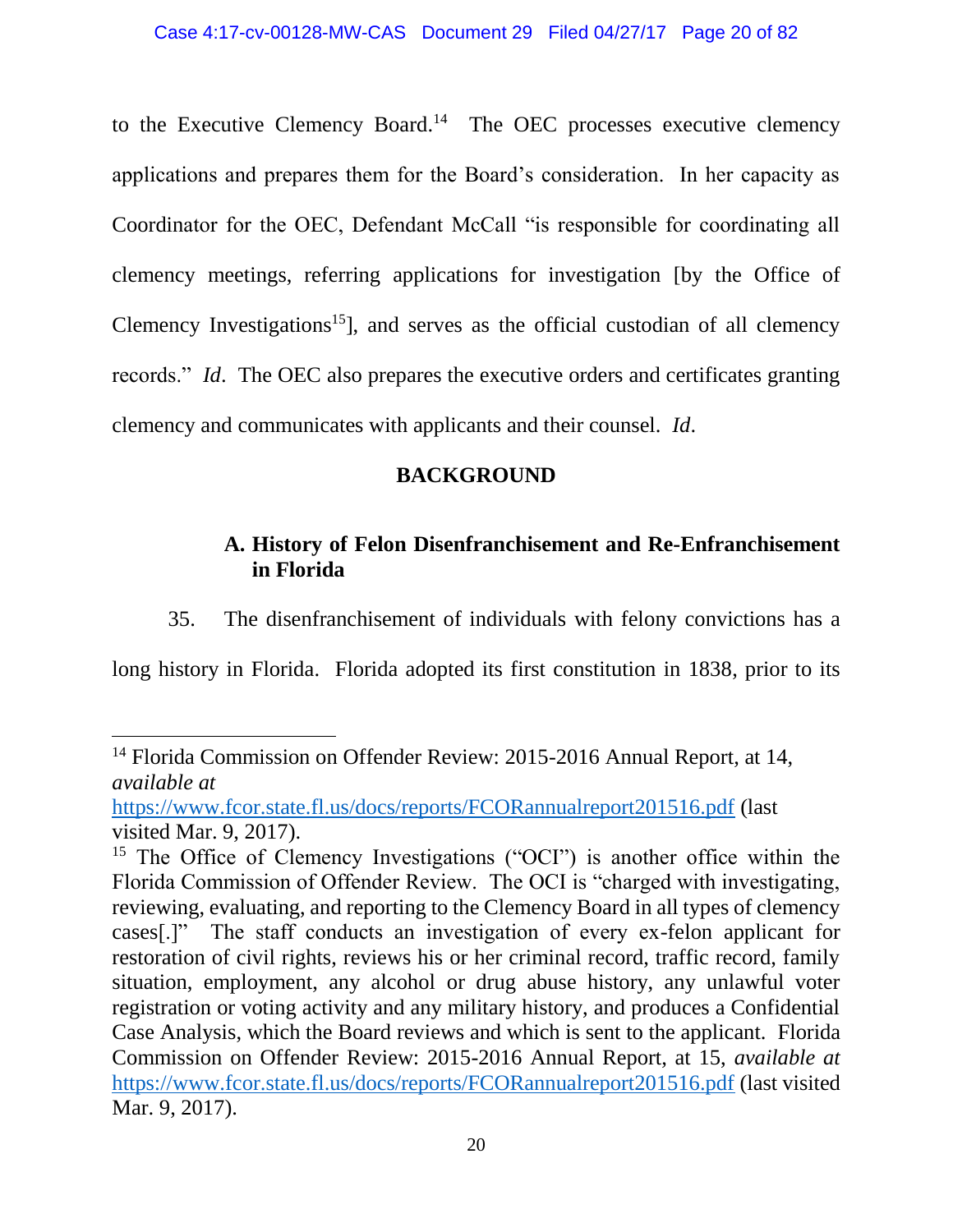admission to the union in 1845. The 1838 Constitution vested the general power to exclude those "convicted of bribery, perjury, forgery, or other high crime, or misdemeanor" from the franchise in the General Assembly. FLA. CONST. art. VI, §§ 4, 13 (1838). The disenfranchisement language was left unchanged until 1868 when the Reconstruction Act of 1867 required Florida and ten other former Confederate states to amend their Constitutions to extend the right to vote to all men, regardless of race. While the 1868 Constitution granted suffrage to all men over the age of 21, regardless of race, color, nationality, or previous condition of servitude, it also explicitly disenfranchised "any person convicted of [a] felony" for life "unless restored to civil rights." FLA. CONST. art. XIV, §§ 2, 4 (1868). This language remained in the Constitution for the next century and was amended in 1968 to state that "[n]o person convicted of a felony . . . shall be qualified to vote or hold office until restoration of civil rights," which remains the law to this day. FLA. CONST. art. VI, § 4 (1968). The felon disenfranchisement statute accordingly disqualifies "[a] person who has been convicted of any felony by any court of record and who has not had his or her right to vote restored pursuant to law." FLA. STAT. ANN. § 97.041(2)(b).

36. The 1868 Constitution had also provided that pardons could be granted by a board comprised of "[t]he Governor, Justices of the Supreme Court, and Attorney General, or a major part of them, of whom the Governor shall be one."

21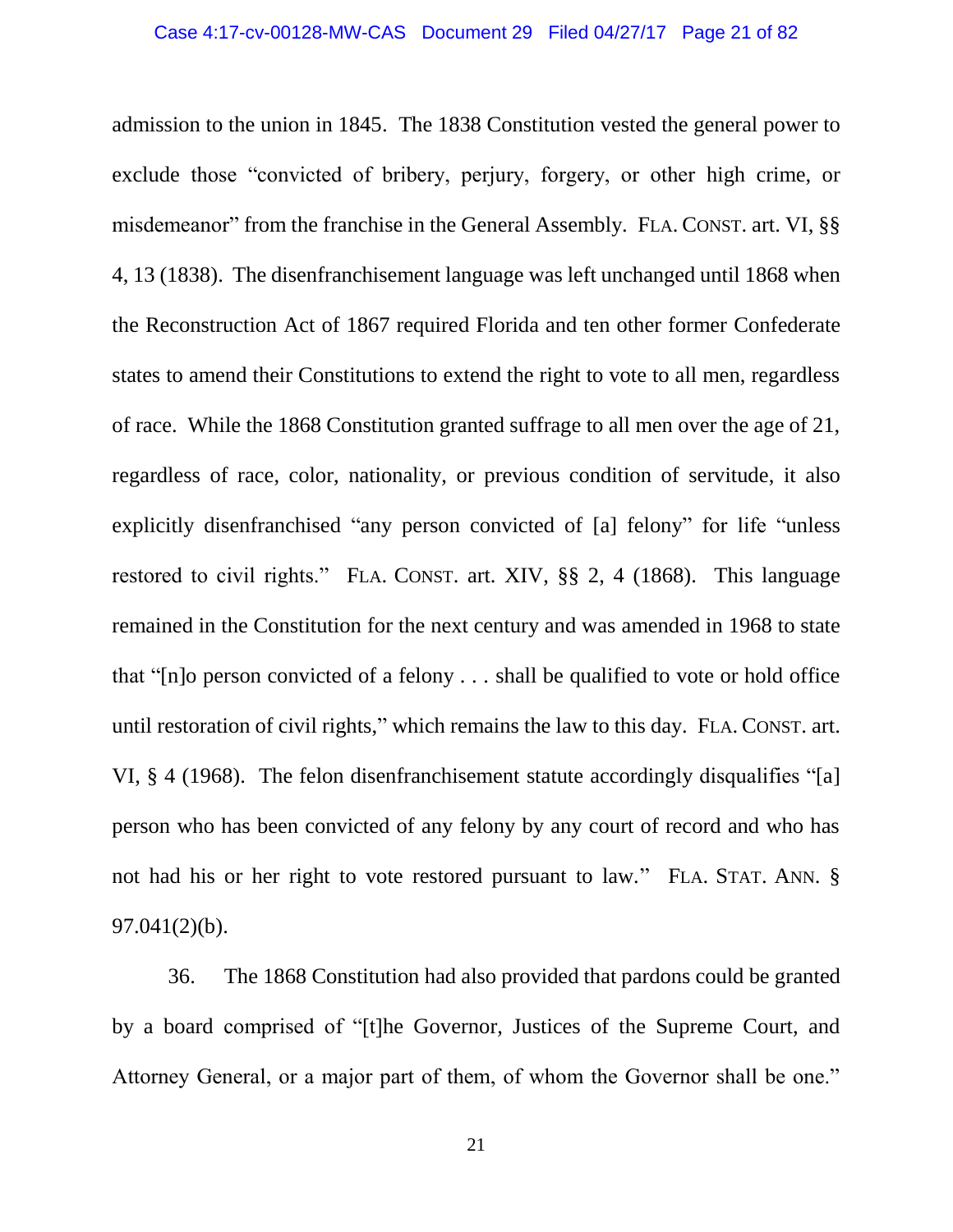FLA. CONST. art. V, § 12 (1868). FLA. CONST. art. XIV, § 2 (1868) "allowed those who had been 'restored to civil rights' to vote, but did not indicate how this restoration might happen."<sup>16</sup> Since 1968, the Constitution has clearly vested the Governor of Florida with the power to restore an individual's civil rights. Article IV, Section 8(a) of the Constitution provides:

Except in cases of treason and in cases where impeachment results in conviction, the governor may, by executive order filed with the custodian of state records, suspend collection of fines and forfeitures, grant reprieves not exceeding sixty days and, with the approval of two members of the cabinet, grant full or conditional pardons, restore civil rights, commute punishment, and remit fines and forfeitures for offenses.<sup>17</sup>

FLA. STAT. ANN. § 944.292(1), which was first enacted in 1974, conditions the restoration of civil rights on a full pardon, a conditional pardon, or a grant of restoration pursuant to the Governor's Article IV, Section 8 clemency powers.

37. Under Governor Bush's administration from 1999 to 2007, there were

no waiting periods for ex-felons before they could apply for restoration of their civil

rights. Instead, to be eligible for restoration of civil rights, the individual must have

l

<sup>&</sup>lt;sup>16</sup> PIPPA HOLLOWAY, LIVING IN INFAMY: FELON DISENFRANCHISEMENT AND THE HISTORY OF AMERICAN CITIZENSHIP 106 (2014).

<sup>&</sup>lt;sup>17</sup> Even in conjunction with Article VI, Section 4 above, it is not clear that Florida's Constitution gives the Governor the *exclusive* authority to restore civil rights, *i.e.* that the Legislature could not pass legislation restoring ex-felons' civil rights automatically upon sentence completion. Indeed, FLA. STAT.ANN. § 97.041 tellingly articulates the felon disqualification as follows: "A person who has been convicted of any felony by any court of record and who has not had his or her right to vote restored *pursuant to law*." (Emphasis added).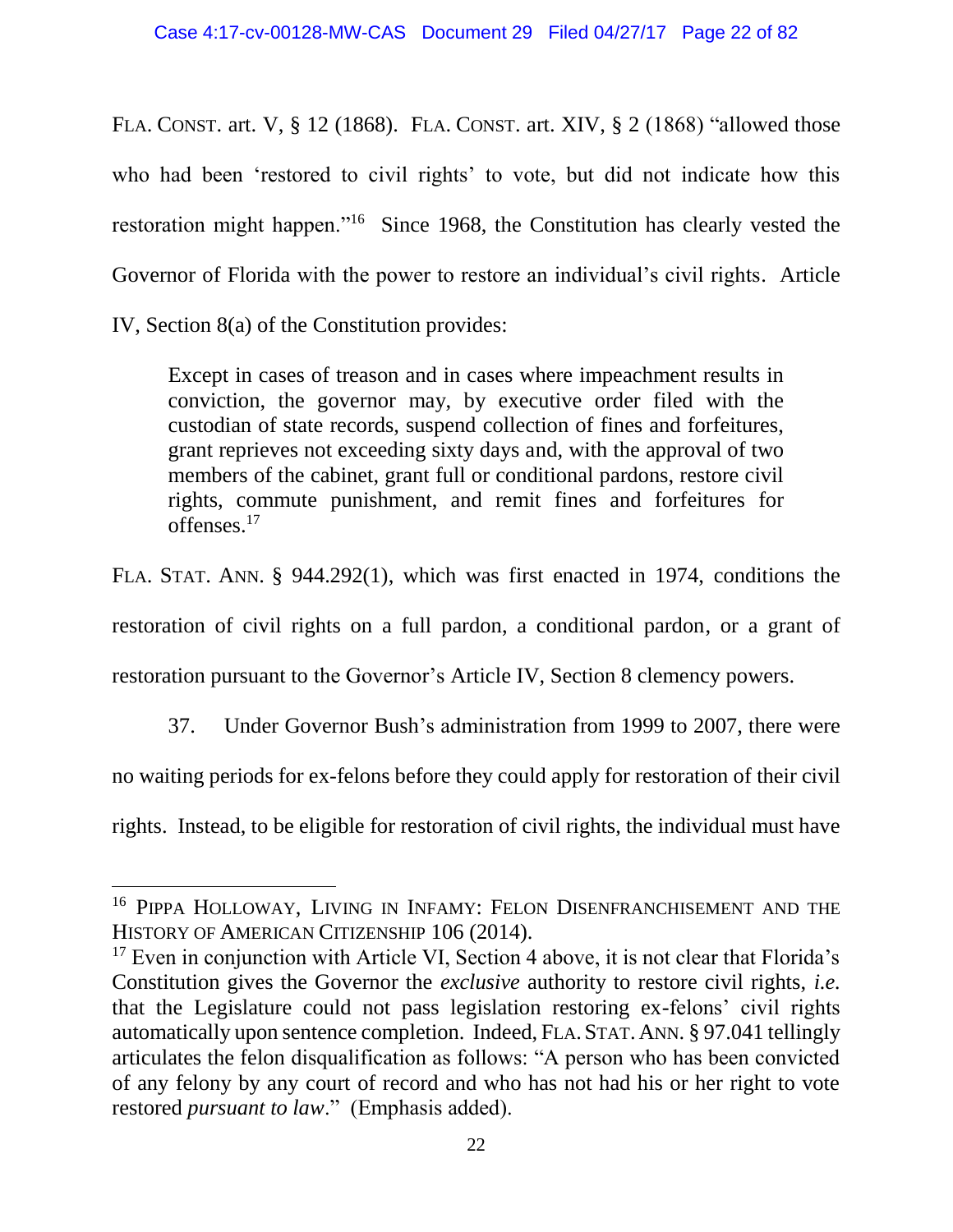completed all sentences and all conditions of supervision must have expired or been completed. Individuals were eligible for restoration of civil rights without a hearing if they were convicted of what the Board deemed less serious felonies and had "[n]o outstanding detainers or pending criminal charges, or terms of supervised release" and no outstanding victim restitution. Fla. R. Exec. Clemency 9 (2000-2006). An application was not required of such ex-felons unless they had been convicted in a court other than a Florida state court. Fla. R. Exec. Clemency 6, 9 (2000-2003). The Department of Corrections released the names of ex-felons who had completed their sentences including any parole, probation or supervised release to the Office of Executive Clemency ("OEC") for review. Fla. R. Exec. Clemency 9.C (2000-2002). The Coordinator of the OEC would prepare for the Board a preliminary review list of ex-felons qualified for restoration without a hearing; individuals on that list would be granted restoration of civil rights unless three or more Board members objected. Fla. R. Exec. Clemency 9.B (2000-2002). In March of 2003, that threshold was reduced to two or more Board members. Fla. R. Exec. Clemency 9.B (2003). Up until 2004, the rules stated: "If determined eligible [for restoration without a hearing], an individual may, in most cases, receive a certificate evidencing restoration of civil rights . . . within one calendar year." Fla. R. Exec. Clemency 9 (2000-2003). Those convicted of any of the listed felonies the Board deemed more serious were required to submit an application and face the Board in a hearing. Fla.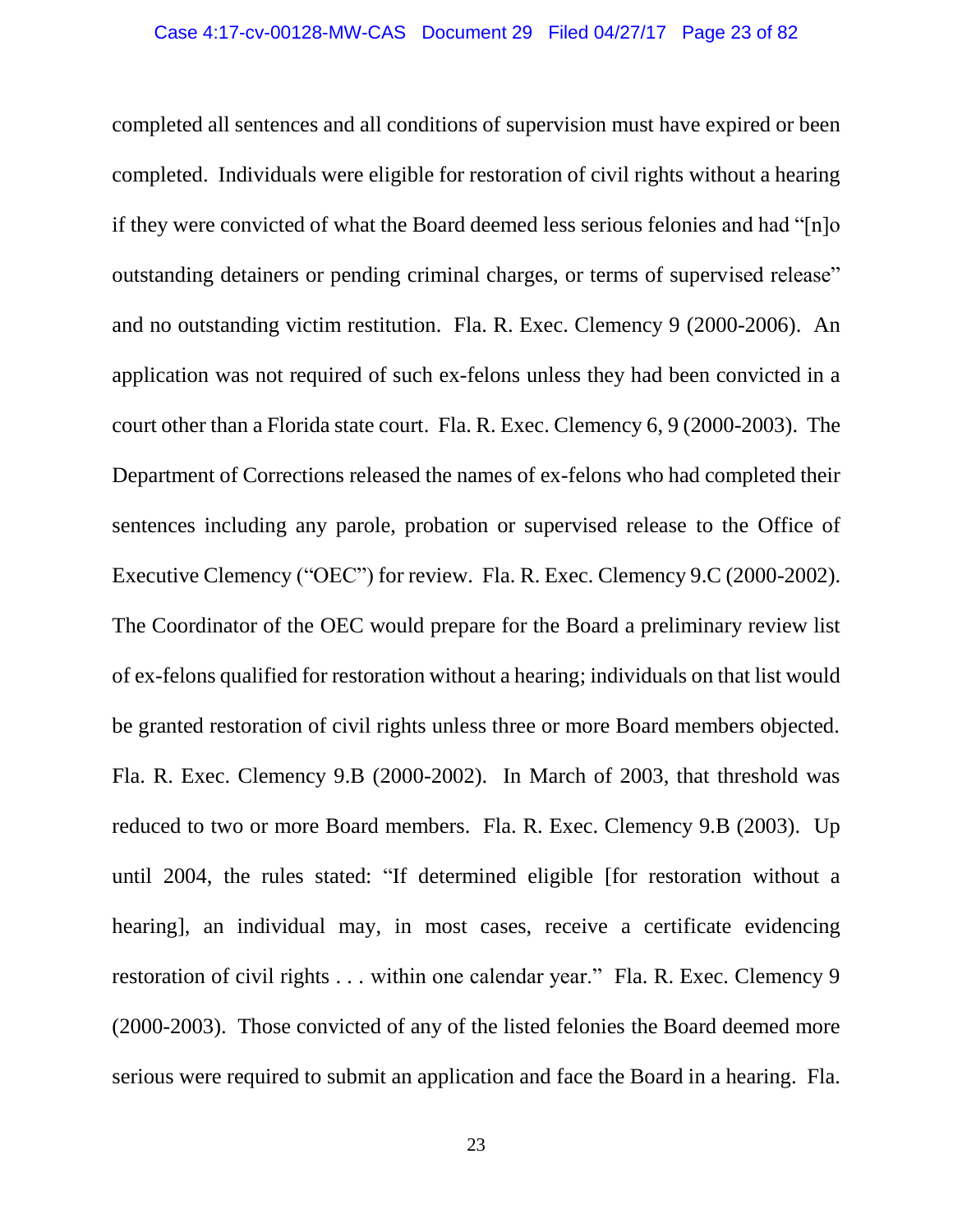R. Exec. Clemency 6, 9-11 (2000-2004). Additionally, from 2000 through 2002, the Rules of Executive Clemency clearly stated that "[t]he failure to attend the hearing will not be weighed against the applicant." Fla. R. Exec. Clemency 11(B) (2000-2002). This provision was removed in 2003 and replaced with the statement that "[a]pplicants are not required to appear at the hearing, but the Clemency Board encourages applicants to attend." Fla. R. Exec. Clemency 11(B) (2003).

38. The revised rules promulgated in 2004 made additional categories of ex-felons eligible for restoration of civil rights without a hearing under Rule 9. Individuals who remained crime- and arrest-free for five years after completing all sentences and conditions of supervision were eligible for restoration of civil rights without a hearing so long as they did not have a conviction involving one of seven enumerated categories of felonies. Fla. R. Exec. Clemency 9.A.5 (2004-2006). All other ex-felons who had been convicted of a felony within one of the enumerated offense categories in Rule 9.A.5 were eligible for restoration without a hearing if they remained crime- and arrest-free for fifteen years after completing all sentences and conditions of supervision. Fla. R. Exec. Clemency 9.A.6 (2004-2006). As with prior versions of the rules, ex-felons eligible for restoration without a hearing on any basis did not need to submit an application, unless they had been convicted in a court other than a Florida state court. Fla. R. Exec. Clemency 6, 9 (2004-2006). These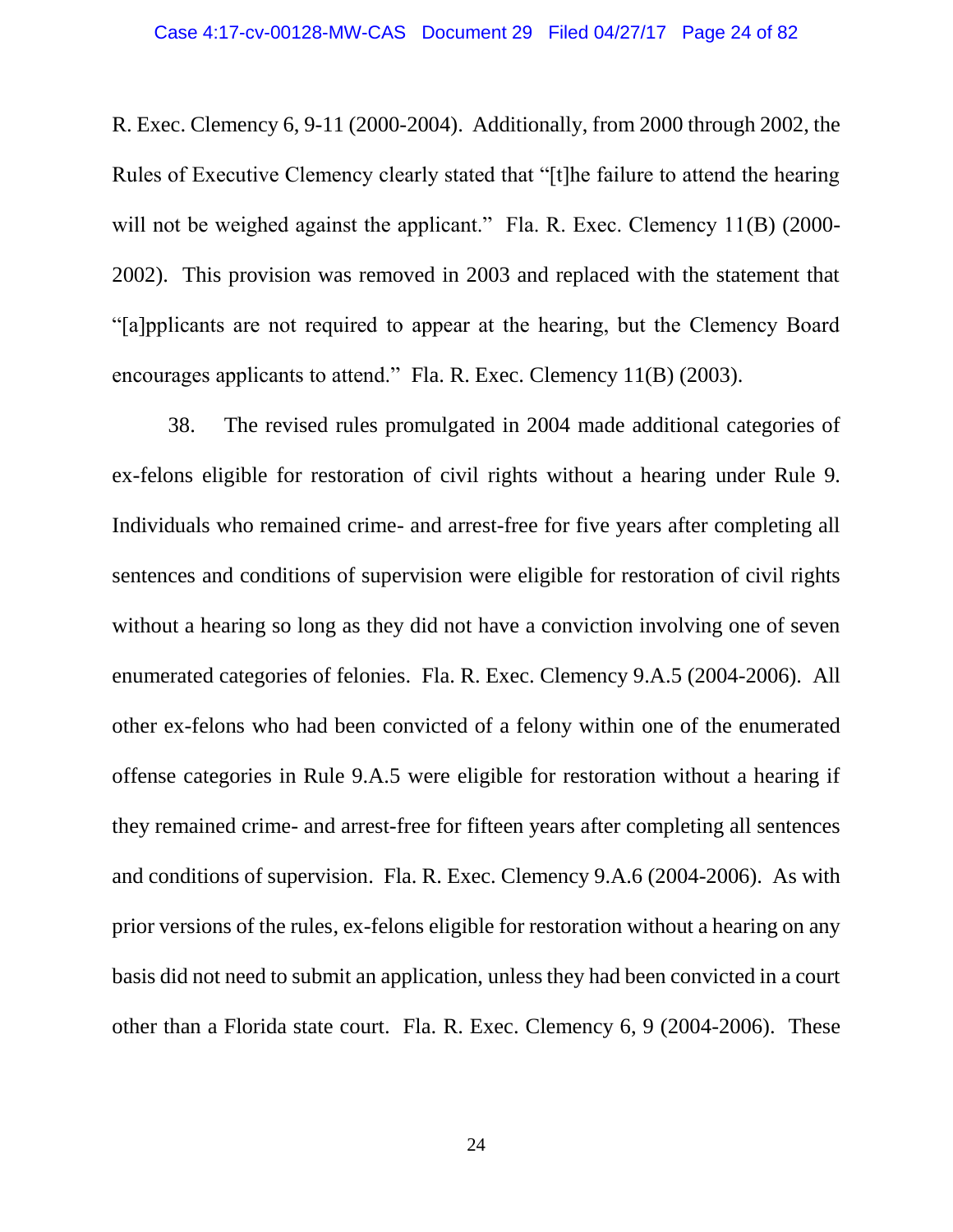#### Case 4:17-cv-00128-MW-CAS Document 29 Filed 04/27/17 Page 25 of 82

changes created new avenues for ex-felons to regain their civil rights without a hearing, thus creating a way to restore the civil rights of more ex-felons.

39. In 2007, Governor Crist and the Board further amended the Rules of Executive Clemency to provide for an automatic path to restoration of civil rights for individuals who have completed all sentences and conditions of supervision, have no outstanding detainers or pending criminal charges, have paid all restitution, and have neither been convicted of one of twenty-five listed felonies or felony categories nor been declared a habitual violent felony offender, three-time violent felony offender, violent career criminal, prison release reoffender, or sexual predator under Florida law. Fla. R. Exec. Clemency 5.E, 9 (2007-2010). For qualifying exfelons, "automatic" restoration meant the Board's grant of civil rights was nondiscretionary: "A person *shall* have his or her civil rights . . . immediately restored by automatic approval of the Clemency Board." Fla. R. Exec. Clemency 9.A (2007- 2010) (emphasis added). The Board would receive information from the Department of Corrections for all individuals who were eligible under Rule 9.A and automatically issue executive orders restoring their civil rights. Fla. R. Exec. Clemency 9.B (2007-2010).

40. Additionally, under the 2007 revised rules, discretionary grants of restoration of civil rights without a hearing remained available under Rule 10 for any ex-felon who met the same criteria as an ex-felon eligible for automatic restoration,

25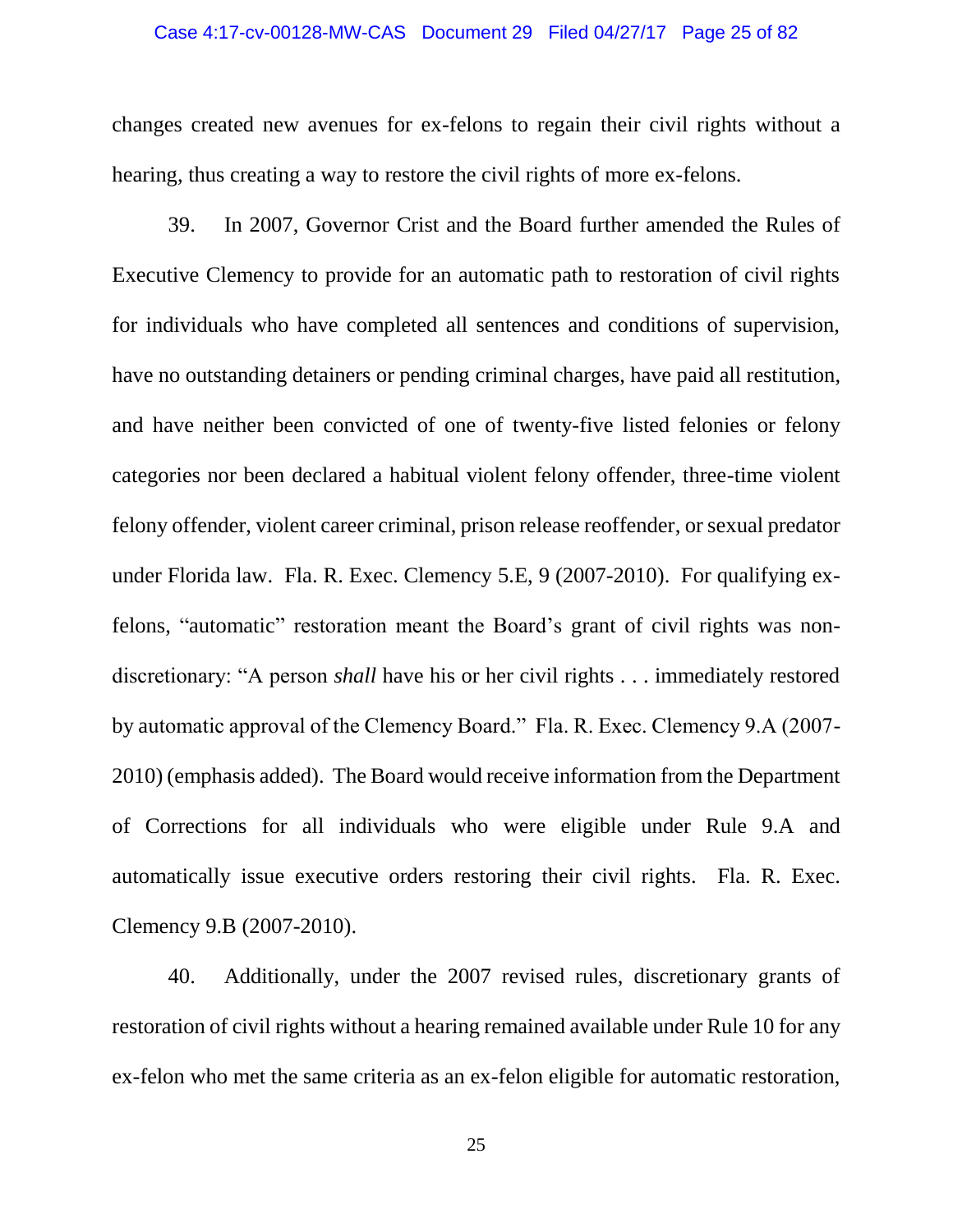unless they had been convicted of a felony within one of eleven disqualifying felony categories (narrowed down from the list in Rule 9) or declared a sexual predator. Fla. R. Exec. Clemency 10.A (2007-2010). Those who remained crime- and arrestfree for fifteen years could still seek restoration without a hearing, regardless of their offenses, but the availability of restoration without a hearing for those ex-felons who remained crime- and arrest-free for five years was eliminated. Fla. R. Exec. Clemency 10.B (2007-2010). Contrary to the prior default rule granting restoration unless Board members objected, the Governor plus two Board members would now have to grant restoration affirmatively to anyone on the preliminary review list. Fla. R. Exec. Clemency 10.C (2007-2010). Ex-felons eligible for automatic restoration or restoration without a hearing on any basis did not need to submit an application, unless they had been convicted in a court other a Florida state court. Fla. R. Exec. Clemency 6, 9, 10 (2007-2010). Finally, any individual not eligible for automatic restoration under Rule 9 or restoration without a hearing under Rule 10 would be compelled to submit an application for restoration with a hearing. Fla. R. Exec. Clemency 6, 9.B, 11 (2007-2010).

41. At the first Board meeting of Governor Scott's administration on March 9, 2011, the Board voted unanimously to revise the Rules of Executive Clemency, establishing the arbitrary, time-consuming, and unreasonable restoration of civil rights process which is challenged in this action. The newly promulgated rules

26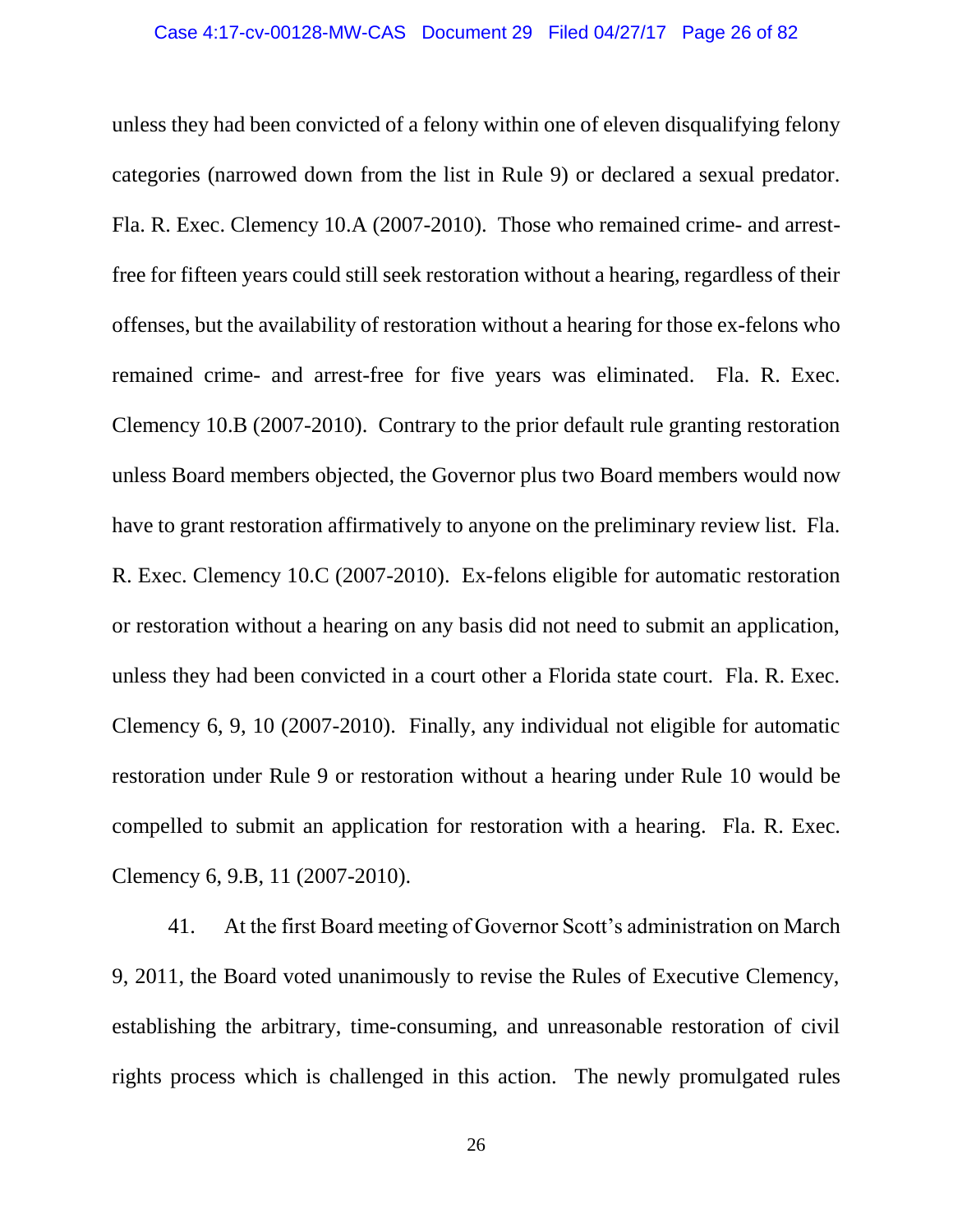#### Case 4:17-cv-00128-MW-CAS Document 29 Filed 04/27/17 Page 27 of 82

eliminated the automatic, non-discretionary restoration process for qualifying exfelons utilized by the previous administration and imposed strict waiting periods before ex-felons could apply for restoration of their civil rights without or with a hearing. Fla. R. Exec. Clemency 9-10. Those who committed what the Board deems less serious offenses must wait five years after the completion of their sentences to apply for restoration of civil rights, and those convicted of more serious felonies must wait seven years. Coupled with the fact that the Board only meets four times each year and only in Tallahassee, these waiting periods have caused the backlog of pending applications to grow to over 10,000. Upon information and belief, many applicants wait as many as ten years, if not more, for a hearing before the current Board. The 2011 revised rules also removed the path to restoration of civil rights without a hearing for those who have remained crime- and arrest-free for fifteen years and eliminated a longstanding provision allowing the Governor and one other Board member to waive the eligibility requirements in Rule 5, if at least two years had passed since the applicant was convicted and no restitution was owed. Fla. R. Exec. Clemency 8 (2000-2010). The Rules of Executive Clemency have not been modified since March 9, 2011.

### **B. Current Process for Restoration of Civil Rights**

42. Under the current rules, an individual seeking the restoration of his or her civil rights must be eligible for that type of clemency and must submit an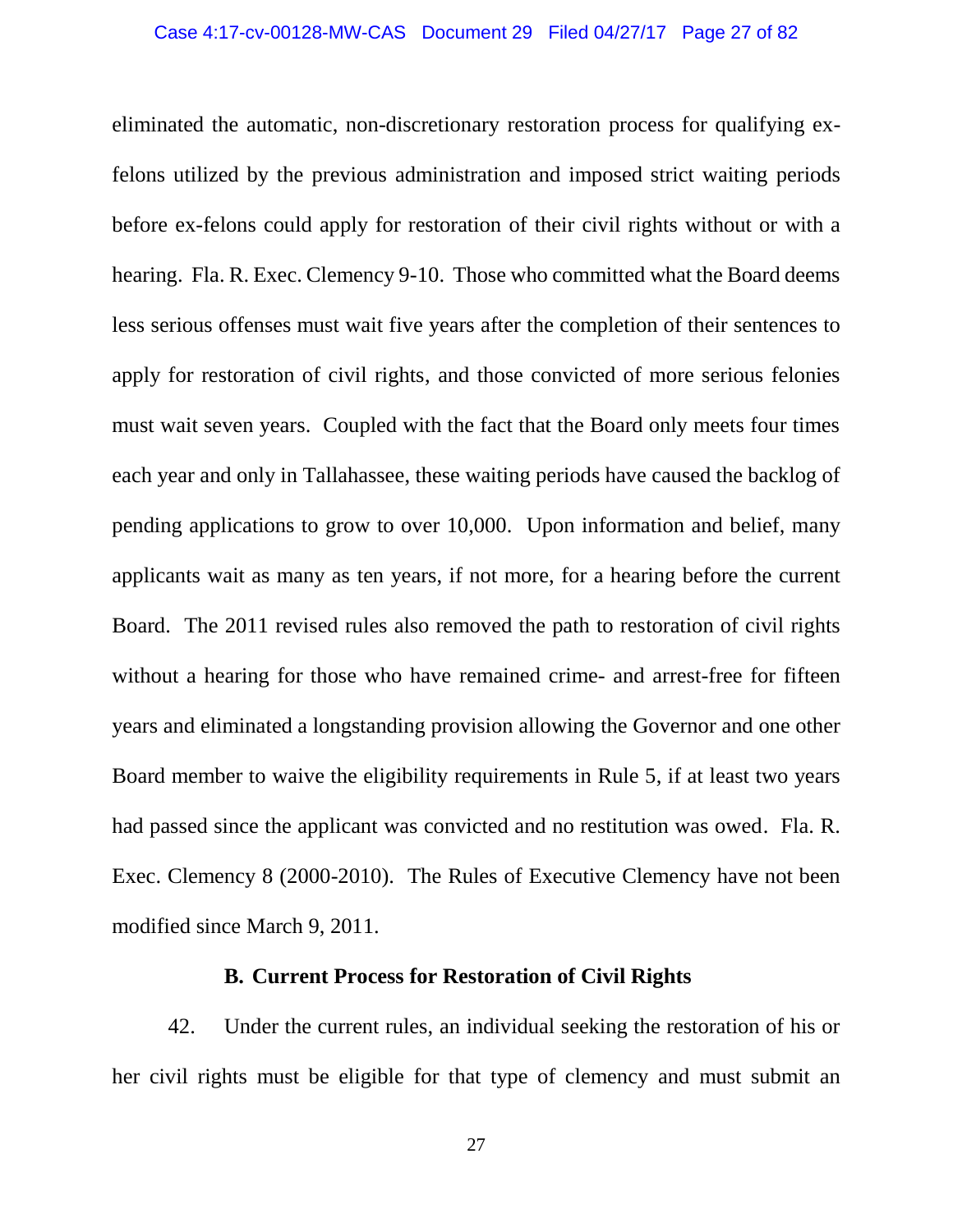Application for Clemency. Fla. R. Exec. Clemency 5, 6, 9, 10. This was a significant change from prior versions of the rules, which allowed some ex-felons to regain their civil rights without submitting an application. The same Application for Clemency is used for all types of clemency: restoration of civil rights for a Florida, federal, military or out-of-state conviction, restoration of alien status under Florida law, remission of fine or forfeiture, specific authority to own, possess or use firearms, full pardon, and pardon without firearm authority.<sup>18</sup>

43. The Application for Clemency requires each applicant to provide basic demographic information as well as information and supporting documents on each felony conviction, including certified copies of the charging document, the judgment, and the sentence, community control or probation order. Fla. R. Exec. Clemency 6.B (2011). It can be quite time-consuming and costly for an applicant to procure these documents. Prior to the adoption of the current rules, applications seeking only the restoration of civil rights did not have to be accompanied by these supporting documents. Fla. R. Exec. Clemency 6.B (2000-2010).

## **i. Restoration of Civil Rights Without a Hearing**

44. An individual is eligible to apply for restoration of civil rights without a hearing pursuant to Rule 9 "if the person has committed no crimes and has not

<sup>18</sup> Florida Commission on Offender Review, Application for Clemency, *available at*  <https://www.fcor.state.fl.us/docs/clemency/ClemencyApplication.pdf> (last visited Mar. 9, 2017).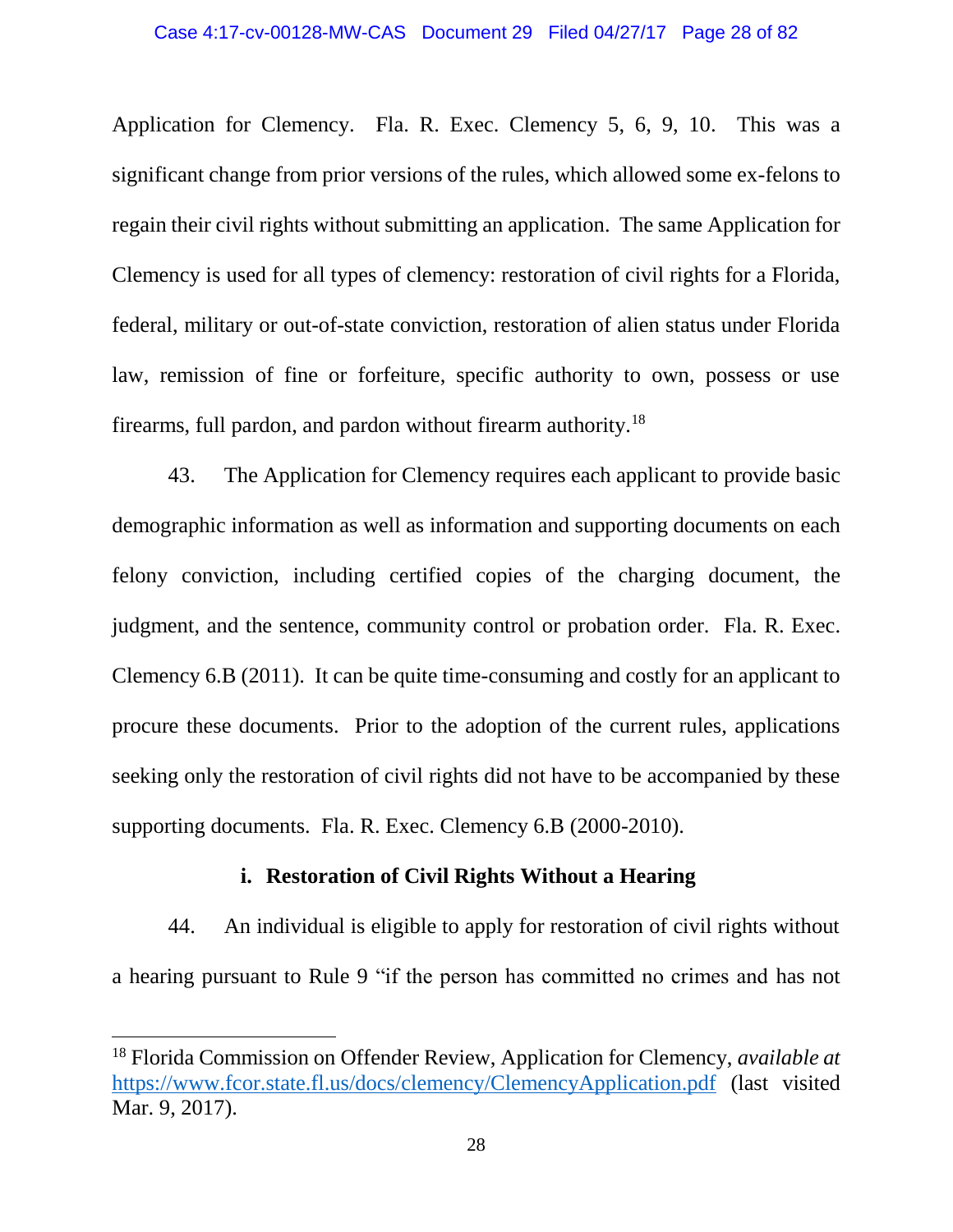been arrested for a misdemeanor or felony for five (5) years from the date of completion of all sentences and conditions of supervision imposed" and a number of other requirements are met. Fla. R. Exec. Clemency 9.A.<sup>19</sup> The completion of all sentences and conditions of supervision includes imprisonment, parole, probation, community control, control release, and conditional release. Fla. R. Exec. Clemency 9.A.1. The individual must have no outstanding detainers or pending criminal charges and must have paid all restitution and other financial obligations. Fla. R. Exec. Clemency 9.A.2, 9.A.3. Finally, the individual must not have been convicted of any crime on a lengthy list of felonies, including but not limited to murder, manslaughter, sexual batteries, drug trafficking and any other first- or second-degree drug offenses. Fla. R. Exec. Clemency 9.A.4. This list was significantly expanded from prior versions of the rule governing discretionary restoration without a hearing.

45. All applications submitted for restoration of civil rights without a hearing are reviewed by the Florida Commission on Offender Review. Those applications that meet the requirements of Rule 9.A are included in the preliminary review list of individuals eligible for restoration without a hearing. If the Governor and two other members of the Board approve an individual's restoration of civil rights within 60 days of the preliminary review list's issuance, an executive order

<sup>&</sup>lt;sup>19</sup> Even an arrest for a misdemeanor will reset the five-year clock or force the applicant to wait a total of seven years and apply for restoration with a hearing under Rule 10.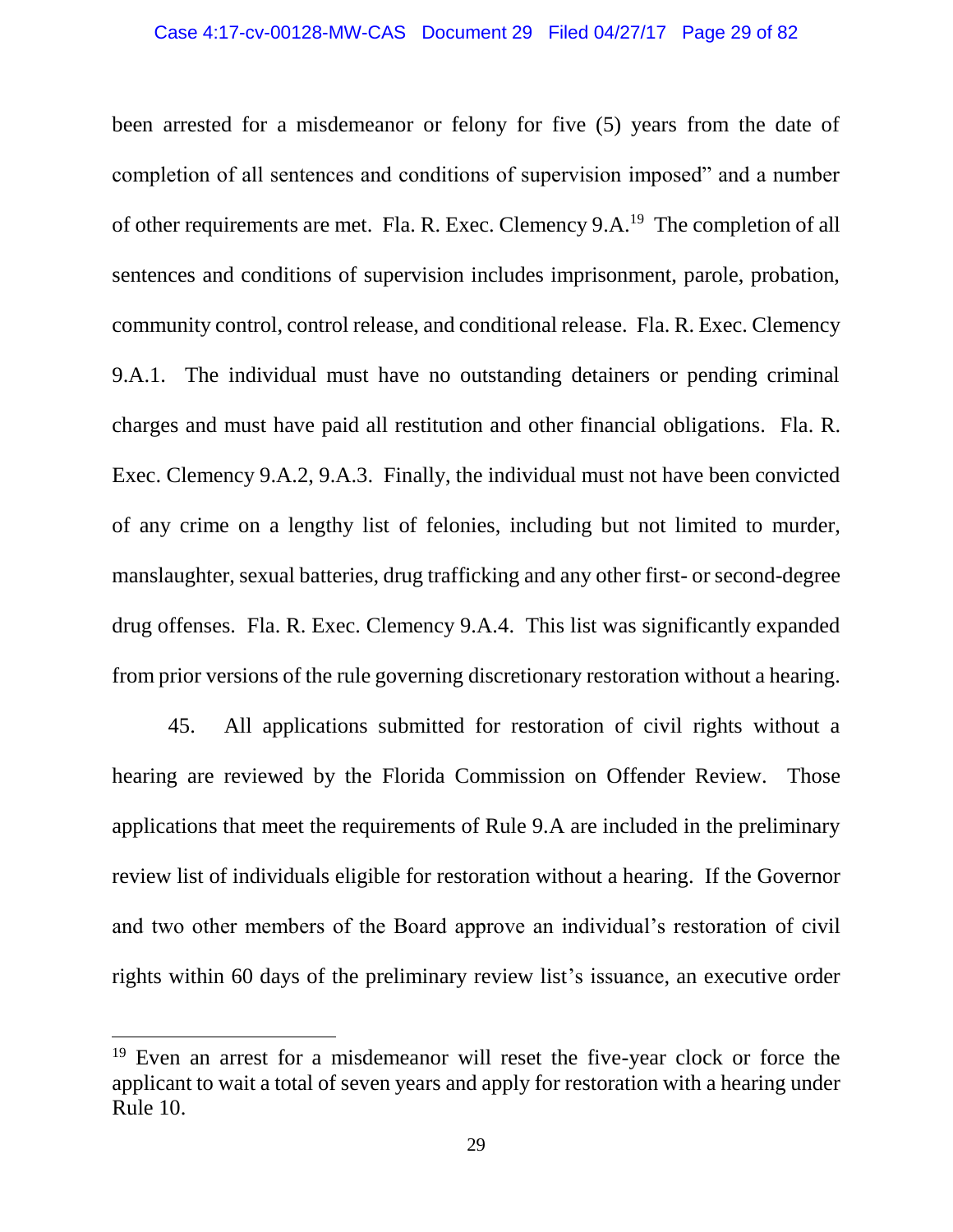granting clemency is issued. If the Governor does not approve an applicant on the preliminary review list, the applicant is notified and may pursue restoration of civil rights with a hearing pursuant to Rule 10. Fla. R. Exec. Clemency 9.B.

### **ii. Restoration of Civil Rights With a Hearing**

46. An individual is eligible to apply for restoration of civil rights with a hearing pursuant to Rule 10 so long as there are "no new felony convictions for a period of seven (7) years or more after completion of all sentences imposed for the applicant's most recent felony conviction and all conditions of supervision for the applicant's most recent felony conviction have expired or been completed." Fla. R. Exec. Clemency 10.A. Like an applicant for restoration of civil rights without a hearing, the individual must have paid all restitution and other financial obligations.

47. Each application for restoration of civil rights with a hearing must undergo an investigation by the Florida Commission on Offender Review which results in a report recommending the applicant favorably or unfavorably to the Board. Once all of these steps are completed, an applicant is placed on the agenda for the next Board hearing, and the applicant is provided with a notice of appearance. Fla. R. Exec. Clemency 11, 12. The Rules still provide that "[w]hile applicants are not required to appear at the hearing, the Clemency Board encourages applicants to attend." Fla. R. Exec. Clemency 12.B.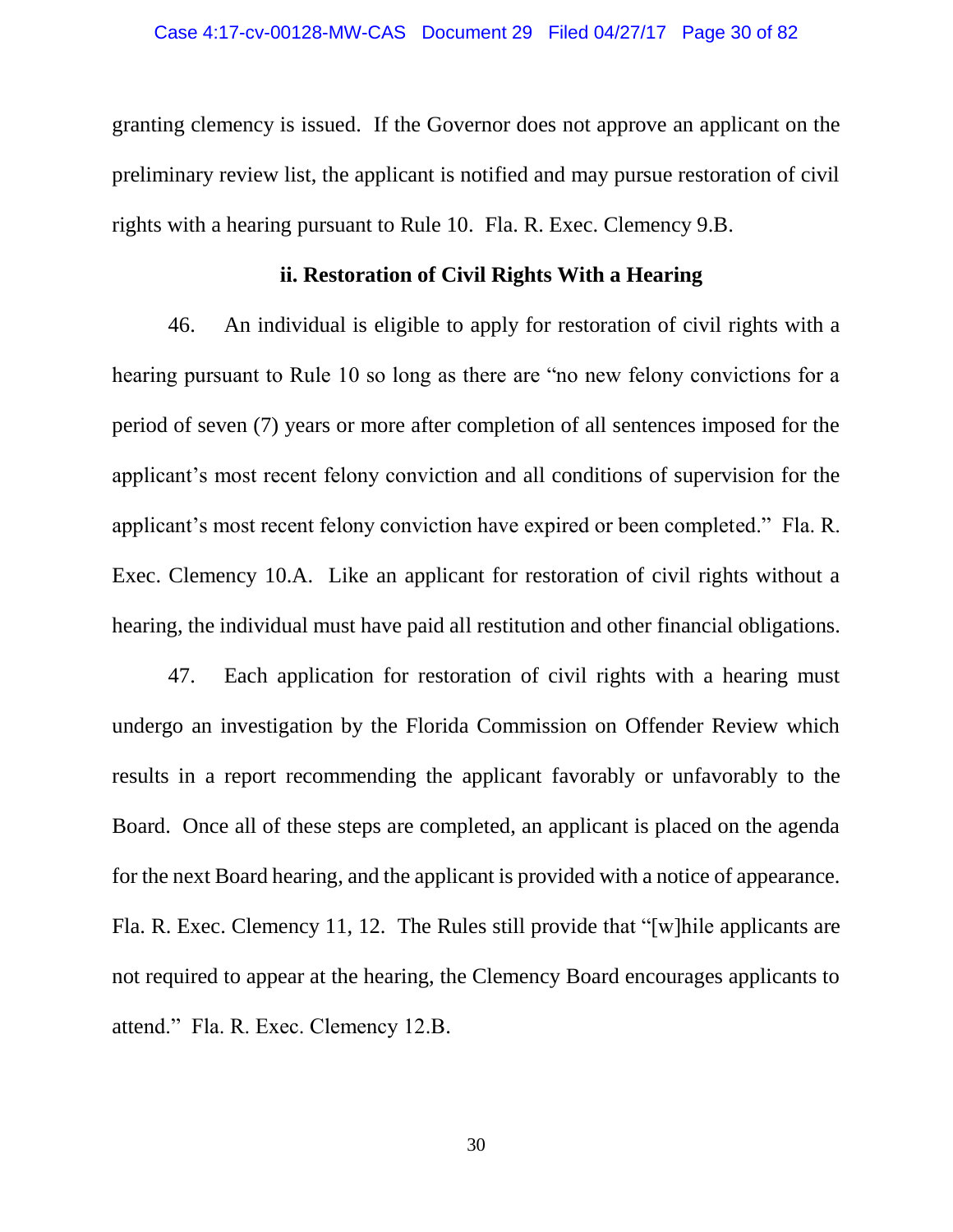#### Case 4:17-cv-00128-MW-CAS Document 29 Filed 04/27/17 Page 31 of 82

48. The Board still only holds four hearings per year. Fla. R. Exec. Clemency 12.A. Over the last six years, the Board has heard an average of 52 applicants for restoration of civil rights per hearing. Each meeting is held in Tallahassee which requires many applicants to take two or more days off from work in order to attend and requires many to travel upwards of 500 miles to Tallahassee.

49. At the meeting, each applicant is given five minutes to speak and essentially plead with the Board for clemency and the restoration of his or her civil rights. Fla. R. Exec. Clemency 12.B. The Board may grant or deny the applicant, continue the case until the next Board meeting, or take the application under advisement to make a final determination privately by mailing a letter. All applicants who are denied must wait a minimum of two years before reapplying. Fla. R. Exec. Clemency 14.

50. The Florida Rules of Executive Clemency do not set forth any rules governing the Board's determinations. Rule 4 explicitly states that: "The Governor has the unfettered discretion to deny clemency at any time, for any reason." Fla. R. Exec. Clemency 4.

# **C. Effect of the Current Restoration of Civil Rights Process in Florida**

51. Since 2011, only 2,488 applications for restoration of civil rights have been granted by Defendants Scott, Bondi, Atwater, and Putnam. This number is dramatically lower than the number of applications granted during the previous two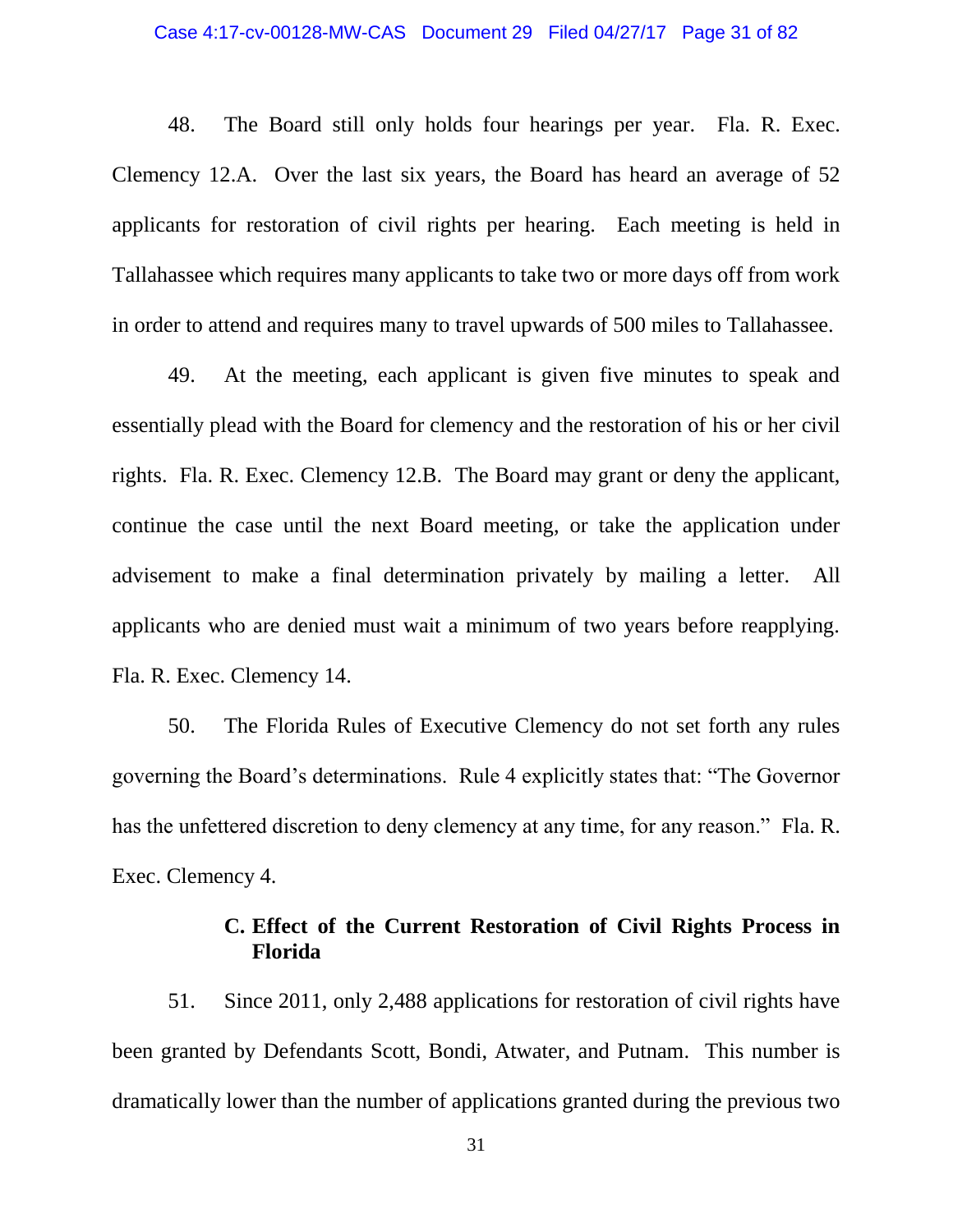administrations: 155,315 during Governor Crist's administration (2007-2011) and 73,508 during Governor Bush's administration (1999-2007). Restoration of civil rights grants – both with and without a hearing – have declined steeply since Governor Scott assumed office in 2011: 1,428 (2001); 6,651 (2002); 14,836 (2003); 24,902 (2004); 11,638 (2005); 14,053 (2006); 38,971 (2007); 85,088 (2008); 25,347 (2009); 5,909 (2010); 78 (2011); 342 (2012); 605 (2013); 562 (2014); 428 (2015); and 473 (2016). This drop-off is largely due to rule changes narrowing the number of ex-felons who are eligible for discretionary restoration without a hearing and the elimination of automatic, non-discretionary restoration, combined with the glacial pace at which the Board processes applicants who require a hearing. The annual figures for restoration without a hearing demonstrate the severe impact of Governor Scott's rules: 1,351 (2001); 6,539 (2002); 14,729 (2003); 24,797 (2004); 11,513 (2005); 13,862 (2006); 38,907 (2007); 85,075 (2008); 25,336 (2009); 5,893 (2010); 52 (2011); 298 (2012); 537 (2013); 504 (2014); 349 (2015); and 373 (2016).

52. Florida's disenfranchised population is estimated at 1.68 million exfelons, an estimated 1.48 million of whom have completed their sentences.<sup>20</sup> 10.43 percent of Florida's voting-age population cannot vote due to a felony conviction.<sup>21</sup>

<sup>20</sup> *See supra* note 5 (Table 3).

<sup>21</sup> *Id*. (Figure 2).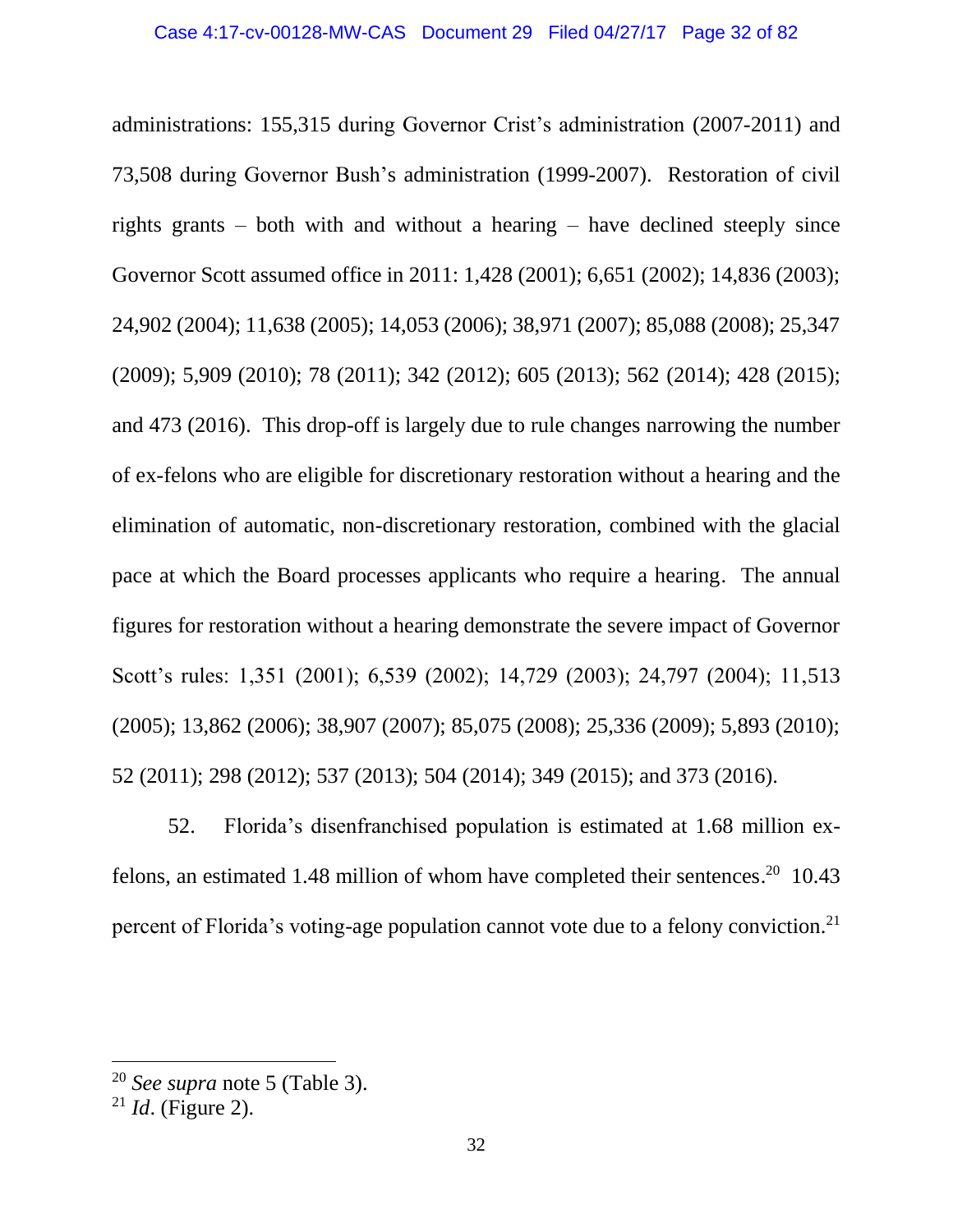#### Case 4:17-cv-00128-MW-CAS Document 29 Filed 04/27/17 Page 33 of 82

Florida's disenfranchised population accounts for more than a quarter of all disenfranchised ex-felons in the country.<sup>22</sup>

53. The restoration of the right to vote for these disenfranchised former felons rests with the unfettered discretion of Governor Scott and the Board. For the few ex-felons who endure the extensive delays to secure a hearing in front of the Board, what follows is a thoroughly inconsistent and arbitrary process for granting or denying applications for restoration of civil rights.

54. Not only is the standard-less process prone to arbitrary and discriminatory treatment, but the Board actually does make decisions in a wholly arbitrary manner. It grants and denies similarly situated applicants who have speeding or traffic citations, have voted illegally, or have similar post-release drug or alcohol use. These decisions turn on Governor Scott's whim and the unregulated judgments of the Board.

## **D. Unfettered Discretion and Arbitrary Treatment of Ex-Felon Applicants for Restoration of Voting Rights**

55. Members of the Executive Clemency Board routinely emphasize that the Board is "a court of mercy,"<sup>23</sup> and its determinations are untethered to any laws,

 $^{22}$  *Id.* 

<sup>23</sup> Executive Clemency Board Hearing (June 24, 2015 at 00:03:27), *available at*  <http://thefloridachannel.org/videos/62415-executive-clemency-board-meeting/> (last visited Mar. 9, 2017).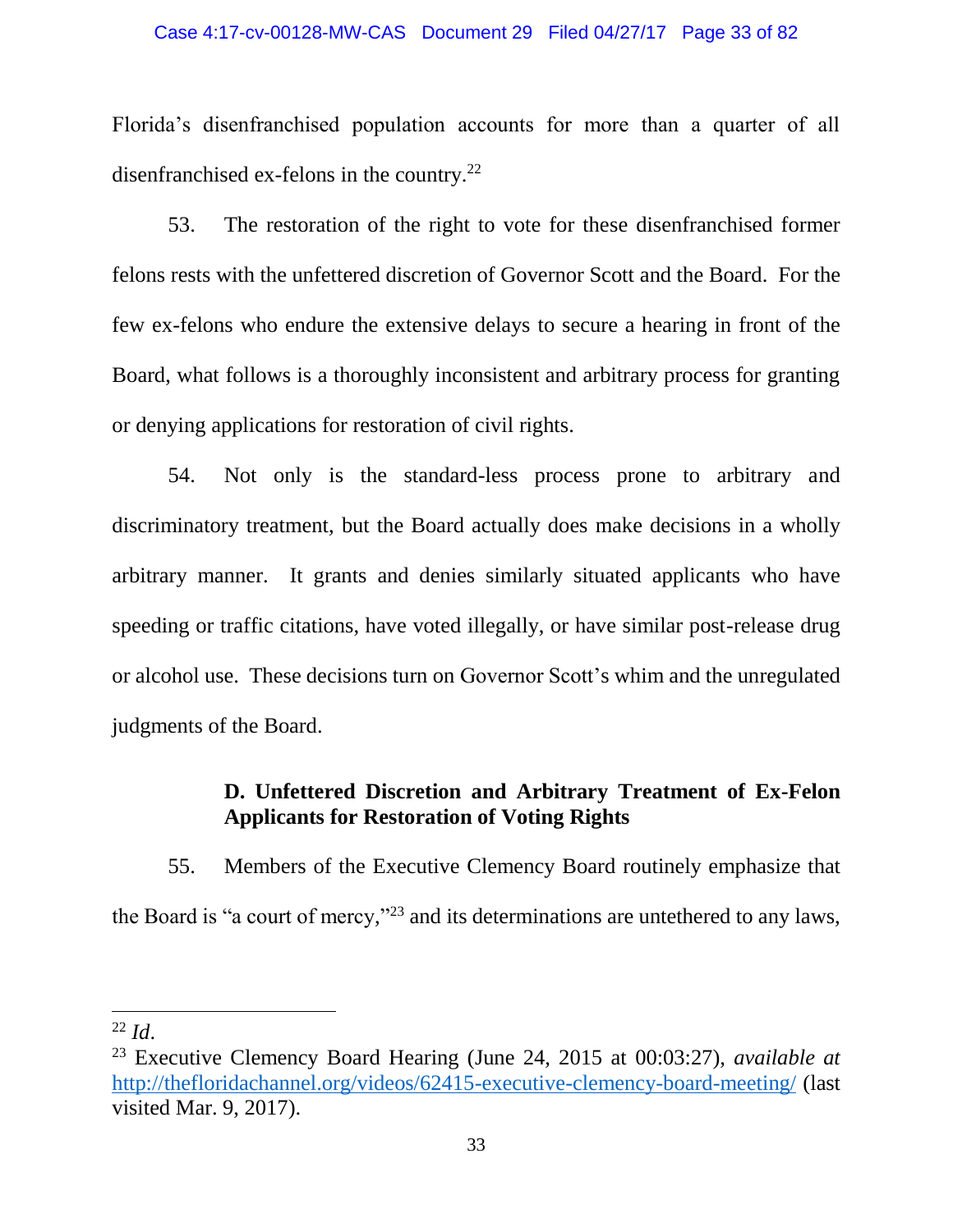### Case 4:17-cv-00128-MW-CAS Document 29 Filed 04/27/17 Page 34 of 82

rules, standards, criteria or constraints of any kind. The Board frequently refers to vague, amorphous standards such as whether the applicant has "turned [his or her] life around"<sup>24</sup> or has sufficiently shown remorse.<sup>25</sup> At the December 7, 2016 Board hearing, Defendant Governor Scott stated: "Clemency is . . . is—there's no standard. We can do whatever we want. But it's tied to what we said in the beginning, it's tied to remorse."<sup>26</sup> Governor Scott has also cited the applicant's "attitude" as a relevant criterion for his decisions. 27 These ad hoc standards are both unascertainable and fatal to uniform application.

56. If disclosed, the Executive Clemency Board's reasoning in granting or denying applications is purely arbitrary and may often be pretextual. Similarly situated individuals obtain diametrically opposite results based on the passing whims of the Board members, since nothing regulates their decision-making. Typically, the Board members probe applicants' records for information relating to whether they

<sup>24</sup> *Id*. at 2:09:26; Executive Clemency Board Hearing (March 22, 2012 at 3:10:20), *available at* [http://thefloridachannel.org/videos/32212-executive-clemency-board](http://thefloridachannel.org/videos/32212-executive-clemency-board-meeting/)[meeting/](http://thefloridachannel.org/videos/32212-executive-clemency-board-meeting/) (last visited March 8, 2017).

<sup>&</sup>lt;sup>25</sup> Executive Clemency Board Hearing (December 7, 2006) (transcript at 142); Executive Clemency Board Hearing (March 25, 2015 at 3:07:25), <http://thefloridachannel.org/videos/32515-executive-clemency-board-meeting/> (last visited Mar. 9, 2017).

<sup>&</sup>lt;sup>26</sup> Executive Clemency Board Hearing (December 7, 2016 at  $2:02:00-2:02:07$ ), *available at* [http://thefloridachannel.org/videos/12716-executive-clemency-board](http://thefloridachannel.org/videos/12716-executive-clemency-board-meeting/)[meeting/](http://thefloridachannel.org/videos/12716-executive-clemency-board-meeting/) (last visited Mar. 9, 2017).

<sup>&</sup>lt;sup>27</sup> Executive Clemency Board Hearing (March 25, 2015 at 3:25-3:32), <http://thefloridachannel.org/videos/32515-executive-clemency-board-meeting/> (last visited Mar. 9, 2017).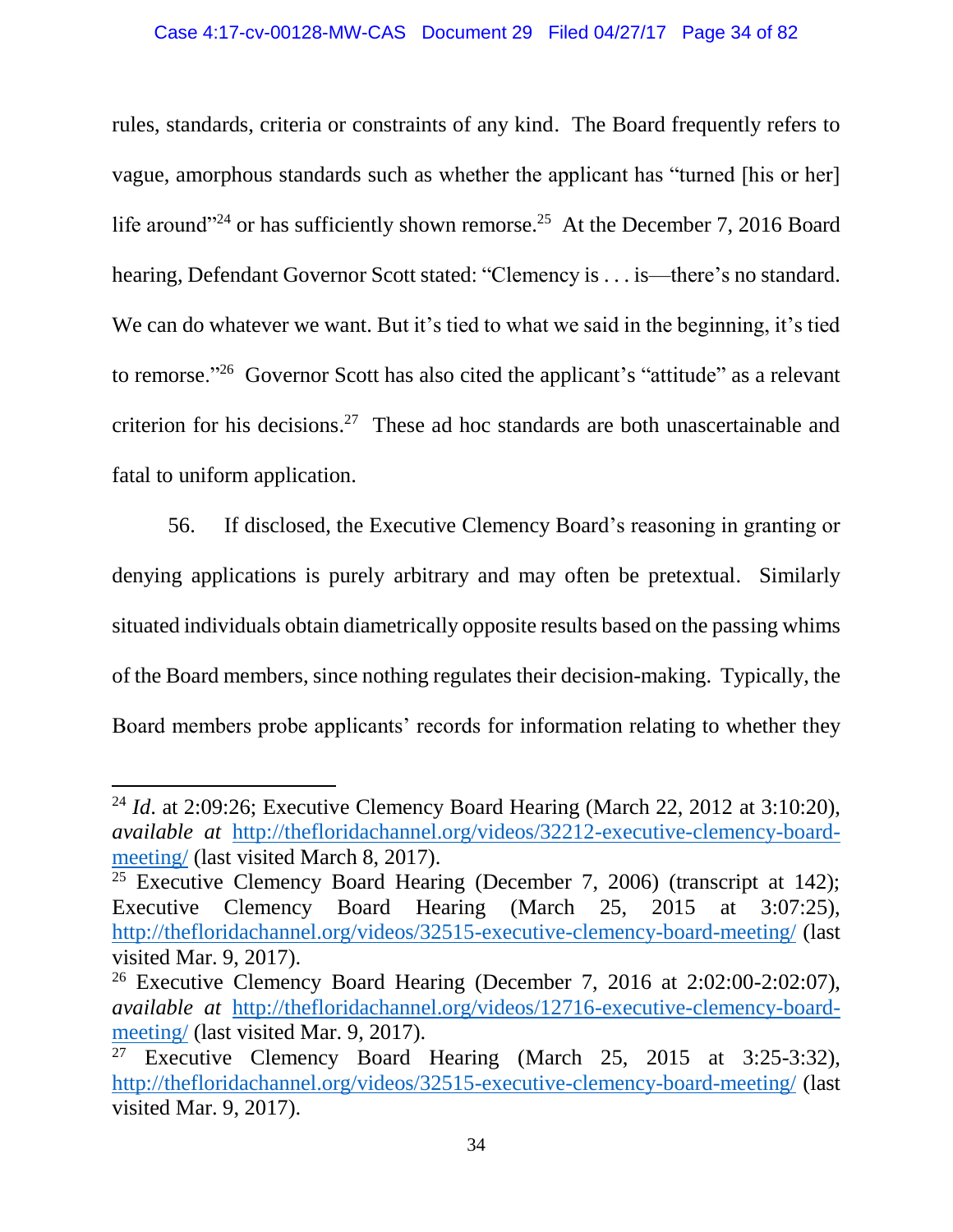### Case 4:17-cv-00128-MW-CAS Document 29 Filed 04/27/17 Page 35 of 82

are leading reformed lives. They focus on drug and alcohol use, traffic violations such as speeding or driving with a suspended license, illegal registration and voting, employment status, family and other perceived indicia of living a moral life or having "turned [one's] life around," according to the Board members' beliefs.

57. One of the most frequent reasons Governor Scott cites for rejecting an application for restoration of civil rights is a record of traffic or moving violations. In these cases, Governor Scott usually states that speeding tickets, driving with a suspended license or other traffic violations are indicative of an unwillingness to abide by the law. That these are minor infractions, not felonies, and that the constitutionally-protected right to vote hangs in the balance does not deter Governor Scott and the other Board members from denying an application on this basis. For instance, at a minimum, the following voting rights restoration applicants have been denied due to their driving records: Eric Rodriguez-Schack (June  $15, 2000$ );<sup>28</sup> James Lee Miller (March 2, 2006);<sup>29</sup> Plaintiff James Michael Hand (December 16, 2011);<sup>30</sup>

<sup>&</sup>lt;sup>28</sup> Executive Clemency Board Hearing (June 15, 2000) (transcript at 85-91).

<sup>&</sup>lt;sup>29</sup> Executive Clemency Board Hearing (Mar. 2, 2006) (transcript at  $263-65$ ).

<sup>30</sup> Executive Clemency Board Hearing (Dec. 16, 2011 at 2:20:08-2:30:40), *available at* <http://thefloridachannel.org/videos/121611-executive-clemency-board-meeting/> (last visited Mar. 8, 2017).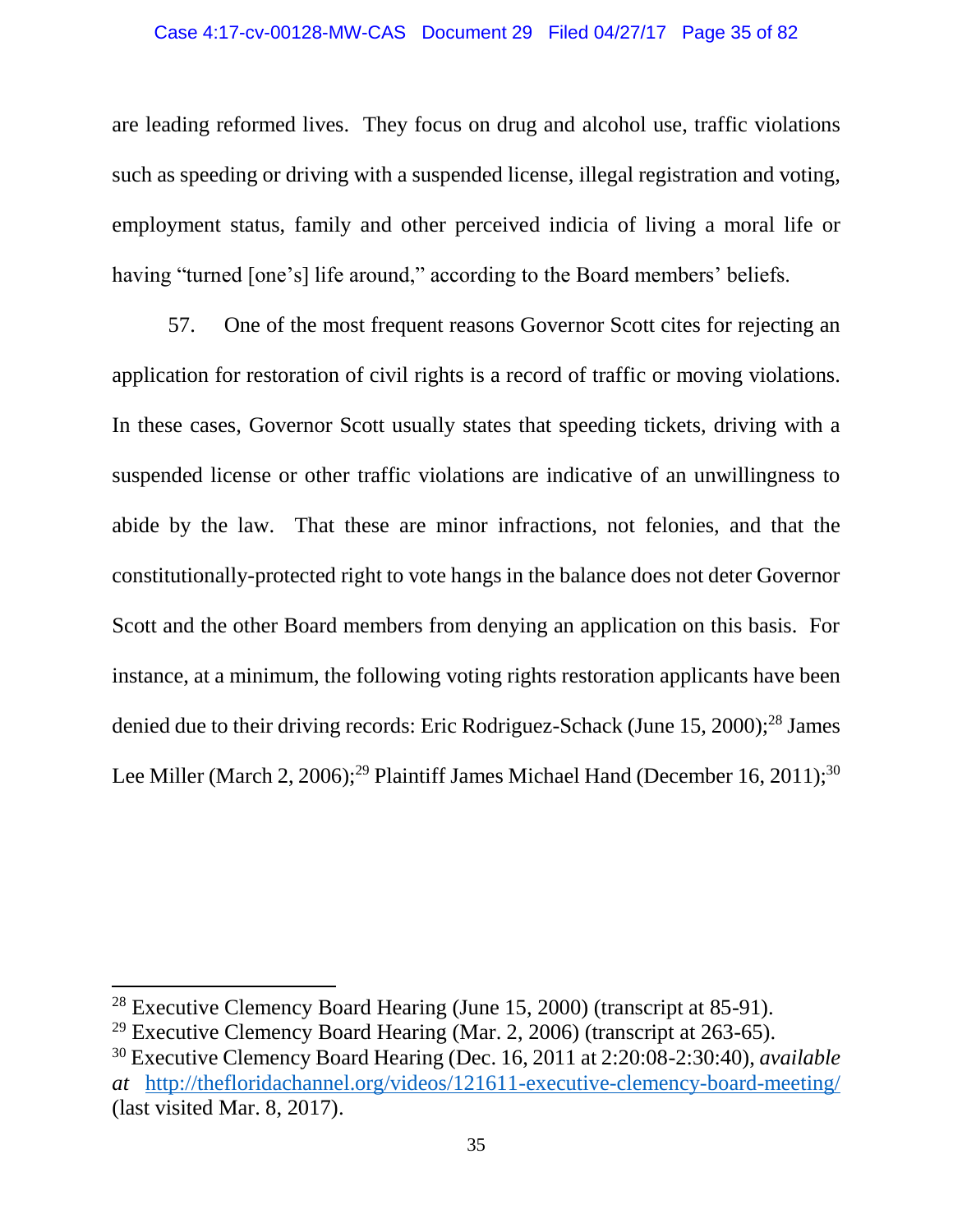Dennis Ortega Miller (March 22, 2012);<sup>31</sup> Rex L. Carver (September 20, 2012);<sup>32</sup> and Plaintiff Joseph James Galasso (March 20, 2013).<sup>33</sup> However, in haphazard and arbitrary fashion, the Board will sometimes grant applications, notwithstanding equally lengthy records for the same moving violations. For example, the following applicants were granted despite having a substantial or lengthy record of moving violations, including speeding tickets: Mark Carston Addison (September 21,  $2011$ ;<sup>34</sup> Tameka S. Jordan (March 22, 2012);<sup>35</sup> Charles Douglas (December 13, 2012);<sup>36</sup> Gaston Mirabal (December 13, 2012);<sup>37</sup> Jeremy Lewis (September 25,

<sup>31</sup> Executive Clemency Board Hearing (Mar. 22, 2012 at 2:45:18-2:55:40), *available at* <http://thefloridachannel.org/videos/32212-executive-clemency-board-meeting/> (last visited Mar. 8, 2017).

<sup>32</sup> Executive Clemency Board Hearing (Sept. 20, 2012 at 2:17:10-2:21:40), *available at* <http://thefloridachannel.org/videos/92012-executive-clemency-board-meeting/> (last visited Mar. 8, 2017).

<sup>&</sup>lt;sup>33</sup> Executive Clemency Board Hearing (Mar. 20, 2013) (audio only and not available online).

<sup>34</sup> Executive Clemency Board Hearing (Sept. 21, 2011 at 1:51:04-2:01:23), *available at* <http://thefloridachannel.org/videos/92111-executive-clemency-board-meeting/> (last visited Mar. 8, 2017)

<sup>35</sup> Executive Clemency Board Hearing (Mar. 22, 2012 at 1:14:12-1:20:28), *available at* <http://thefloridachannel.org/videos/32212-executive-clemency-board-meeting/> (last visited Mar. 8, 2017).

<sup>36</sup> Executive Clemency Board Hearing (Dec. 13, 2012 at 1:22:00-1:26:30), *available at* <http://thefloridachannel.org/videos/121312-executive-clemency-board-meeting/> (last visited Mar. 8, 2017).

<sup>37</sup> *Id*. at 2:46:23-2:53:13.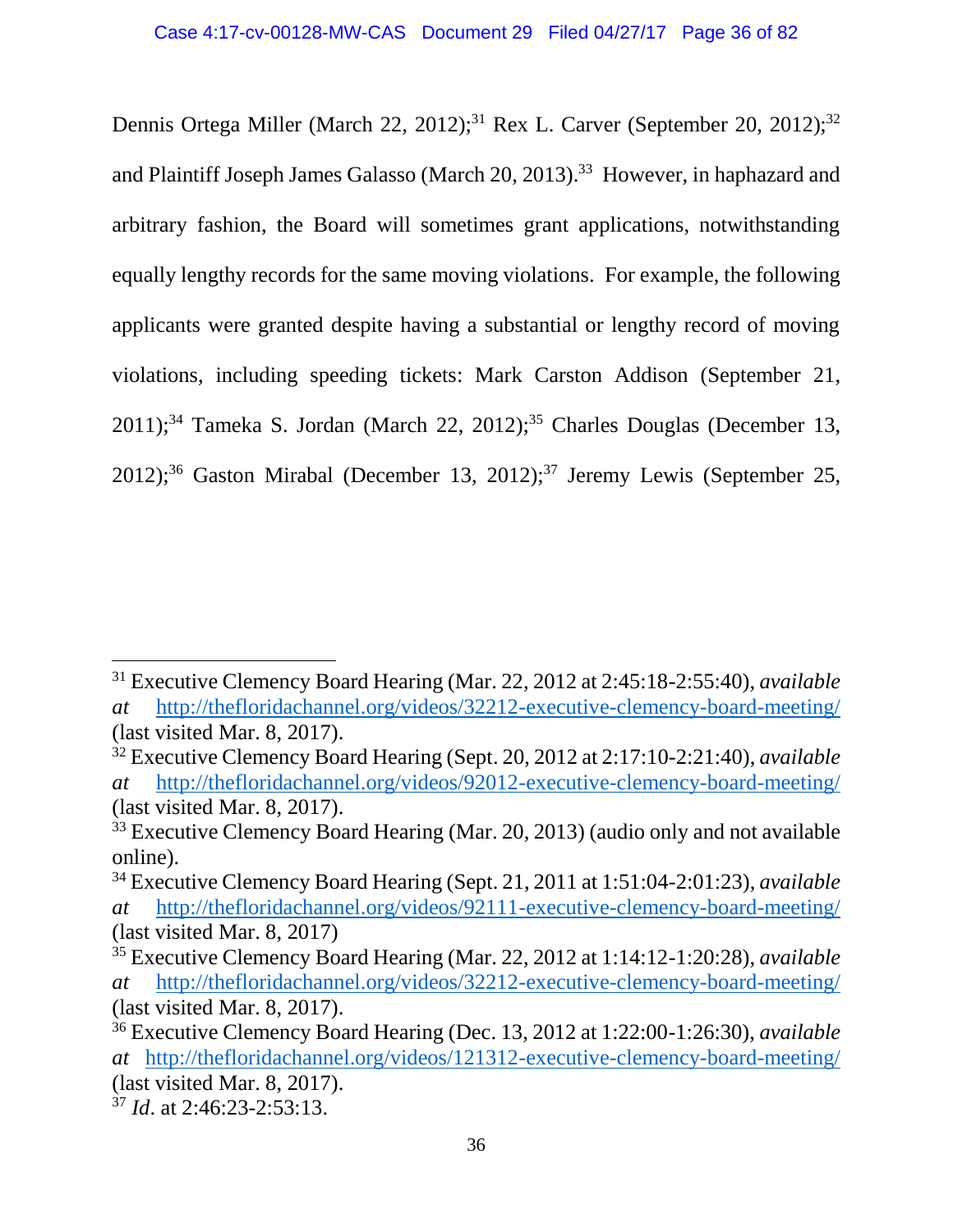$2013$ ;<sup>38</sup> Gregory Louis Hansen (December 12, 2013);<sup>39</sup> Anthony Edward Manso (December 12, 2013, despite "so many traffic tickets"); $40$  Richard Allen Slaughter III (March 19, 2014);<sup>41</sup> Nelson Thomas Cruz (June 18, 2014);<sup>42</sup> Ronald Eugene Thompson (June 18, 2014);<sup>43</sup> Rene De Moya (December 10, 2014);<sup>44</sup> Michael Anson Smith (December 9, 2015);<sup>45</sup> and Elizabeth Gonzalez (December 9, 2015).<sup>46</sup> The reasons for this disparate treatment are elusive.

58. On occasion, the Board randomly imposes conditions on the restoration of civil rights to individuals with moving violations. The Board granted Tim Jones's restoration application at the March 2, 2006 hearing, despite a "long list" of traffic

 $\overline{a}$ 

<sup>38</sup> Executive Clemency Board Hearing (Sept. 25, 2013 at 2:35:49-2:38:14), *available at* <http://thefloridachannel.org/videos/92513-executive-clemency-board-meeting/> (last visited Mar. 8, 2017).

<sup>39</sup> Executive Clemency Board Hearing (Dec. 12, 2013 at 2:18:54-2:20:05), *available at* <http://thefloridachannel.org/videos/121213-executive-clemency-board-meeting/> (last visited Mar. 8, 2017).

<sup>40</sup> *Id*. at 2:21:14-2:22:40.

<sup>41</sup> Executive Clemency Board Hearing (Mar. 19, 2014 at 3:09:20-3:12:16), *available at* <http://thefloridachannel.org/videos/031914-executive-clemency-board-meeting/> (last visited Mar. 8, 2017).

<sup>42</sup> Executive Clemency Board Hearing (June 18, 2014 at 2:13:05-2:15:45), *available at* <http://thefloridachannel.org/videos/61814-executive-clemency-board-meeting/> (last visited Mar. 8, 2017).

<sup>43</sup> *Id*. at 2:48:14-2:49:39.

<sup>44</sup> Executive Clemency Board Hearing (Dec. 10, 2014 at 3:19:30-3:23:05), *available at* <http://thefloridachannel.org/videos/121014-executive-clemency-board-meeting/> (last visited Mar. 8, 2017).

<sup>45</sup> Executive Clemency Board Hearing (Dec. 9, 2015 at 1:29:57-1:41:26), *available at* [http://thefloridachannel.org/videos/12915-executive-clemency-board-meeting](http://thefloridachannel.org/videos/12915-executive-clemency-board-meeting-part-2/)[part-2/](http://thefloridachannel.org/videos/12915-executive-clemency-board-meeting-part-2/) (last visited Mar. 8, 2017).

<sup>46</sup> *Id*. at 00:19:13-00:21:13.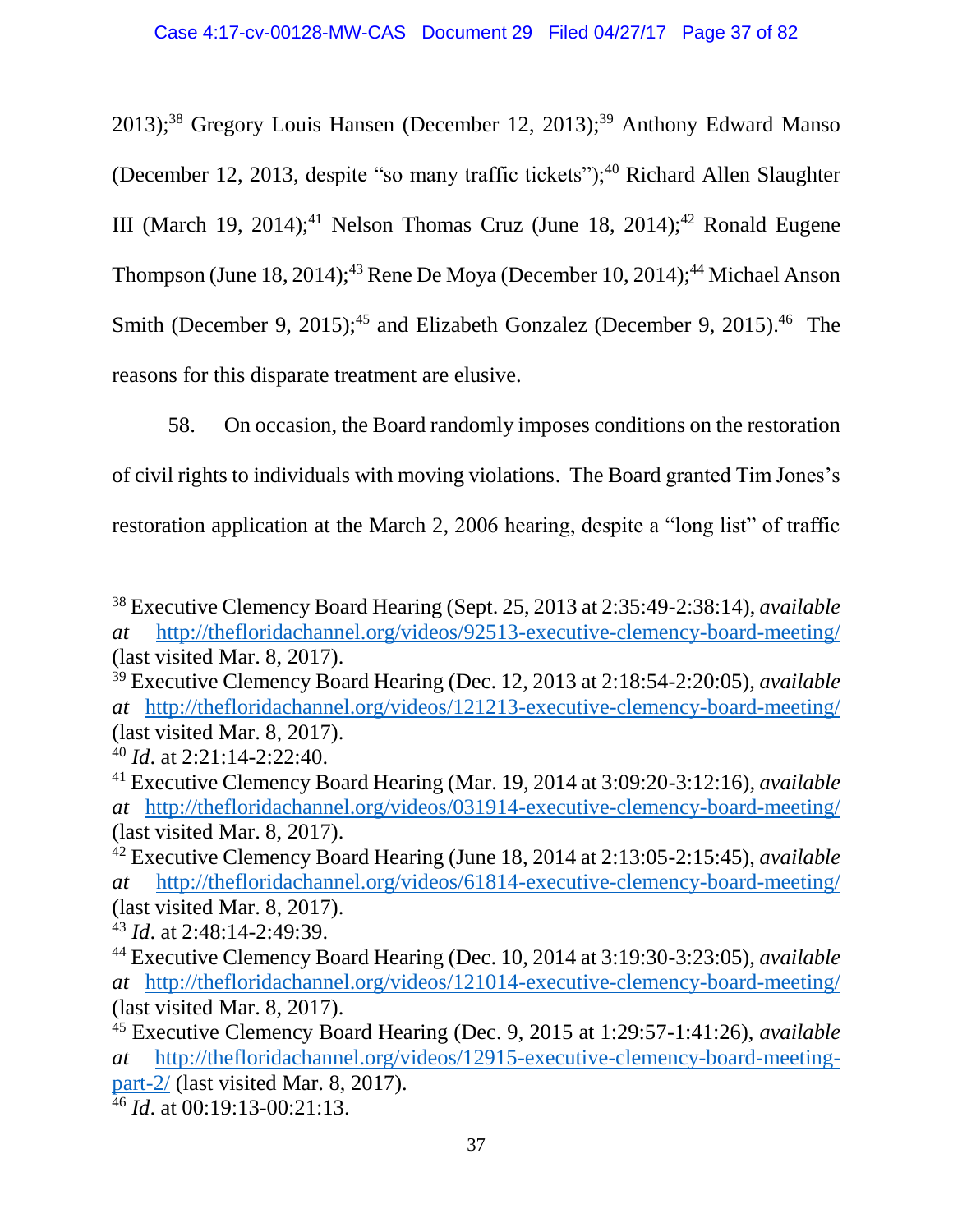violations, but delayed the restoration of his right to vote until he completed a year without a new moving violation.<sup>47</sup> In June 24, 2015, Edwin Scheer, who had "the worst" traffic record the Board had seen, was also given a conditional grant but the probationary period was set at two years.<sup>48</sup> Governor Scott and the other Board members never explain why these individuals are more worthy of restoration or why their lengthy lists of traffic violations do not militate in favor of a denial until they no longer violate any traffic laws. On information and belief, conditional grants appear to be used only for applicants with records of moving violations. The Board acts in a wholly arbitrary fashion with uncontrolled, standard-less discretion to approve some applicants and deny others, even if these decisions cannot be reconciled in any logical fashion to ensure any degree of horizontal equity across cases.

59. Some ex-felon restoration applicants are denied for drug use subsequent to the completion of their sentences. Others are granted, notwithstanding a record of post-sentence drug use. The Executive Clemency Board arbitrarily denies restoration applicants on the basis of subsequent drug use after the completion of the applicant's sentence, regardless of whether the charges resulted in a

 $\overline{\phantom{a}}$ 

<sup>47</sup> Executive Clemency Board Hearing (Mar. 2, 2006) (transcript at 271-75).

<sup>48</sup> Executive Clemency Board Hearing (June 24, 2015 at 1:08:59-2:12:31), *available at* <http://thefloridachannel.org/videos/62415-executive-clemency-board-meeting/> (last visited Mar. 8, 2017).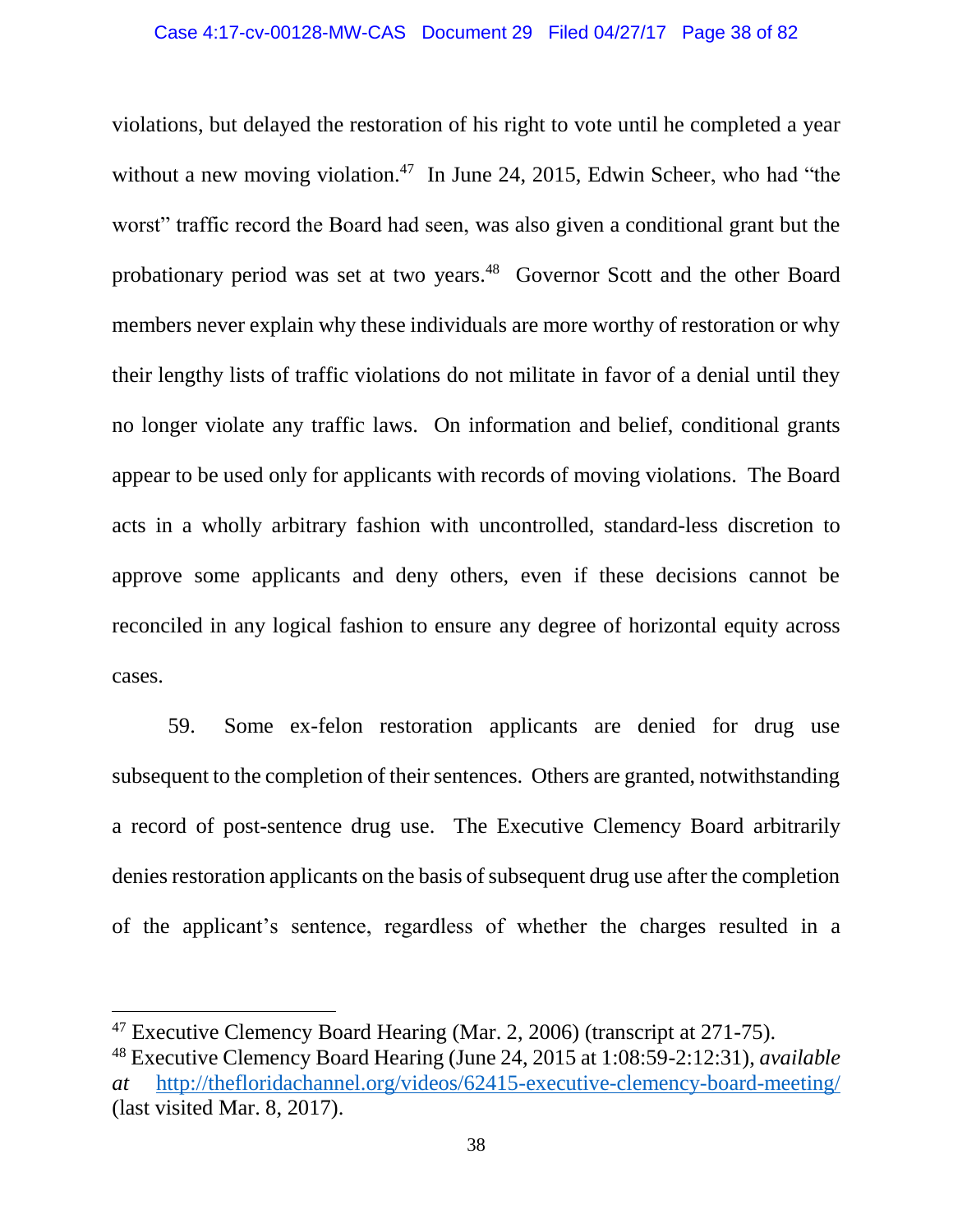#### Case 4:17-cv-00128-MW-CAS Document 29 Filed 04/27/17 Page 39 of 82

conviction. Governor Scott and the other Board members routinely question applicants over their past and present drug use or lack thereof, even if drugs played no role in their criminal records. They especially probe the applicant's drug use if he or she was convicted of a drug trafficking offense or if drug use played a role in the offense. These interrogations reveal how vulnerable the clemency process is to discrimination, including viewpoint discrimination.

60. Examples of arbitrary determinations abound when the Board is confronted with a record of subsequent drug use. At the December 9, 2015 Board hearing, Michael Lee Hazelwood's application was denied after he admitted that he occasionally smokes marijuana because it helps him sleep,<sup>49</sup> and Paul Antoine's application was denied at the March 3, 2016 hearing because of a 2008 cocaine possession charge, on which prosecutors took no action.<sup>50</sup> At the December 16, 2011 Board hearing, Brandon Garth Bloch was denied in large part because of marijuana possession in 2010 and post-sentence drug use.<sup>51</sup> Additionally, some applicants are even denied for drug use which precedes their sentences. For example, after his

l

<sup>49</sup> Executive Clemency Board Hearing (Dec. 9, 2015 at 1:06:22-1:09:16), *available at* [http://thefloridachannel.org/videos/12915-executive-clemency-board-meeting](http://thefloridachannel.org/videos/12915-executive-clemency-board-meeting-part-2/)[part-2/](http://thefloridachannel.org/videos/12915-executive-clemency-board-meeting-part-2/) (last visited Mar. 8, 2017).

<sup>50</sup> Executive Clemency Board Hearing (Mar. 3, 2016 at 00:42:06-00:45:23), *available at* [http://thefloridachannel.org/videos/3316-executive-clemency-board](http://thefloridachannel.org/videos/3316-executive-clemency-board-meeting-part-3/)[meeting-part-3/](http://thefloridachannel.org/videos/3316-executive-clemency-board-meeting-part-3/) (last visited Mar. 8, 2017).

<sup>51</sup> Executive Clemency Board Hearing (Dec. 16, 2011 at 1:50:26-2:07:47), *available at* <http://thefloridachannel.org/videos/121611-executive-clemency-board-meeting/> (last visited Mar. 8, 2017).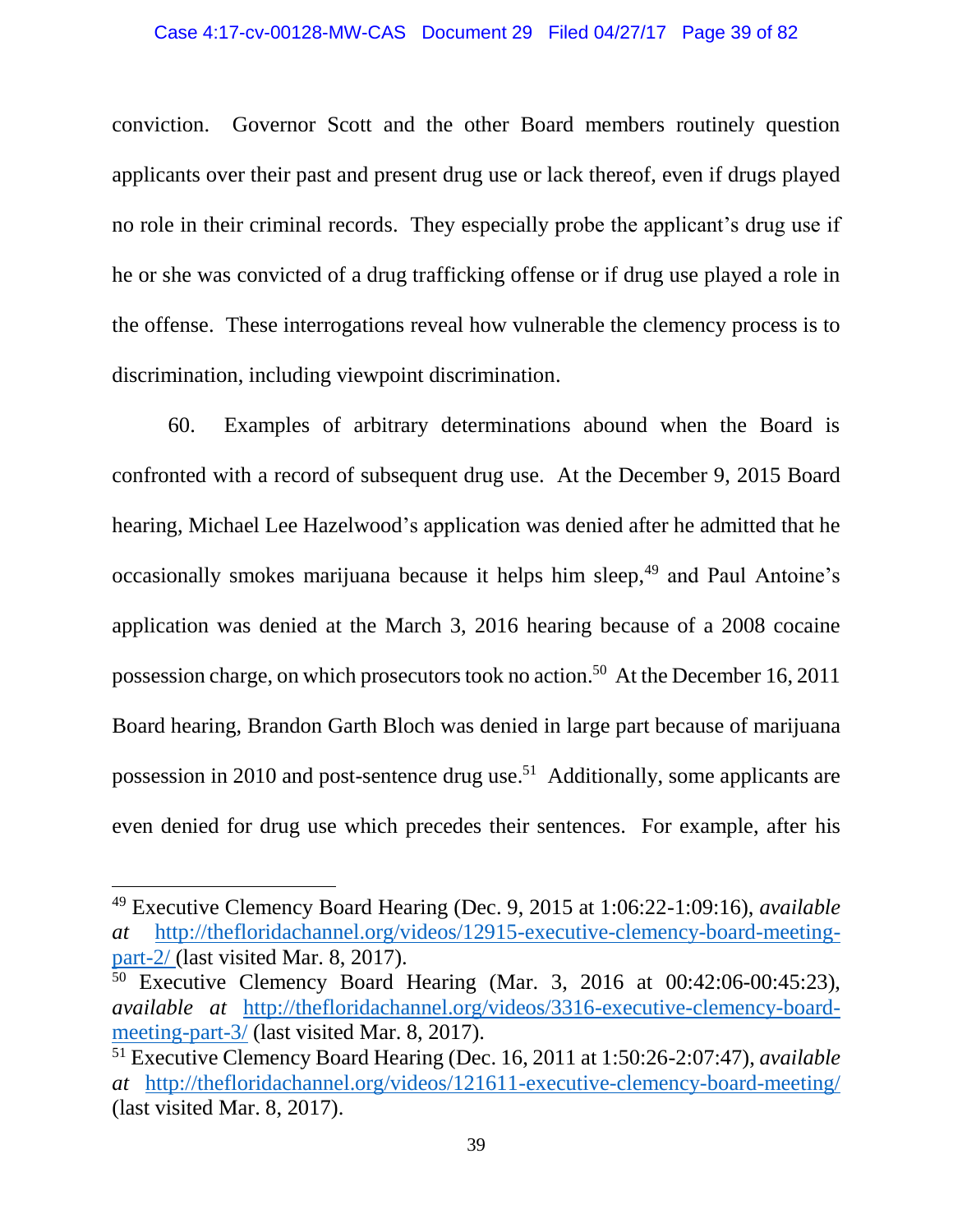hearing on December 9, 2015, Kevin Michael Grenier was denied restoration of his civil rights because he had failed a drug test prior to his incarceration over 15 years before his hearing, and because Board members believed that he had not finished a court-ordered drug treatment program when he was 16 years old.<sup>52</sup> However, at the September 21, 2016 Board hearing, Roger Simon admitted to continued marijuana use following his completed sentence for drug trafficking<sup>53</sup> and, at the December 2016 hearing, Melissa Beth Ann-Miller admitted that she smoked marijuana as recently as 2012.<sup>54</sup> Despite these admissions of continued drug use, both Mr. Simon's and Ms. Ann-Miller's applications for restoration of civil rights were nevertheless granted. Similarly, at the September 20, 2012 hearing, Brian Ohle's voting rights were restored notwithstanding the fact that he had used drugs in 2007 following his conviction for a crime committed while intoxicated.<sup>55</sup> At the March 19, 2014 hearing, it was noted that Danny Cuesta, who had previously been

l

<sup>52</sup> Executive Clemency Board Hearing (Dec. 9, 2015 at 1:00:49-1:06:04), *available at* [http://thefloridachannel.org/videos/12915-executive-clemency-board-meeting](http://thefloridachannel.org/videos/12915-executive-clemency-board-meeting-part-2/)[part-2/](http://thefloridachannel.org/videos/12915-executive-clemency-board-meeting-part-2/) (last visited Mar. 8, 2017).

<sup>53</sup> Executive Clemency Board Hearing (Sept. 21, 2016 at 4:05:15-4:11:05), *available at* [http://thefloridachannel.org/videos/92116-executive-clemency-board-meeting](http://thefloridachannel.org/videos/92116-executive-clemency-board-meeting-part-2/)[part-2/](http://thefloridachannel.org/videos/92116-executive-clemency-board-meeting-part-2/) (last visited Mar. 8, 2017).

<sup>54</sup> Executive Clemency Board Hearing (Dec. 7, 2016 at 2:07:01-2:10:36), *available at* <http://thefloridachannel.org/videos/12716-executive-clemency-board-meeting/> (last visited Mar. 8, 2017).

<sup>55</sup> Executive Clemency Board Hearing (Sept. 20, 2012 at 1:49:48-1:56:38), *available at* <http://thefloridachannel.org/videos/92012-executive-clemency-board-meeting/> (last visited Mar. 8, 2017).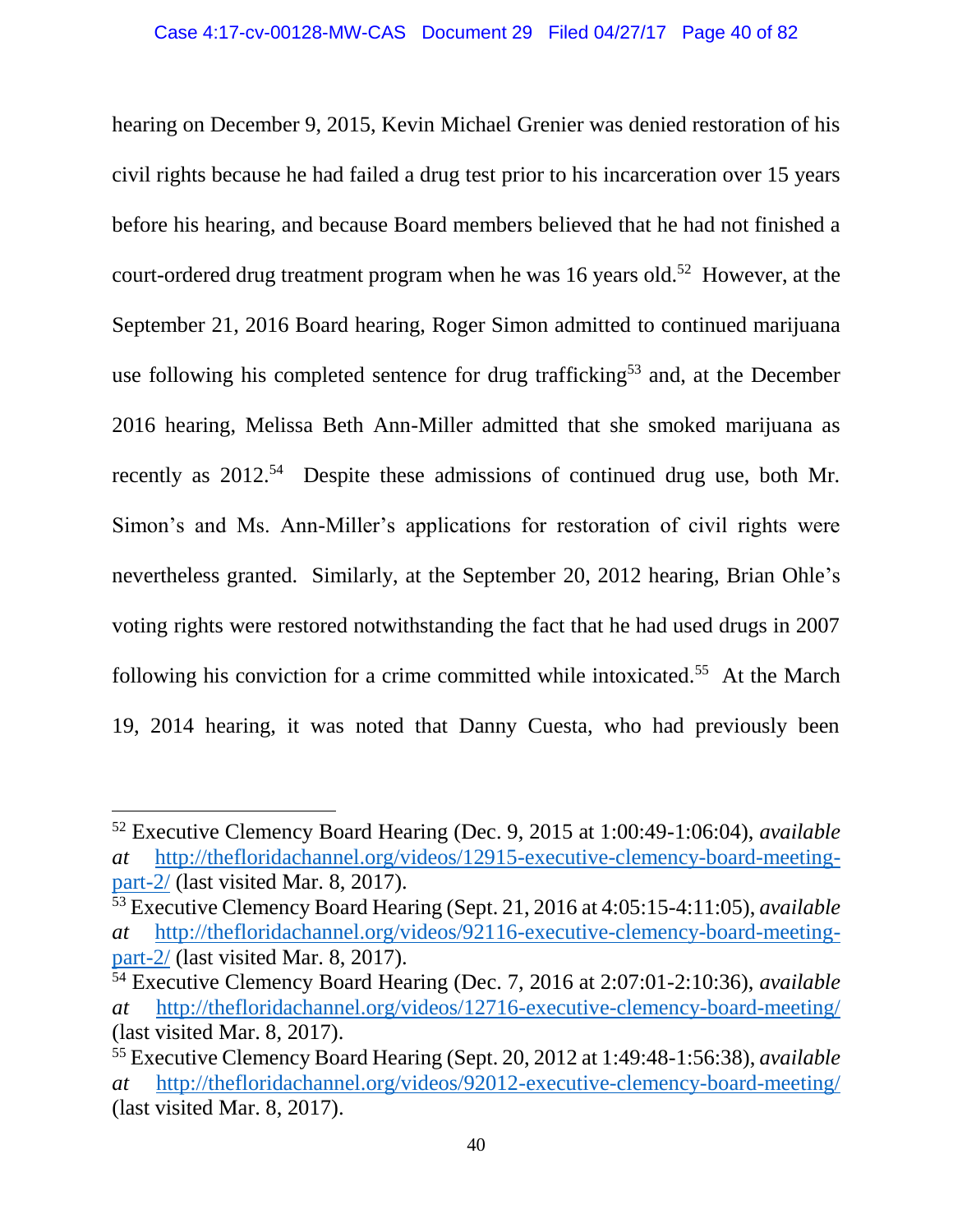#### Case 4:17-cv-00128-MW-CAS Document 29 Filed 04/27/17 Page 41 of 82

convicted of a federal drug offense, was re-arrested in 2001 for possession of cocaine at a nightclub.<sup>56</sup> Despite this fact, the Board restored Mr. Cuesta's civil rights. Governor Scott will also arbitrarily ask certain applicants whether they still use drugs and then skip this question for others. It is impossible to reconcile all of these cases other than by reference to the passing whims of the Board members and any undisclosed reasons for rejecting particular applicants. An applicant's race, ethnicity, religion, failure to identify with any religion, dress, manner of speech, as well as a guess as to the applicant's political inclinations and views, might all play a role in these seemingly random denials. A system of absolute discretion in licensing is a license to discriminate.

61. Alcohol use is another frequent focus of the Board members' interrogations. The Executive Clemency Board arbitrarily denies applicants for restoration of civil rights on the basis of subsequent alcohol use after the completion of the sentence. Restoration applicants routinely face questioning by Governor Scott and the other Board members over their use of alcohol, even if alcohol played no role in their criminal record but especially if they were convicted of DUI manslaughter or any other offense in which intoxication played a substantial role. For some applicants who were previously convicted of DUI manslaughter, Governor

 $\overline{\phantom{a}}$ 

<sup>56</sup> Executive Clemency Board Hearing (Mar. 19, 2014 at 2:11:37-1:13:59), *available at* <http://thefloridachannel.org/videos/031914-executive-clemency-board-meeting/> (last visited Mar. 8, 2017).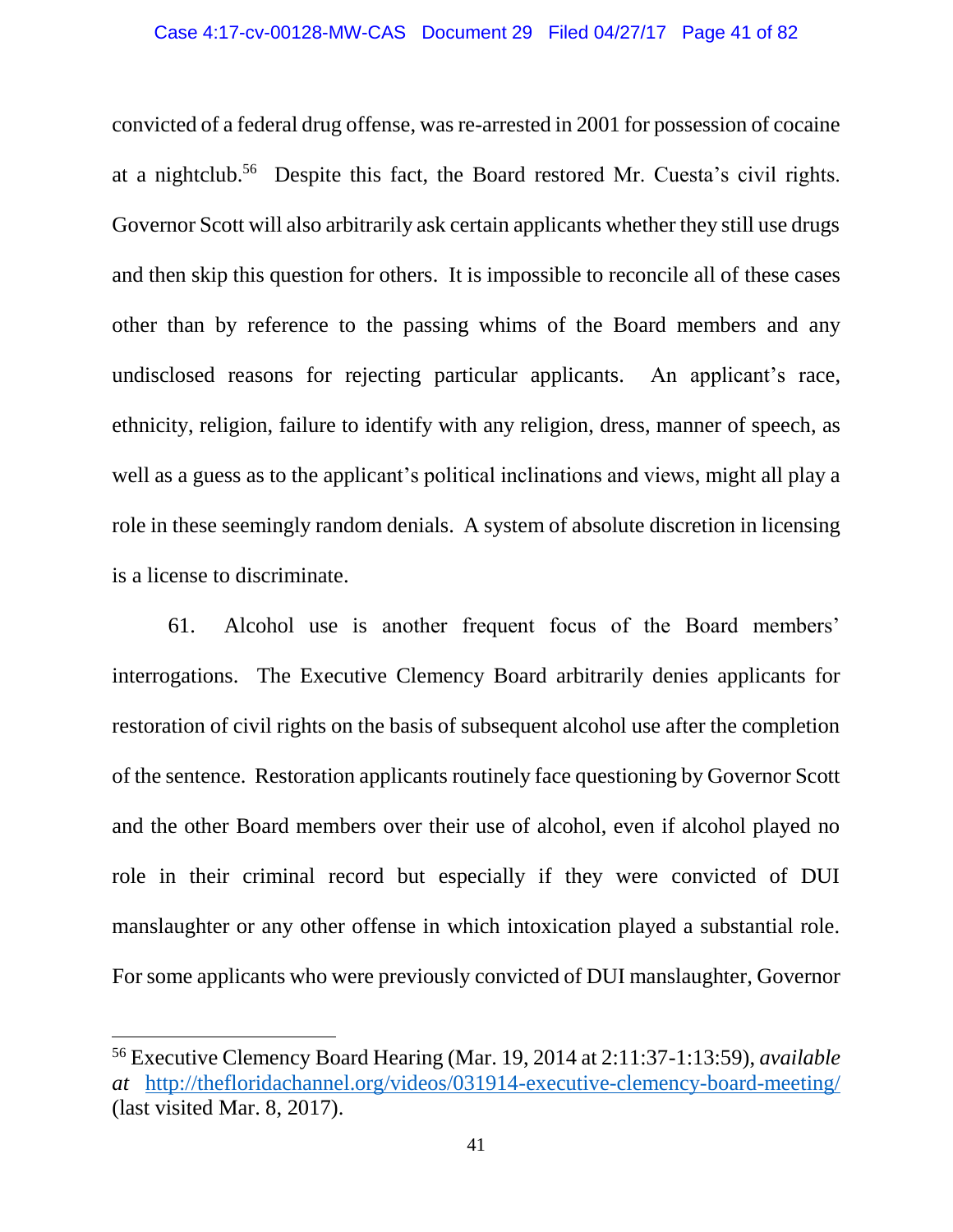Scott has zero tolerance for even infrequent, responsible drinking at social occasions like weddings. At the June 2, 2011, December 13, 2012 and September 25, 2013 hearings, the Board denied Ronald Kessler,<sup>57</sup> Brent Walter Rouse<sup>58</sup> and Robert Allen Parsons'<sup>59</sup> applications, respectively, citing their continued drinking following sentences for DUI manslaughter, even if the applicants represented that their drinking was rare and responsible. For example, Governor Scott told Mr. Rouse that if he had his criminal background, he would never drink again: "[U]ntil you stop drinking I would never ever—if I was in an accident and somebody died I would never touch alcohol again."<sup>60</sup>

62. At other times, Governor Scott questions applicants who were intoxicated at the time of their offenses and, after confirming that their present drinking is minimal, occasional and/or responsible, moves to grant the application. For example, at the June 2, 2011 Board hearing, James Labossiere's restoration

l

<sup>57</sup> Executive Clemency Board Hearing (June 2, 2011 at 1:39:41-1:46:22), *available at* <http://thefloridachannel.org/videos/621111-executive-clemency-board-meeting/> (last visited Mar. 8, 2017).

<sup>58</sup> Executive Clemency Board Hearing (Dec. 13, 2012 at 3:24:55-3:35:30), *available at* <http://thefloridachannel.org/videos/121312-executive-clemency-board-meeting/> (last visited Mar. 8, 2017).

<sup>59</sup> Executive Clemency Board Hearing (Sept. 25, 2013 at 4:16:34-4:21:42), *available at* <http://thefloridachannel.org/videos/92513-executive-clemency-board-meeting/> (last visited Mar. 8, 2017).

<sup>60</sup> Executive Clemency Board Hearing (Dec. 13, 2012 at 3:35:10), *available at* <http://thefloridachannel.org/videos/121312-executive-clemency-board-meeting/> (last visited Mar. 8, 2017).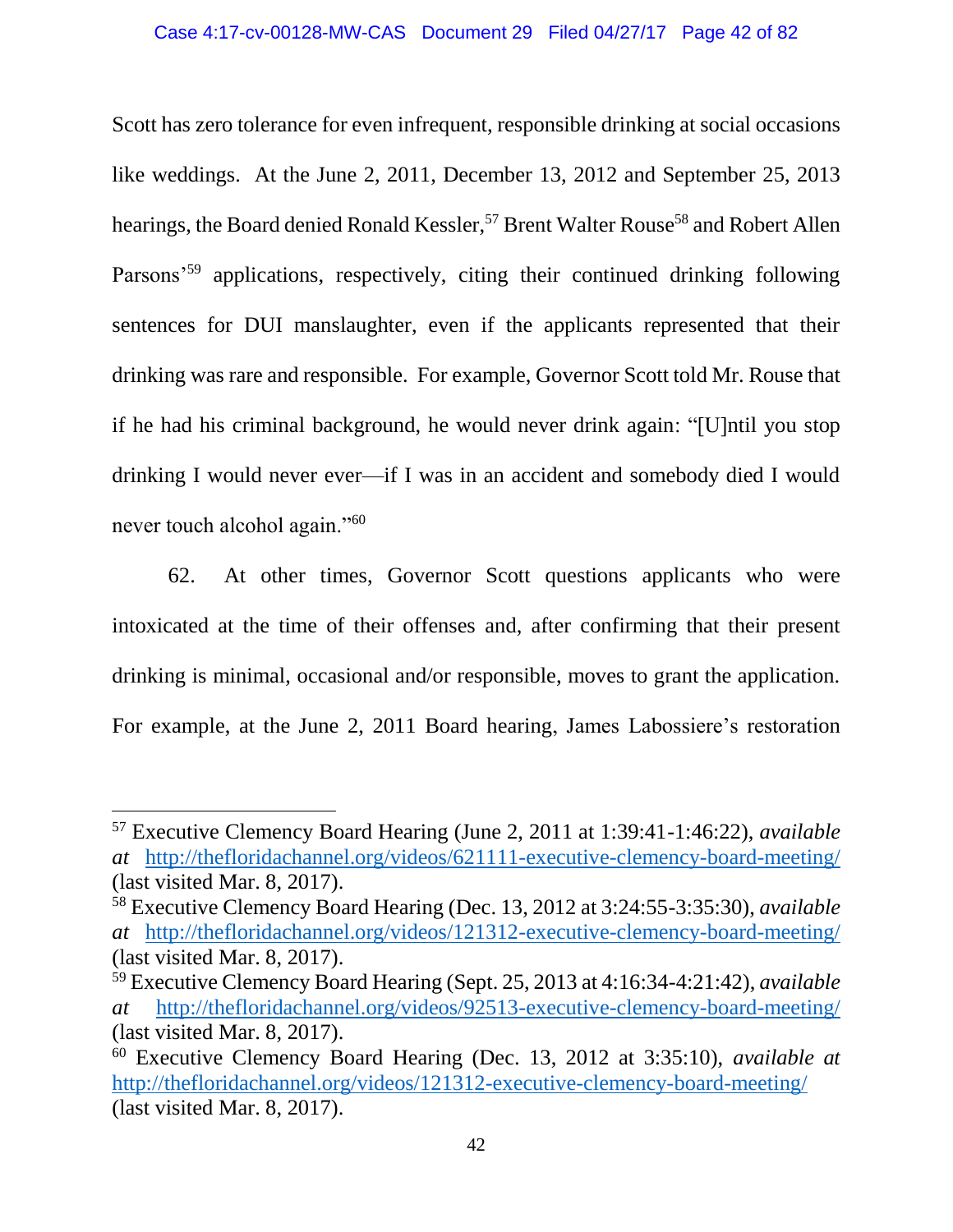application was granted despite stating that he still drinks following his conviction for a crime he committed while intoxicated.<sup>61</sup> At the March 22, 2012 hearing, the Board restored Gerald Bryan Kelly's voting rights even though he informed Governor Scott that he drinks on occasion after having served time for a DUI manslaughter conviction.<sup>62</sup> At the September 20, 2012 hearing, Brian Ohle's application was granted even though he admitted to both alcohol and drug use after his conviction for his crime and as recently as five years prior to his hearing.<sup>63</sup> At the June 26, 2013 hearing, another DUI manslaughter ex-felon Ronald Burgess Kilpatrick's application was granted, even though he drinks on occasion.<sup>64</sup> Finally, at the December 2016 hearing, Jason Lehlbeck, who was convicted of DUI reckless driving, was re-enfranchised despite his admission that he drinks about four to six drinks per week.<sup>65</sup> Governor Scott's zero tolerance policy for drinking by those

 $\overline{\phantom{a}}$ <sup>61</sup> Executive Clemency Board Hearing (June 2, 2011 at 2:44:17-3:00:10), *available at* <http://thefloridachannel.org/videos/621111-executive-clemency-board-meeting/> (last visited Mar. 8, 2017).

<sup>62</sup> Executive Clemency Board Hearing (Mar. 22, 2012 at 2:20:56-2:33:07), *available at* <http://thefloridachannel.org/videos/32212-executive-clemency-board-meeting/> (last visited Mar. 8, 2017).

<sup>63</sup> Executive Clemency Board Hearing (Sept. 20, 2012 at 1:49:48-1:56:38), *available at* <http://thefloridachannel.org/videos/92012-executive-clemency-board-meeting/> (last visited Mar. 8, 2017).

<sup>64</sup> Executive Clemency Board Hearing (June 26, 2013 at 2:19:19-2:27:35), *available at* <http://thefloridachannel.org/videos/62613-executive-clemency-board-meeting/> (last visited Mar. 8, 2017).

<sup>65</sup> Executive Clemency Board Hearing (Dec. 7, 2016 at 2:48:08-2:53:55), *available at* <http://thefloridachannel.org/videos/12716-executive-clemency-board-meeting/> (last visited Mar. 8, 2017).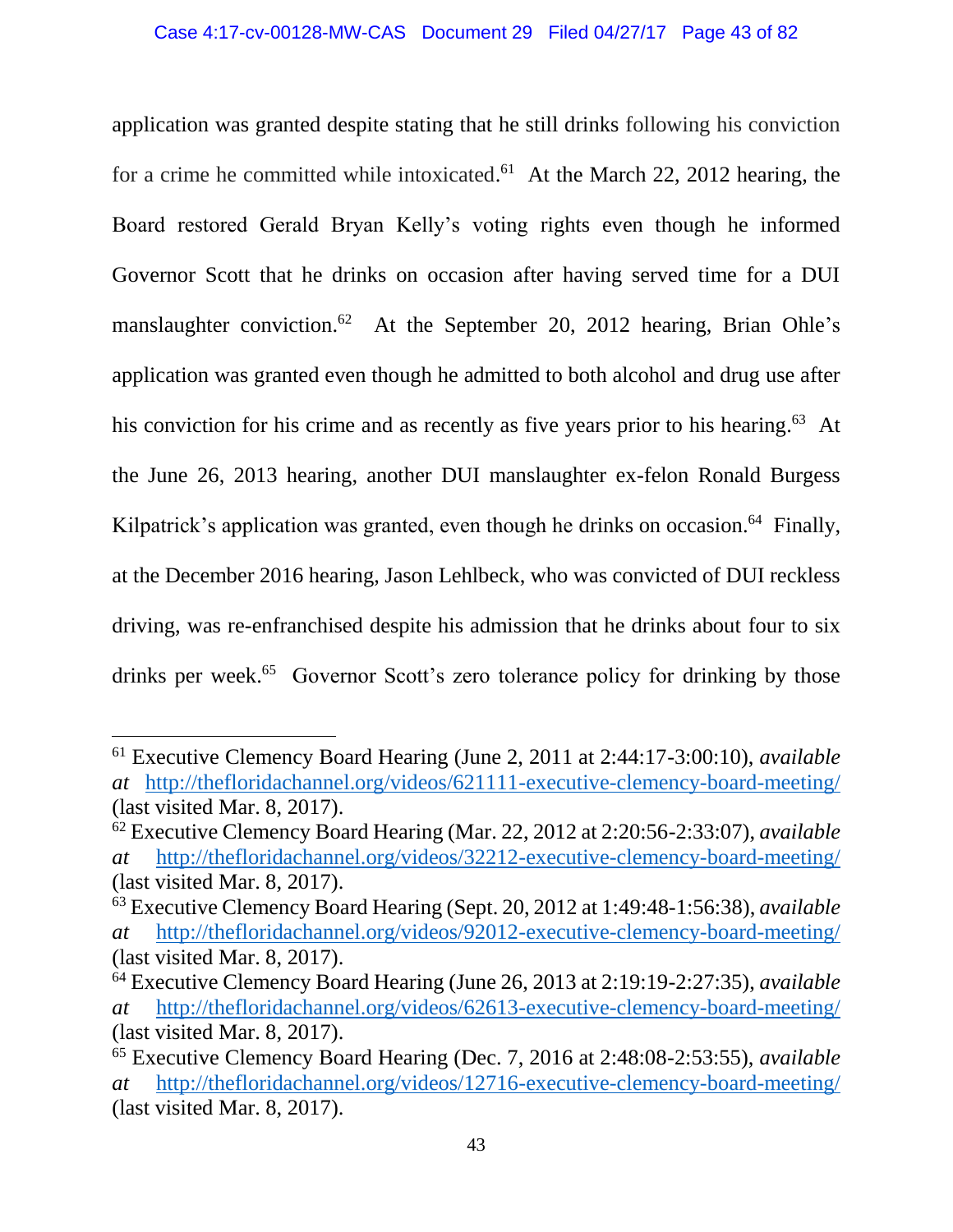#### Case 4:17-cv-00128-MW-CAS Document 29 Filed 04/27/17 Page 44 of 82

convicted of DUI crimes is randomly applied. It may be just another pretextual reason and it once again underscores the erratic, arbitrary nature of the Board's decision-making.

63. The Executive Clemency Board has been similarly inconsistent in handling applicants who have unlawfully registered and voted, even though in almost all cases the applicant represents that they did not do so knowingly. In 2011, Governor Scott rejected at least five different applicants because they had unlawfully registered and voted as ex-felons, even when these individuals pleaded that they did not do so knowingly and that they were given misinformation by local and state officials. They include: Dorothy Tabb Bucknor (February 24, 2011);<sup>66</sup> Leon Gillis III (June 2, 2011);<sup>67</sup> Tiffany Paramore (December 16, 2011);<sup>68</sup> Donald Charles Green (December 16, 2011);<sup>69</sup> and Elston Roberto Joyner (December 16, 2011).<sup>70</sup> For Ms. Paramore, Governor Scott said he would be more comfortable when she reapplied in two years, begging the question why the Board would excuse her illegal

 $\overline{a}$ 

<sup>66</sup> Executive Clemency Board Hearing (Feb. 24, 2011 at 1:50:32-1:56:00), *available at* <http://thefloridachannel.org/videos/22411-executive-clemency-board-meeting/> (last visited Mar. 8, 2017).

<sup>67</sup> Executive Clemency Board Hearing (June 2, 2011 at 2:09:06-2:16:49), *available at* <http://thefloridachannel.org/videos/621111-executive-clemency-board-meeting/> (last visited Mar. 8, 2017).

<sup>68</sup> Executive Clemency Board Hearing (Dec. 16, 2011 at 3:10:13-3:19:59), *available at* <http://thefloridachannel.org/videos/121611-executive-clemency-board-meeting/> (last visited Mar. 8, 2017).

<sup>69</sup> *Id*. at 2:11:23-2:19:40.

<sup>70</sup> *Id*. at 2:46:39-2:51:43.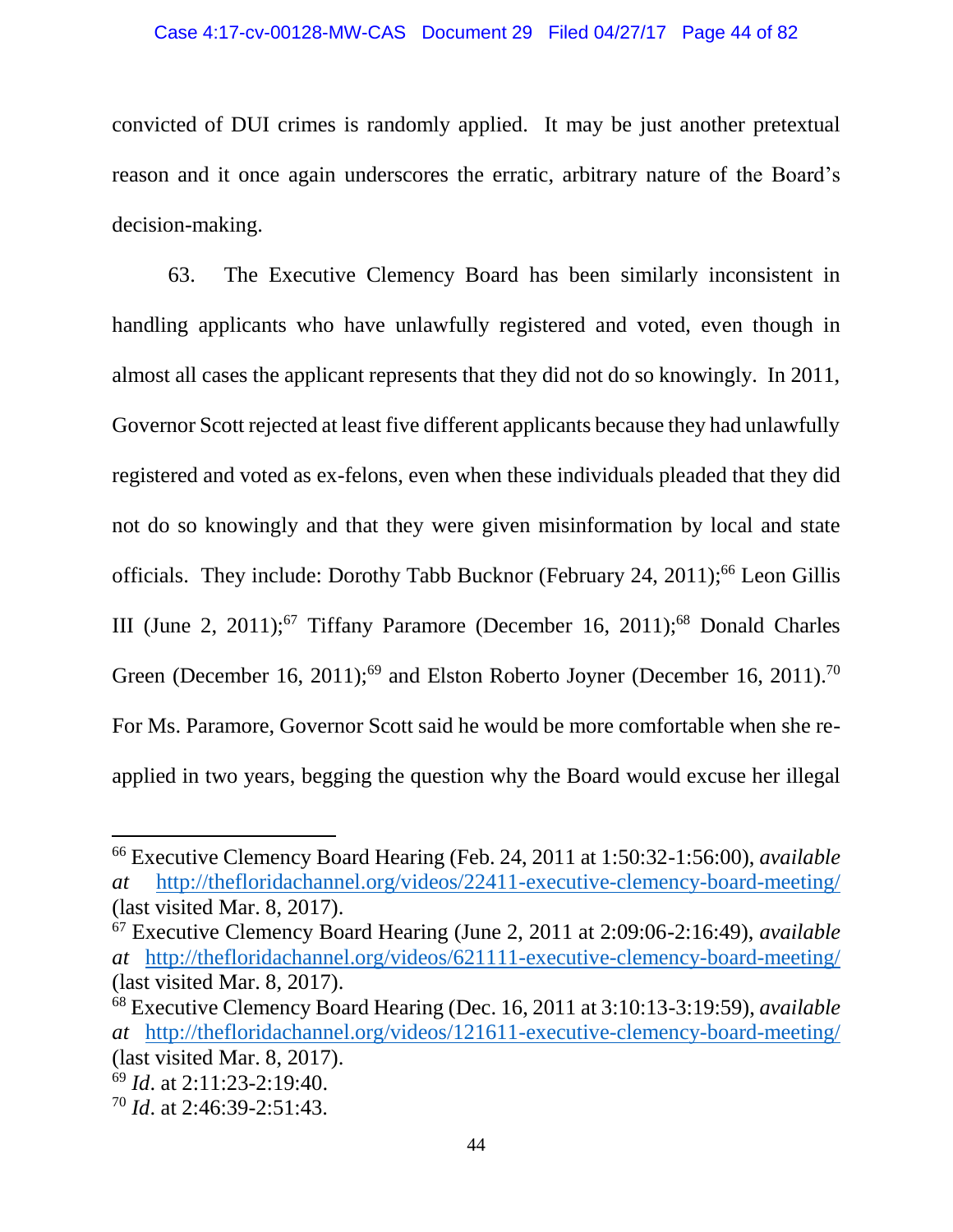#### Case 4:17-cv-00128-MW-CAS Document 29 Filed 04/27/17 Page 45 of 82

voting in two years, if it was unprepared to do so at the 2011 hearing. Following statements by Defendants CFO Atwater and Commissioner Putnam criticizing the Department of Corrections and the County Supervisors of Elections for their failure to educate ex-felons on their disenfranchisement, it appears Governor Scott's Executive Clemency Board has not denied anyone solely for illegal voter registration and/or voting. However, upon information and belief, the Board did not seek to revisit and reverse the denials of those applicants rejected in 2011 for illegal voting. For those applicants, their uncorrected denials remain irreconcilable and arbitrary.

64. Since the fate of every applicant's right to vote rests in the unconstrained discretion of four governmental officials, the clemency process is vulnerable to viewpoint discrimination including discrimination on the basis of political party affiliation. There are no rules prohibiting such discriminatory treatment and no way to police the process for such discrimination because the Executive Clemency Board members do not always disclose their reasons for granting or denying an application. The Board can try to infer an applicant's political leanings based on his or her statements, residence address, race or ethnicity and even perhaps information outside the case file presented by the Office of Clemency Investigations, and then act on that ulterior basis. Given these circumstances, it is unsurprising that certain applicants and their supporting witnesses make partisan appeals to the Governor and other Board members.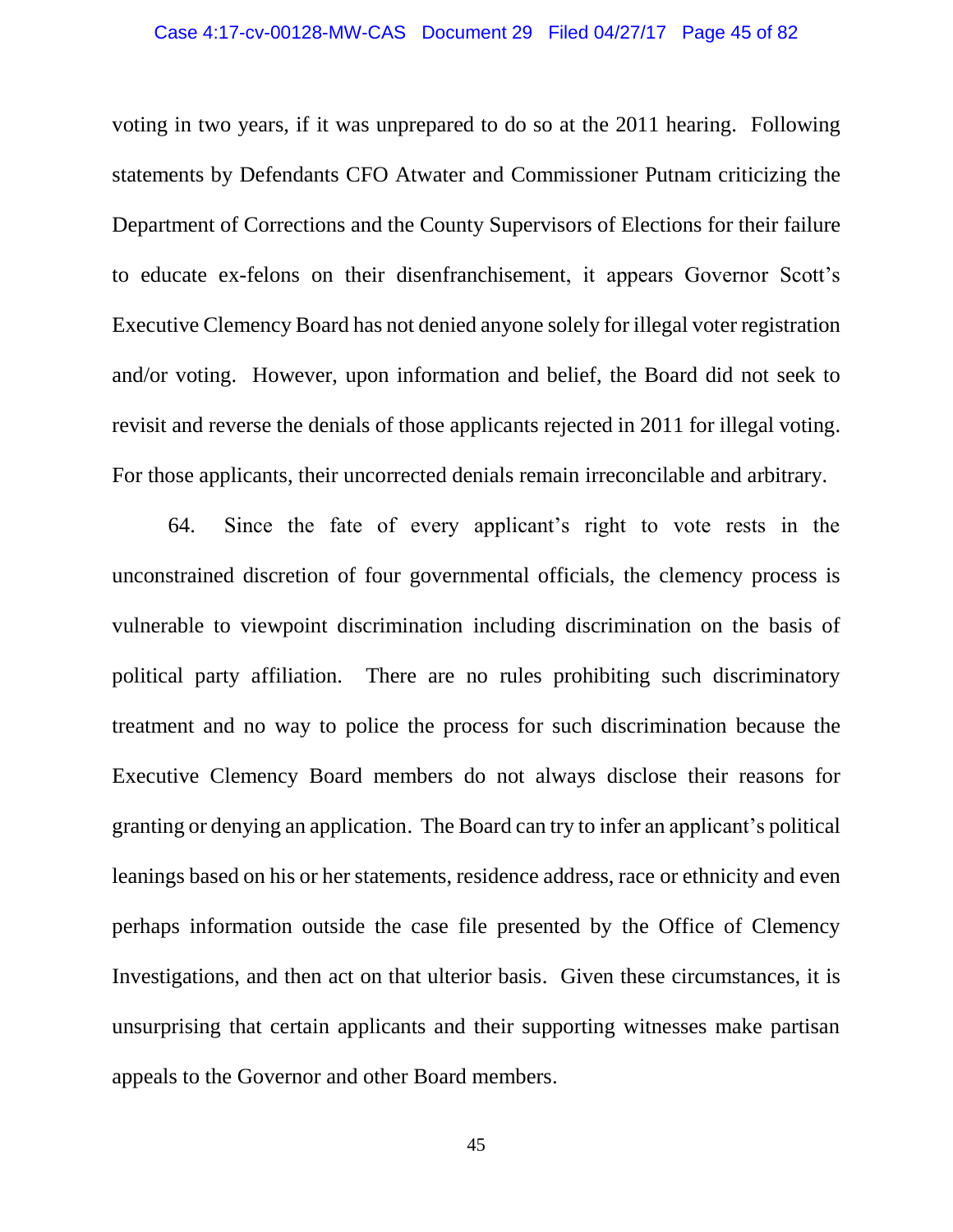#### Case 4:17-cv-00128-MW-CAS Document 29 Filed 04/27/17 Page 46 of 82

65. Applicants and witnesses on their behalf signal political leanings and policy preferences, sometimes quite explicitly. For instance, a 25-year veteran of law enforcement testified on behalf of Patrick Durden at the March 3, 2016 hearing, stating that Mr. Durden should be able "to vote, to be a part of the process—to be a part of the political process, whether it's seeking office or to vote or to serve on a jury, this is the type of person that we want out there doing . . . Beyond his conservative views which are in all of our favor. . . . "<sup>71</sup> Mr. Durden's civil rights were restored. Some applicants have sought to curry favor by identifying themselves with the current Governor's political party in subtle or more overt ways. These statements may well make the difference or give board members a reason to grant an application, even though similarly situated applicants have been denied. A system of unregulated discretion to license ex-felons to vote allows current and future Board members of *any* political party to use the clemency power for partisan ends. Such a system is highly vulnerable to viewpoint discrimination, which can be easily camouflaged by a variety of stated, pretextual reasons for denying or granting particular applicants. At the December 12, 2013 hearing, applicant Stephen A. Warner was challenged on his recent illegal voting in 2010, and he responded by saying he had voted for Governor Scott: "I voted for you." Notwithstanding the

 $\overline{\phantom{a}}$ 

<sup>71</sup> Executive Clemency Board Hearing (Mar. 3, 2016 at 00:58:32-1:08:30), *available at* [http://thefloridachannel.org/videos/3316-executive-clemency-board-meeting](http://thefloridachannel.org/videos/3316-executive-clemency-board-meeting-part-3/)[part-3/](http://thefloridachannel.org/videos/3316-executive-clemency-board-meeting-part-3/) (last visited Mar. 9, 2017).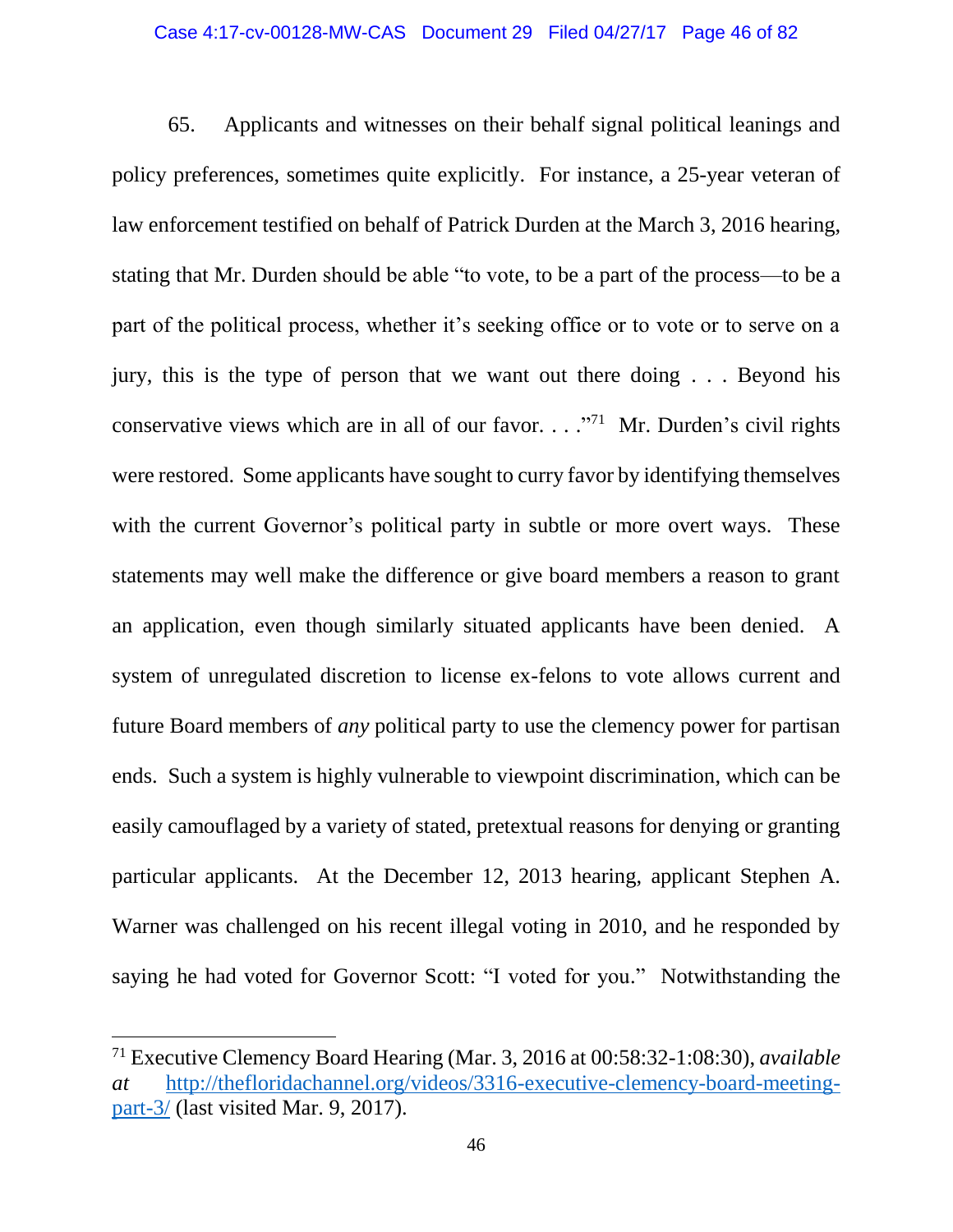illegal voting on his record and the fact that other applicants had been denied on this basis in 2011, the Board proceeded to grant Mr. Warner's application for restoration of civil rights.<sup>72</sup> At the December 7, 2016 hearing, a Tallahassee police officer spoke in favor of Robert Arnold Martin's application and also sought to appeal to the Board's political preferences by stating "he is very conservative"—Mr. Martin's application was granted.<sup>73</sup> And at the June 24, 2015 Board hearing, Scott Moore regained his right to vote after his wife testified to "his conservative principles."<sup>74</sup> By contrast, on September 20, 2012, Rex L. Carver, a military veteran, spoke forcefully at his hearing on the injustice of felon disenfranchisement and the need to protect the fundamental right to vote.<sup>75</sup> Discounting the evidence that Mr. Carver had indeed turned away from crime and was gainfully employed, Governor Scott simply noted that the applicant had a record of traffic violations and stated: "If you look at it from our standpoint, you look at it and you say, gosh this is an individual

l

<sup>72</sup> Executive Clemency Board Hearing (Dec. 12, 2013 at 3:47:38-3:50:19), *available at* <http://thefloridachannel.org/videos/121213-executive-clemency-board-meeting/> (last visited Mar. 9, 2017).

<sup>73</sup> Executive Clemency Board Hearing (Dec. 7, 2016 at 2:02:53-2:06:45), *available at* <http://thefloridachannel.org/videos/12716-executive-clemency-board-meeting/> (last visited Mar. 9, 2017).

<sup>74</sup> Executive Clemency Board Hearing (June 24, 2015 at 2:37:47-2:42:51), *available at* <http://thefloridachannel.org/videos/62415-executive-clemency-board-meeting/> (last visited Mar. 9, 2017).

 $75$  Executive Clemency Board Hearing (September 20, 2012 at 2:17:10-2:21:40), *available at* [http://thefloridachannel.org/videos/92012-executive-clemency-board](http://thefloridachannel.org/videos/92012-executive-clemency-board-meeting/)[meeting/](http://thefloridachannel.org/videos/92012-executive-clemency-board-meeting/) (last visited Mar. 9, 2017).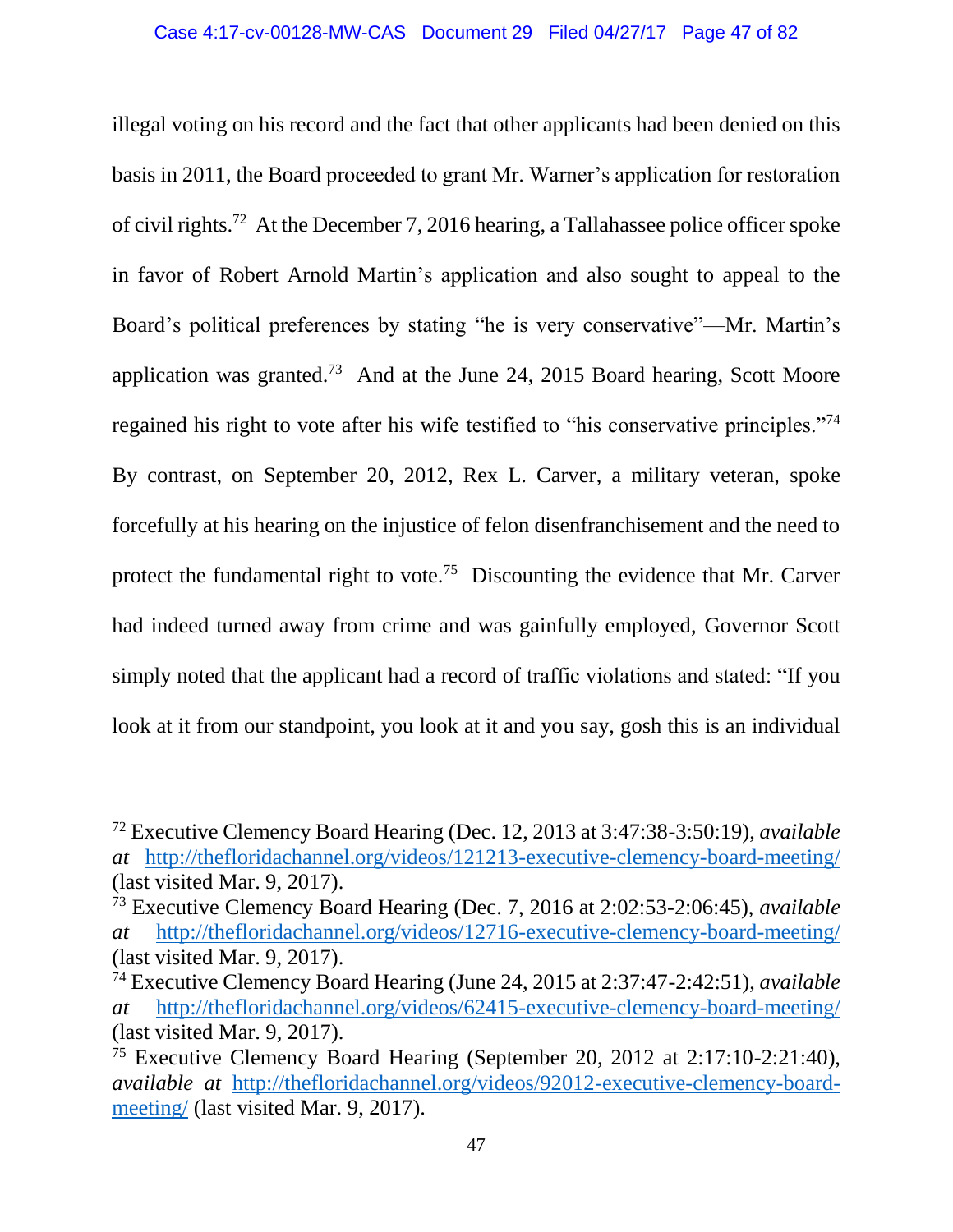#### Case 4:17-cv-00128-MW-CAS Document 29 Filed 04/27/17 Page 48 of 82

that doesn't worry about complying with the law."<sup>76</sup> Mr. Carver's application was denied. While these are examples from a Republican administration, in the future, the Executive Clemency Board may be controlled by a Democratic or Libertarian administration. From 1991 to 1998, Florida's Governor was a Democrat. The problem with these discretionary restoration decisions exists no matter who is in office. This is precisely why politicians should not be given unfettered discretion to decide who can vote.

66. Further examples of the Board's arbitrariness abound. Even though Governor Scott's Executive Clemency Board adopted five- and seven-year waiting periods before ex-felons could even apply for restoration of civil rights, the Governor nevertheless frequently denies applicants by noting simply and cryptically that "more time needs to pass."<sup>77</sup> There is no consistency in these snap determinations as to what constitutes an adequate amount of time between the completion of a sentence and re-enfranchisement. At the December 16, 2011 hearing, the Board noted it had been less than ten years since Timothy John Faulker<sup>78</sup>

 $\overline{a}$ 

<sup>76</sup> *Id*. at 2:21:08.

<sup>77</sup> Executive Clemency Board Hearing (December 9, 2015 at 1:23:40-1:23:45), *available at* [http://thefloridachannel.org/videos/12915-executive-clemency-board](http://thefloridachannel.org/videos/12915-executive-clemency-board-meeting-part-2/)[meeting-part-2/](http://thefloridachannel.org/videos/12915-executive-clemency-board-meeting-part-2/) (last visited Mar. 10, 2017).

<sup>78</sup> Executive Clemency Board Hearing (December 16, 2011 at 1:24:01-1:24:58), *available at* [http://thefloridachannel.org/videos/121611-executive-clemency-board](http://thefloridachannel.org/videos/121611-executive-clemency-board-meeting/)[meeting/](http://thefloridachannel.org/videos/121611-executive-clemency-board-meeting/) (last visited Mar. 9, 2017).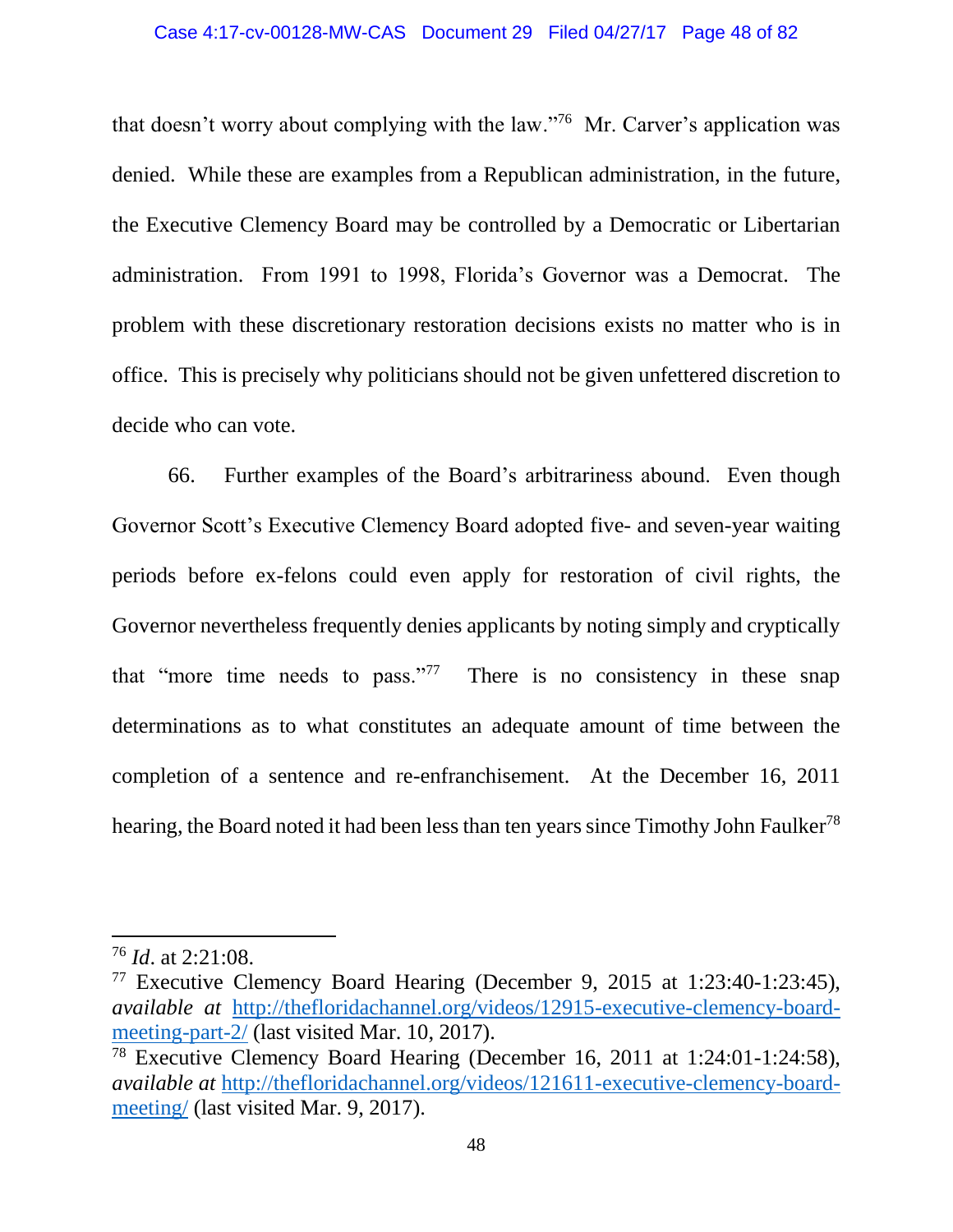and Plaintiff Harold William Gircsis, Jr.<sup>79</sup> were released. At the June 2, 2011 hearing, Governor Scott told Anna McFarland Wood that she needs to be crime-free for a longer period of time than four years, <sup>80</sup> and he told Stephen Edward Crain that he would like to wait a little longer.<sup>81</sup> Every year applicants are denied because the Governor on whim determines that not enough time has passed since their sentences were completed: Shawn Hughes (December 16, 2011);<sup>82</sup> Michael L. Price (March 22, 2012; "needs a little more time");<sup>83</sup> Luis Frederico Zouain (March 22, 2012; "it's only been eleven years");<sup>84</sup> Charles Williamson (December 13, 2012; "more time ought to pass");<sup>85</sup> Plaintiff Virginia Kay Atkins (June 26, 2013; "at this point I don't feel comfortable" despite her release from incarceration 10 years earlier);<sup>86</sup> and Gene

 $\overline{\phantom{a}}$ 

<sup>79</sup> *Id*. at 1:25:01-1:26:03.

<sup>80</sup> Executive Clemency Board Hearing (June 2, 2011 at 4:05:18-4:16:35), *available at* <http://thefloridachannel.org/videos/621111-executive-clemency-board-meeting/> (last visited Mar. 9, 2017).

<sup>81</sup> *Id*. at 2:02:04-2:08:23.

<sup>82</sup> Executive Clemency Board Hearing (December 16, 2011 at 2:30:50-2:37:22), *available at* [http://thefloridachannel.org/videos/121611-executive-clemency-board](http://thefloridachannel.org/videos/121611-executive-clemency-board-meeting/)[meeting/](http://thefloridachannel.org/videos/121611-executive-clemency-board-meeting/) (last visited Mar. 9, 2017).

<sup>83</sup> Executive Clemency Board Hearing (March 22, 2012 at 3:06:48-3:10:38), *available at* [http://thefloridachannel.org/videos/32212-executive-clemency-board](http://thefloridachannel.org/videos/32212-executive-clemency-board-meeting/)[meeting/](http://thefloridachannel.org/videos/32212-executive-clemency-board-meeting/) (last visited Mar. 9, 2017).

<sup>84</sup> *Id*. at 3:17:32-3:22:48.

<sup>85</sup> Executive Clemency Board Hearing (December 13, 2012 at 3:46:23-3:51:31), *available at* [http://thefloridachannel.org/videos/121312-executive-clemency-board](http://thefloridachannel.org/videos/121312-executive-clemency-board-meeting/)[meeting/](http://thefloridachannel.org/videos/121312-executive-clemency-board-meeting/) (last visited Mar. 9, 2017).

<sup>86</sup> Executive Clemency Board Hearing (June 26, 2013 at 2:52:17-2:56:02), *available at* <http://thefloridachannel.org/videos/62613-executive-clemency-board-meeting/> (last visited Mar. 9, 2017).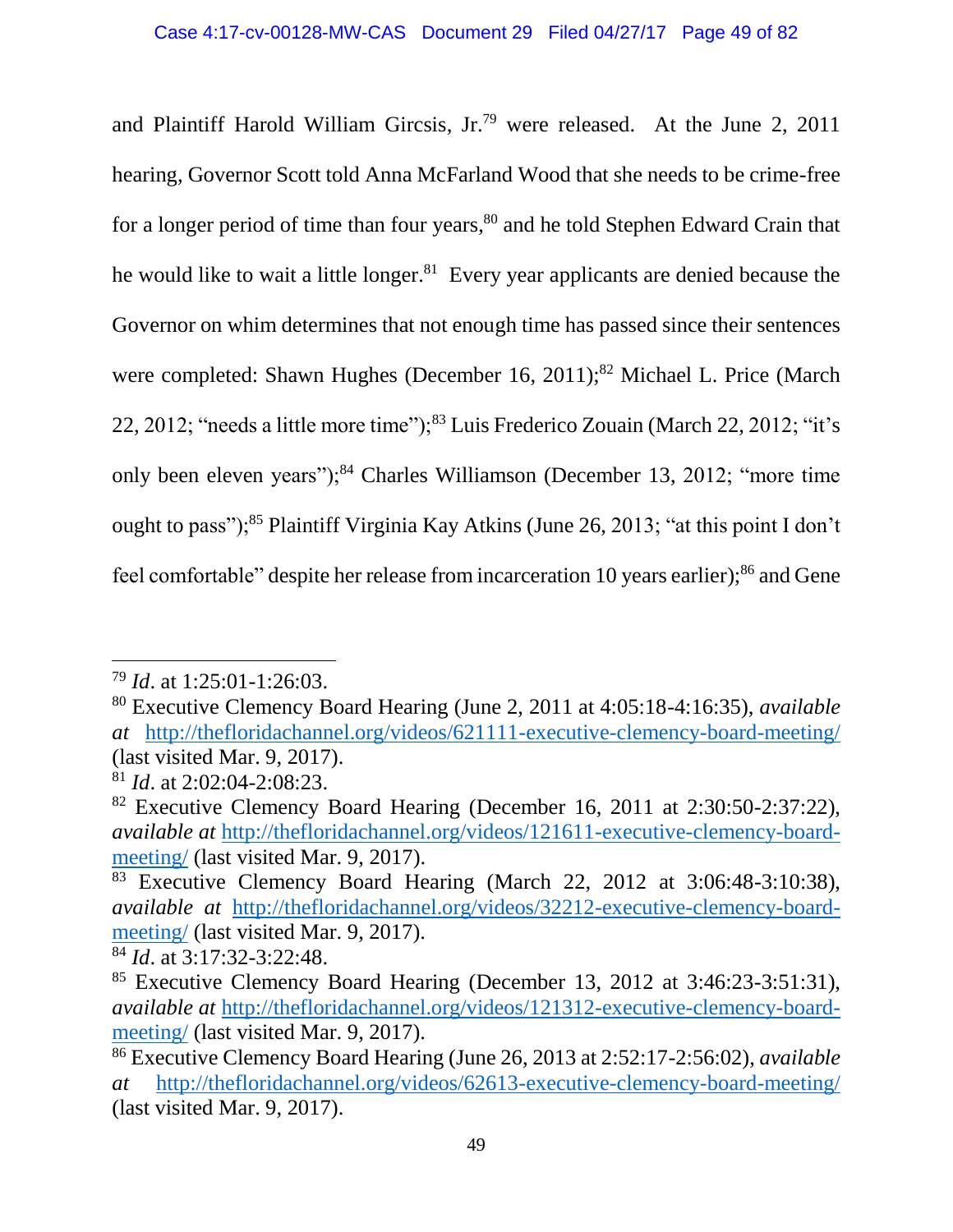Alan Rothstein (December 12, 2013; "more time needs to pass").<sup>87</sup> At the March 19, 2014 Board hearing, Governor Scott denied Vinicio Marmolejos's application, telling him that he had started heading in the right direction but that he would "like more time to change your life and to show that you have changed."<sup>88</sup> Governor Scott and the other Board members effectively substitute their own judgment for that of the courts and the Florida Commission on Offender Review which decide how long a criminal sentence or period of post-sentence supervision should be. The Board is essentially given the unchecked power to indefinitely extend a sentence when it comes to that ex-felon's civil rights.

67. Finally, the Executive Clemency Board also arbitrarily enforces its own rules for processing and adjudicating clemency applications. As previously noted, an applicant for restoration of civil rights is only eligible for restoration without a hearing under Rule of Executive Clemency 9, if he or she has not been convicted of a crime on a list of selected felonies. Fla. R. Exec. Clemency 9.A.4. Otherwise, if the applicant has been convicted of a felony on that list, he or she must be processed under Rule of Executive Clemency 10, which requires a seven-year waiting period

 $\overline{a}$ 

 $87$  Executive Clemency Board Hearing (December 12, 2013 at 3:21:53-3:26:52), *available at* [http://thefloridachannel.org/videos/121213-executive-clemency-board](http://thefloridachannel.org/videos/121213-executive-clemency-board-meeting/)[meeting/](http://thefloridachannel.org/videos/121213-executive-clemency-board-meeting/) (last visited Mar. 9, 2017).

<sup>88</sup> Executive Clemency Board Hearing (March 19, 2014 at 2:52:51-2:55:20), *available at* [http://thefloridachannel.org/videos/031914-executive-clemency-board](http://thefloridachannel.org/videos/031914-executive-clemency-board-meeting/)[meeting/](http://thefloridachannel.org/videos/031914-executive-clemency-board-meeting/) (last visited Mar. 9, 2017).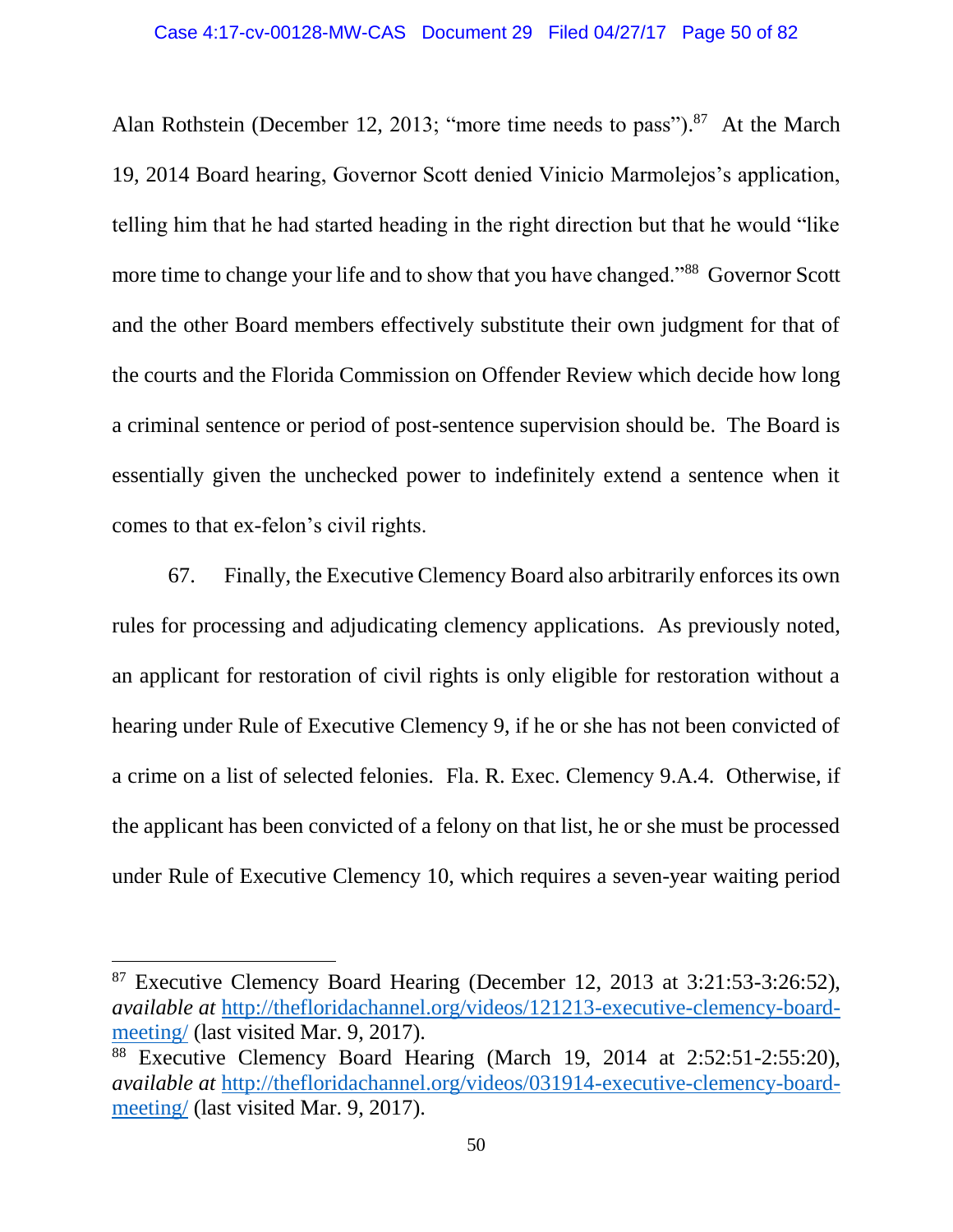and a hearing. Plaintiff William Bass has recently been rejected for restoration without a hearing and referred to the Office of Clemency Investigations for an investigation and ultimately a hearing on his application. However, the requirements of Rules 9 and 10 seem to be arbitrarily waived for certain applicants. Roderick Kemp, who – on information and belief – had pled guilty to a second-degree felony for possession with intent to deliver under FLA. STAT. ANN. §§ 893.13(1)(a)(1), 893.03(2)(a) back in 1986 and who had applied for a pardon in 2015, suddenly received a letter in the mail with an enclosed certificate announcing his civil rights had been restored by executive order dated January 13, 2017. While Mr. Kemp has waited much more than 5 or 7 years after completing his sentence, no hearing had ever been scheduled for his case, and he was granted restoration without a hearing, even though individuals convicted of "second degree felonies described in F.S. Chapter 893" are ineligible for restoration without a hearing under Rule 9. The Executive Clemency Board's selective leniency and fast-tracking in this case appears to be a direct result of the fact that Mr. Kemp's case had garnered public attention in the media and a recent documentary film produced by the Florida Center for Investigative Reporting. Of course, not all of the estimated 1.68 million disenfranchised ex-felons in Florida will be able to garner media attention if that compels the Board's attention and a waiver of its own rules. Similarly, the Board sometimes creates ad hoc rules. At the March 3, 2016 hearing, the Board denied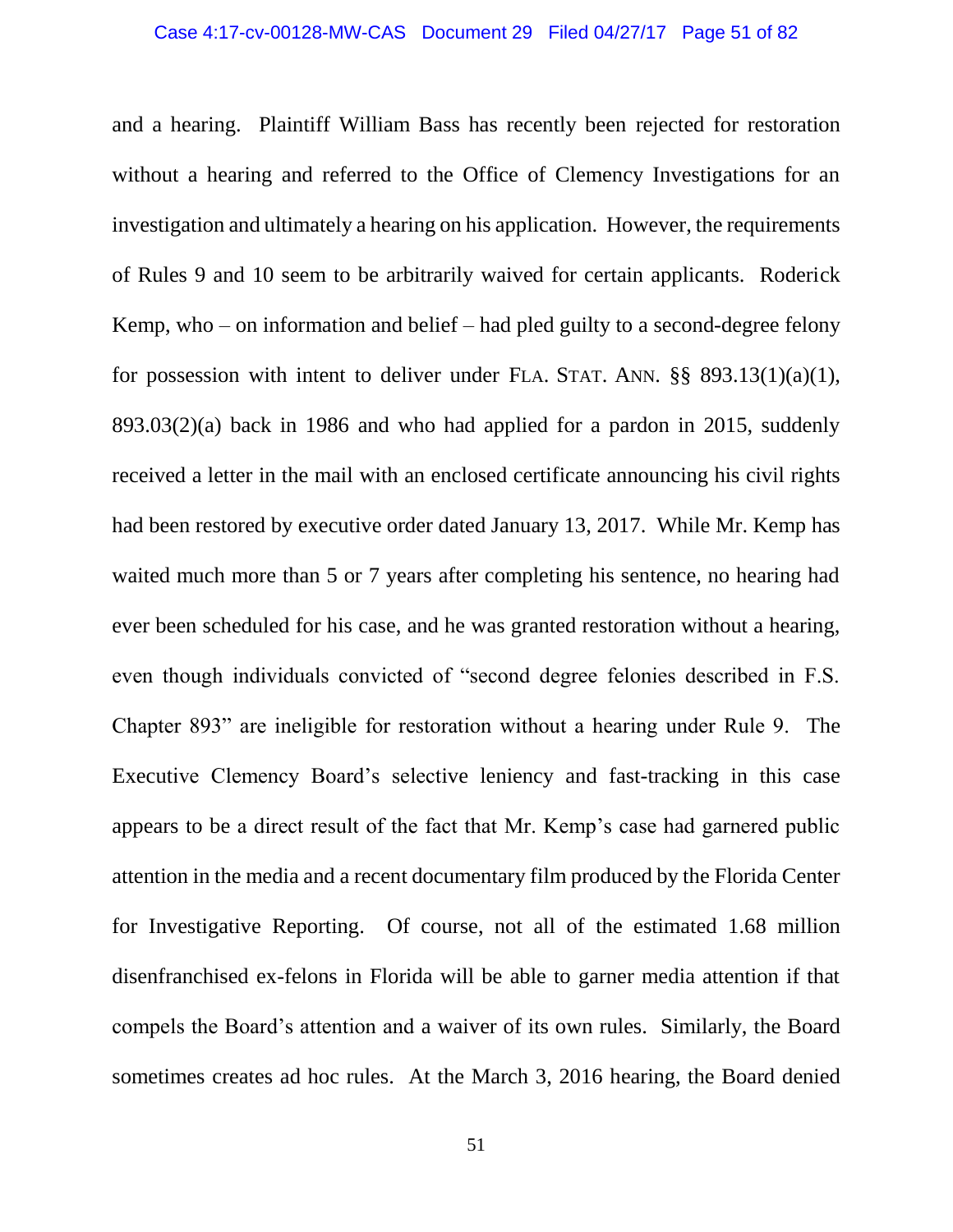two applicants and imposed a 50-year waiting period before they could reapply, effectively disenfranchising applicant David Bruce Easterling – who was 54 years old at the time – for life. $89$ 

# **CLASS ACTION ALLEGATIONS**

# *PLAINTIFF CLASS (COUNTS 1-3)*

68. Plaintiffs bring this action on behalf of themselves and all those

similarly situated pursuant to Federal Rules of Civil Procedure 23(a) and 23(b)(2).

The Plaintiff Class is defined as:

Any current or future resident of the State of Florida who is a United States citizen, at least 18 years of age, not disqualified under the mental incapacitation provisions in FLA. CONST. art. VI, § 4(a) and FLA. STAT. ANN. § 97.041(2)(a), who is disenfranchised under Florida state law by reason of a prior felony conviction under FLA. CONST. art. VI, § 4(a) and FLA. STAT. ANN. § 97.041(2)(b) and who has completed his or her full sentence for all felony convictions including any period of parole, probation, supervised release and/or community control and any other condition of supervision.

69. It is estimated that 1.68 million Floridians are disenfranchised by reason

of a prior felony conviction, and an estimated 1.48 million of these ex-felons have

completed their sentences.<sup>90</sup> 10,513 applicants for restoration of civil rights were

 $\overline{\phantom{a}}$ 

<sup>89</sup> Executive Clemency Board Hearing (March 3, 2016 at 1:08:37-1:16:23), *available at* [http://thefloridachannel.org/videos/3316-executive-clemency-board-meeting](http://thefloridachannel.org/videos/3316-executive-clemency-board-meeting-part-3/)[part-3/](http://thefloridachannel.org/videos/3316-executive-clemency-board-meeting-part-3/) (last visited Mar. 9, 2017).

<sup>90</sup> *See supra* note 5 (Table 3).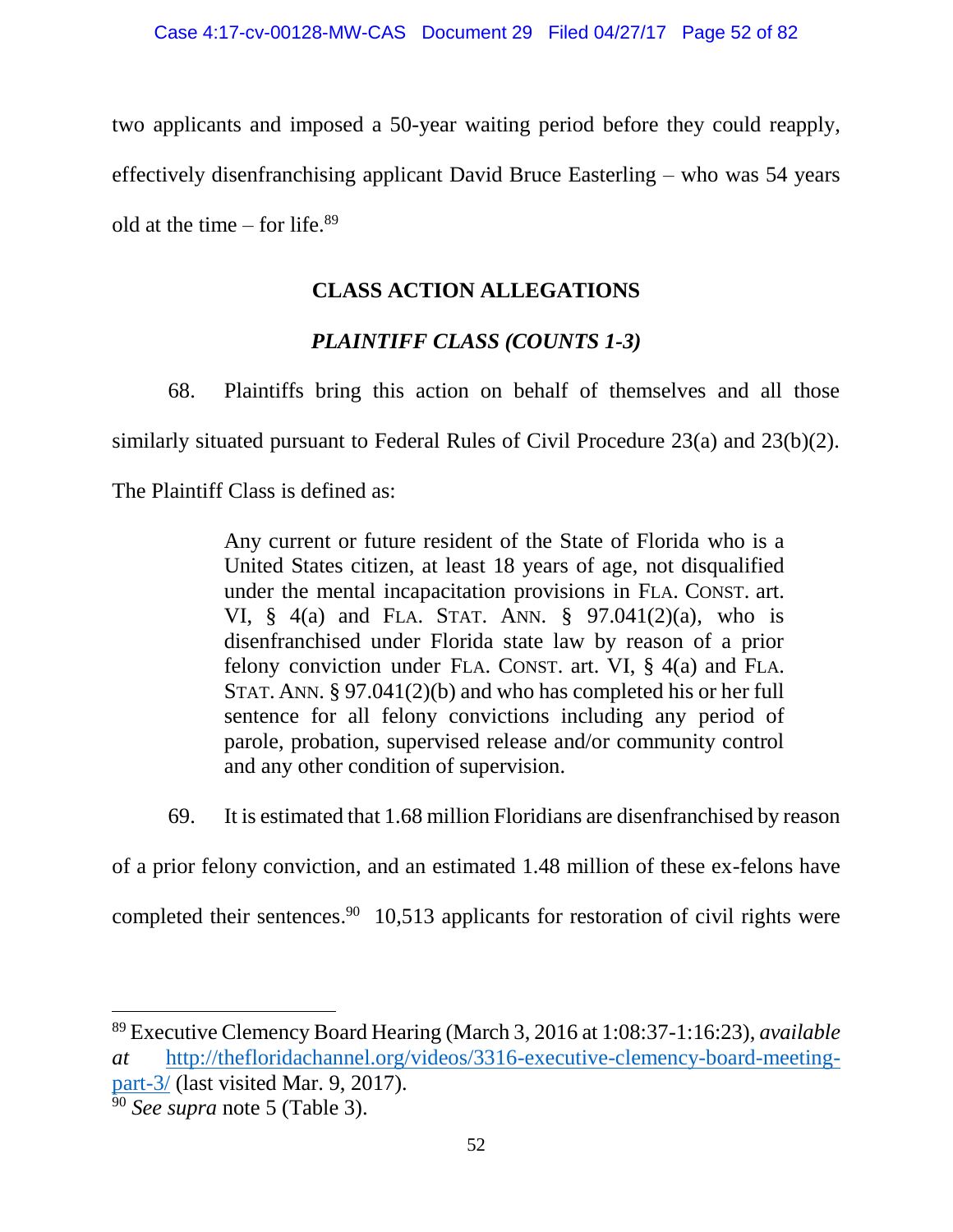pending in the Executive Clemency Board's backlog as of March 1, 2017. More exfelons complete their sentences including parole, probation and/or supervised release every month. According to the Florida Department of Corrections, "[a]pproximately 39,727 (46.1%) offenders completed their sentences successfully" in FY 2014-  $2015.<sup>91</sup>$  In FY 2015-2016, the Office of Executive Clemency received 6,462 clemency applications.<sup>92</sup>

70. Questions of law are common to the class including: (1) whether Florida state law governing felon disenfranchisement and re-enfranchisement by way of the Executive Clemency Board's restoration process violates the First Amendment's guarantee against prior restraints vesting government officials with unfettered discretion to arbitrarily issue or deny licenses or permits to engage in speech, association and/or any other activity or conduct protected by the First Amendment to the United States Constitution; (2) whether Florida state law governing felon disenfranchisement and re-enfranchisement violates the Fourteenth Amendment's prohibition on arbitrary allocation of the franchise; and (3) whether the lack of any definite time limits in Florida state law governing felon

 $\overline{a}$ 

<sup>&</sup>lt;sup>91</sup> Florida Department of Corrections, Annual Report Fiscal Year 2014-2015, at 54, *available at* [http://www.dc.state.fl.us/pub/annual/1415/FDC\\_AR2014-15.pdf](http://www.dc.state.fl.us/pub/annual/1415/FDC_AR2014-15.pdf) (last visited Mar. 10, 2017).

<sup>92</sup> Florida Commission on Offender Review: 2015-2016 Annual Report, at 8, *available at*

<https://www.fcor.state.fl.us/docs/reports/FCORannualreport201516.pdf> (last visited Mar. 9, 2017).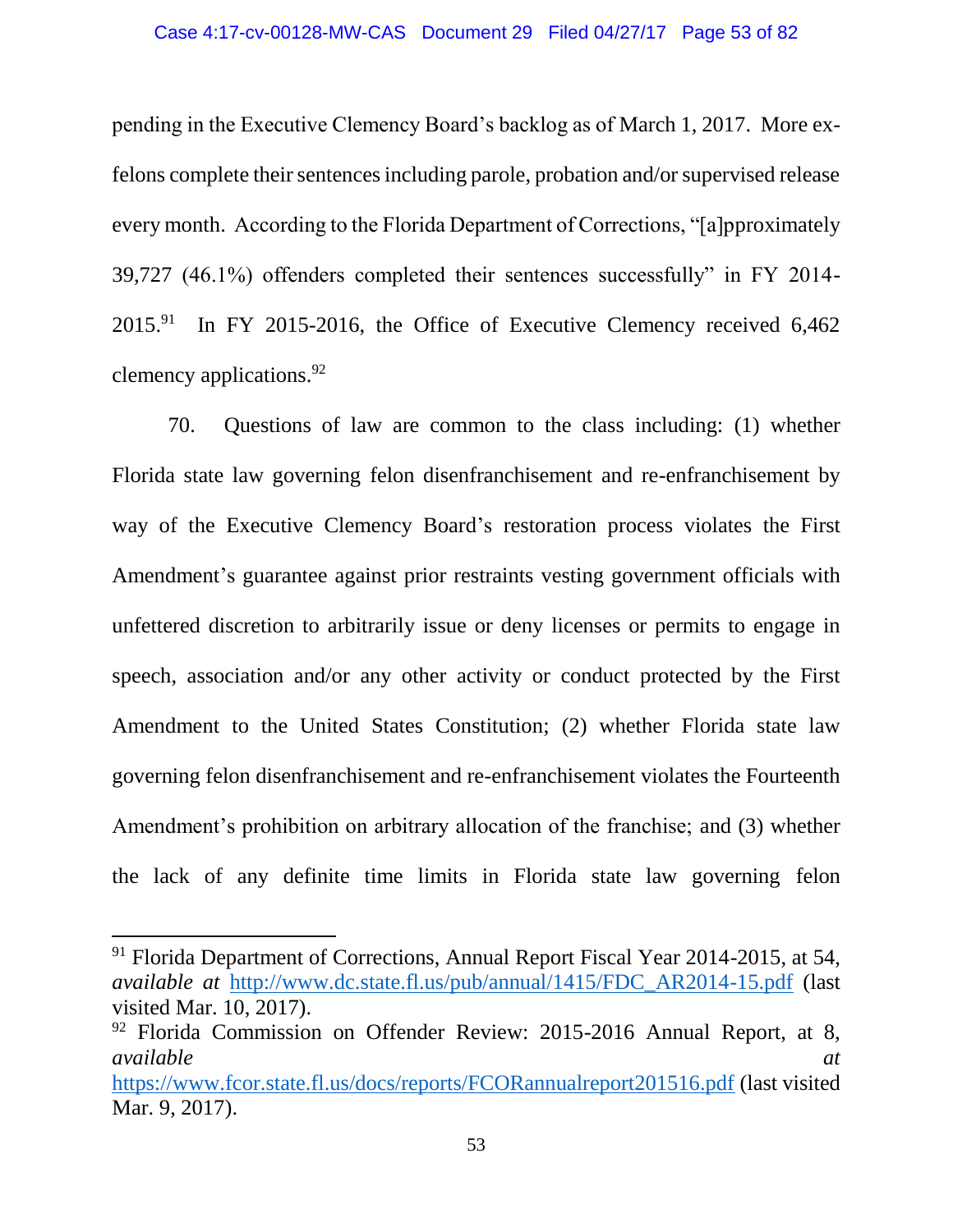#### Case 4:17-cv-00128-MW-CAS Document 29 Filed 04/27/17 Page 54 of 82

disenfranchisement and re-enfranchisement for processing and making decisions on applications for the restoration of voting rights violates the First Amendment requirement that government officials, who are authorized to license speech, association and/or any other activity or conduct protected by the First Amendment, process applications and make their determinations within a defined time period. The factual questions that are relevant to these three legal questions reflecting Counts 1, 2 and 3 are all common to the class and will have answers that are common to the class as a whole as well.

71. Plaintiffs' claims are typical of the class. Since these are facial challenges to a set of unconstitutional laws and procedures, Plaintiffs all suffer the same constitutional injury regardless of whether their applications for restoration of civil rights have been denied, are still pending or have not yet been filed. All the Plaintiffs and all members of the proposed Plaintiff Class are subjected to a set of felon disenfranchisement and re-enfranchisement laws and procedures which condition the restoration of their First Amendment-protected right to vote on the unfettered discretion of the Executive Clemency Board. As a consequence of this unlawful prior restraint, all Plaintiffs' voting rights are subject to the Board's unconstitutionally arbitrary decision-making or arbitrary allocation of the franchise; and all Plaintiffs are subjected to a scheme which lacks definite time limits on the licensing authority's ultimate determinations.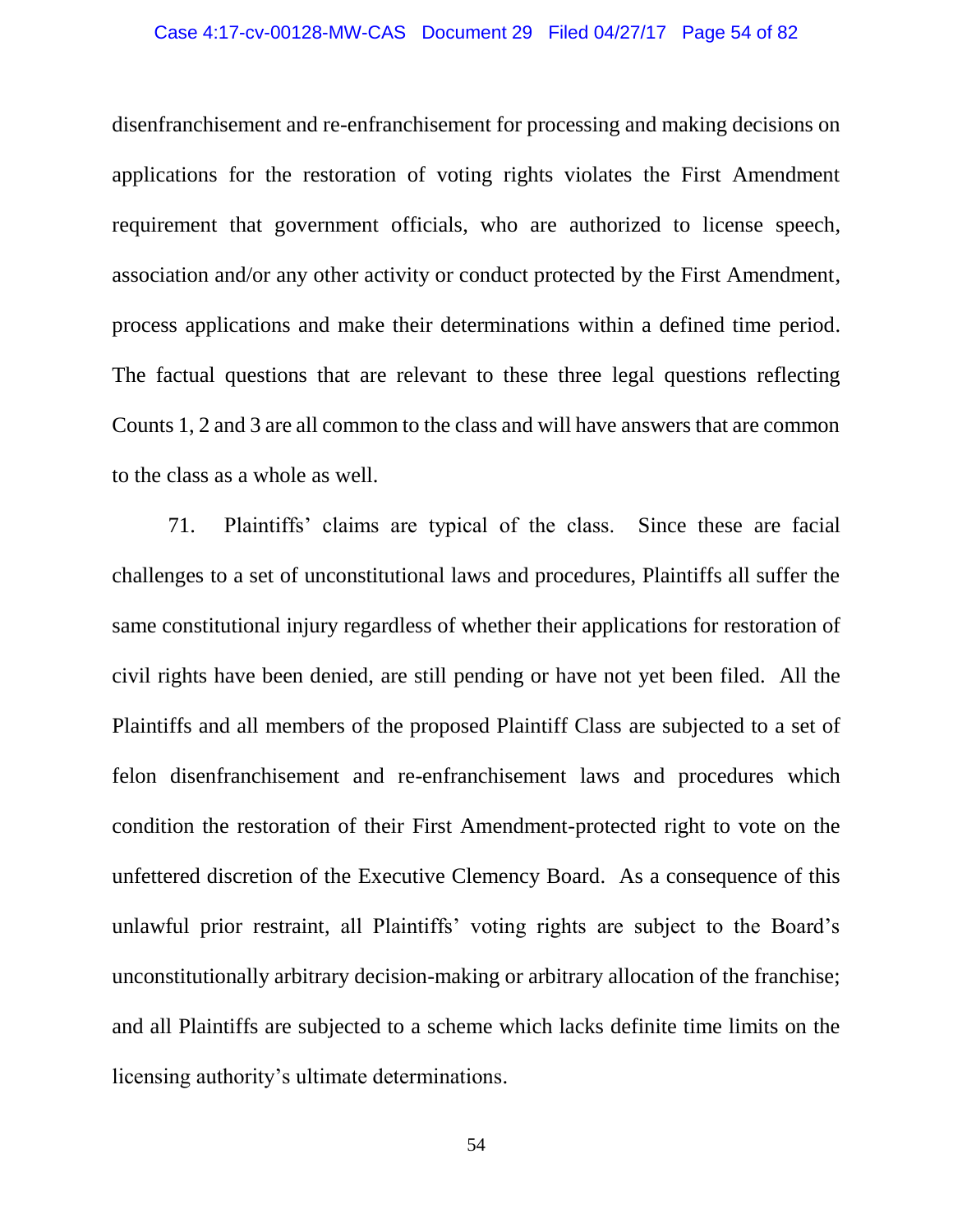#### Case 4:17-cv-00128-MW-CAS Document 29 Filed 04/27/17 Page 55 of 82

72. Plaintiffs will fairly and adequately represent the interests of all members of the proposed class because they seek relief on behalf of the class as a whole and have no interests antagonistic to other members of the class. Plaintiffs, like other members of the proposed Plaintiff Class, face a set of felon disenfranchisement and re-enfranchisement laws and procedures which condition the restoration of their First Amendment-protected right to vote on the unconstitutionally unfettered discretion of government officials, a voter-licensing scheme which arbitrarily allocates the franchise and lacks any time limits on the processing and adjudication of applications. They seek to have FLA. CONST. art. VI, § 4(a), FLA. STAT. ANN. § 97.041(2)(a), FLA. CONST. art. IV, § 8, FLA. STAT. ANN. § 944.292(1) and the Florida Rules of Executive Clemency declared unlawful and permanently enjoined so that upon any ex-felon's completion of his or her full sentence including any period of parole, probation and/or supervised release, he or she will be automatically and immediately restored to his or her voting rights. This will obviate the need – pursuant to FLA. CONST. art. VI,  $\S$  4(a), FLA. STAT. ANN.  $\S$ 97.041(2)(a), FLA.CONST. art. IV, § 8, FLA. STAT. ANN. § 944.292(1) and the Florida Rules of Executive Clemency – to petition the Executive Clemency Board for and secure the restoration of their voting rights by a full pardon, conditional pardon or restoration of civil rights pursuant to Art. IV, Sec. 8 of the Florida Constitution.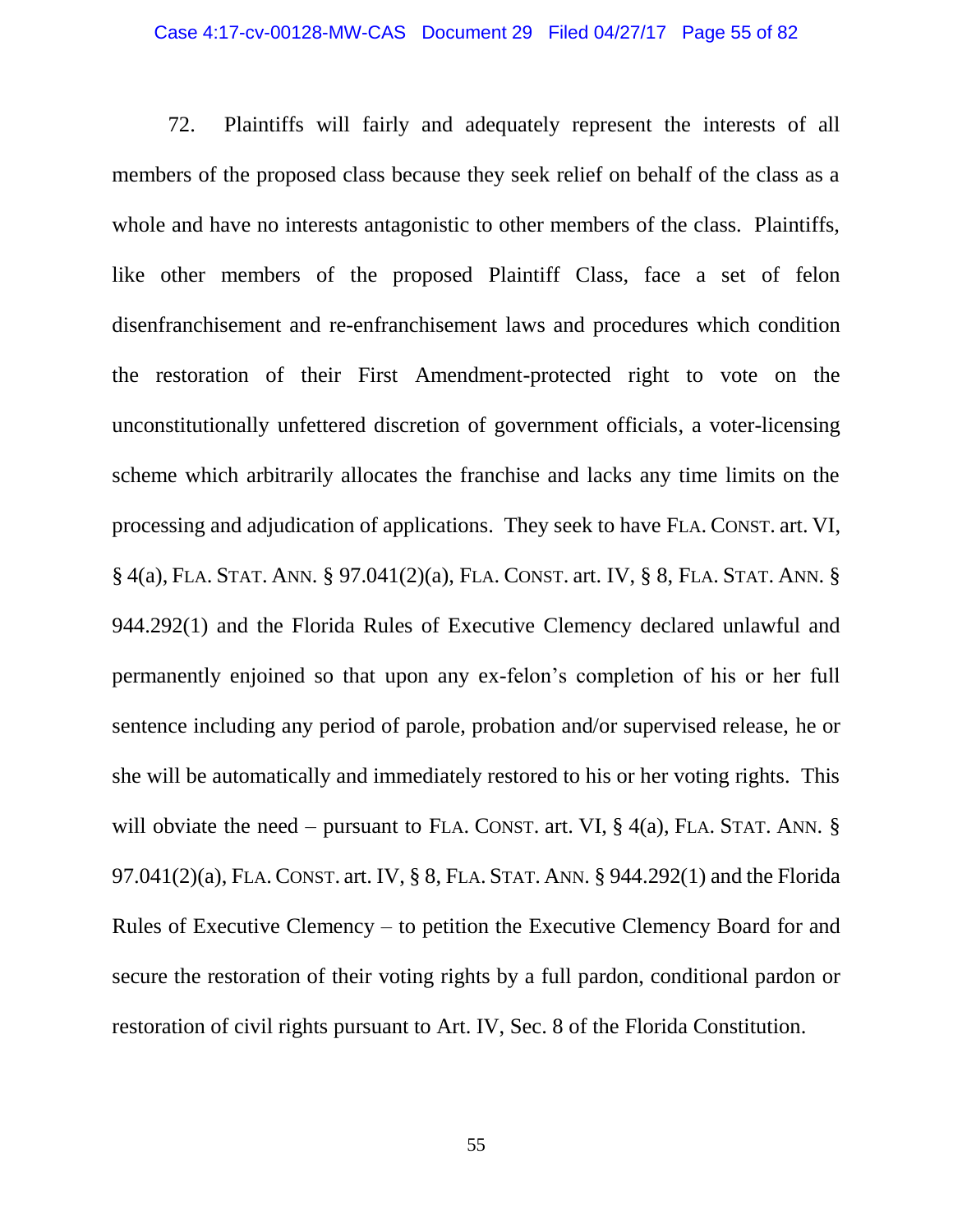#### Case 4:17-cv-00128-MW-CAS Document 29 Filed 04/27/17 Page 56 of 82

73. Proposed class counsel will fairly and adequately represent the class. Proposed class counsel is experienced with civil rights litigation, including voting rights cases and class actions.

74. Defendants have acted and will continue to act on grounds generally applicable to the Plaintiff Class in requiring disenfranchised ex-felons – pursuant to FLA. CONST. art. VI, § 4(a), FLA. STAT. ANN. § 97.041(2)(a), FLA. CONST. art. IV, § 8, FLA. STAT. ANN. § 944.292(1) and the Florida Rules of Executive Clemency – to petition the Executive Clemency Board for and secure the restoration of voting rights by a full pardon, conditional pardon, or restoration of civil rights granted pursuant to Art. IV, Sec. 8 of the Florida Constitution, before they can register to vote and vote. Final declaratory and injunctive relief is appropriate with respect to the Plaintiff Class.

### *SUBCLASS A (COUNT 4)*

75. Plaintiff Yraida Leonides Guanipa seeks to represent a subclass (Subclass A), which is a subset of the Plaintiff Class and defined as:

> Any current or future resident of the State of Florida who is a United States citizen, at least 18 years of age, not disqualified under the mental incapacitation provisions in FLA. CONST. art. VI, § 4(a) and FLA. STAT. ANN. § 97.041(2)(a), who is disenfranchised under Florida state law by reason of a prior felony conviction under FLA. CONST. art. VI, § 4(a) and FLA. STAT. ANN. § 97.041(2)(b) and who has completed his or her full sentence for all felony convictions including any period of parole, probation, supervised release and/or community control and any other condition of supervision, but who has not yet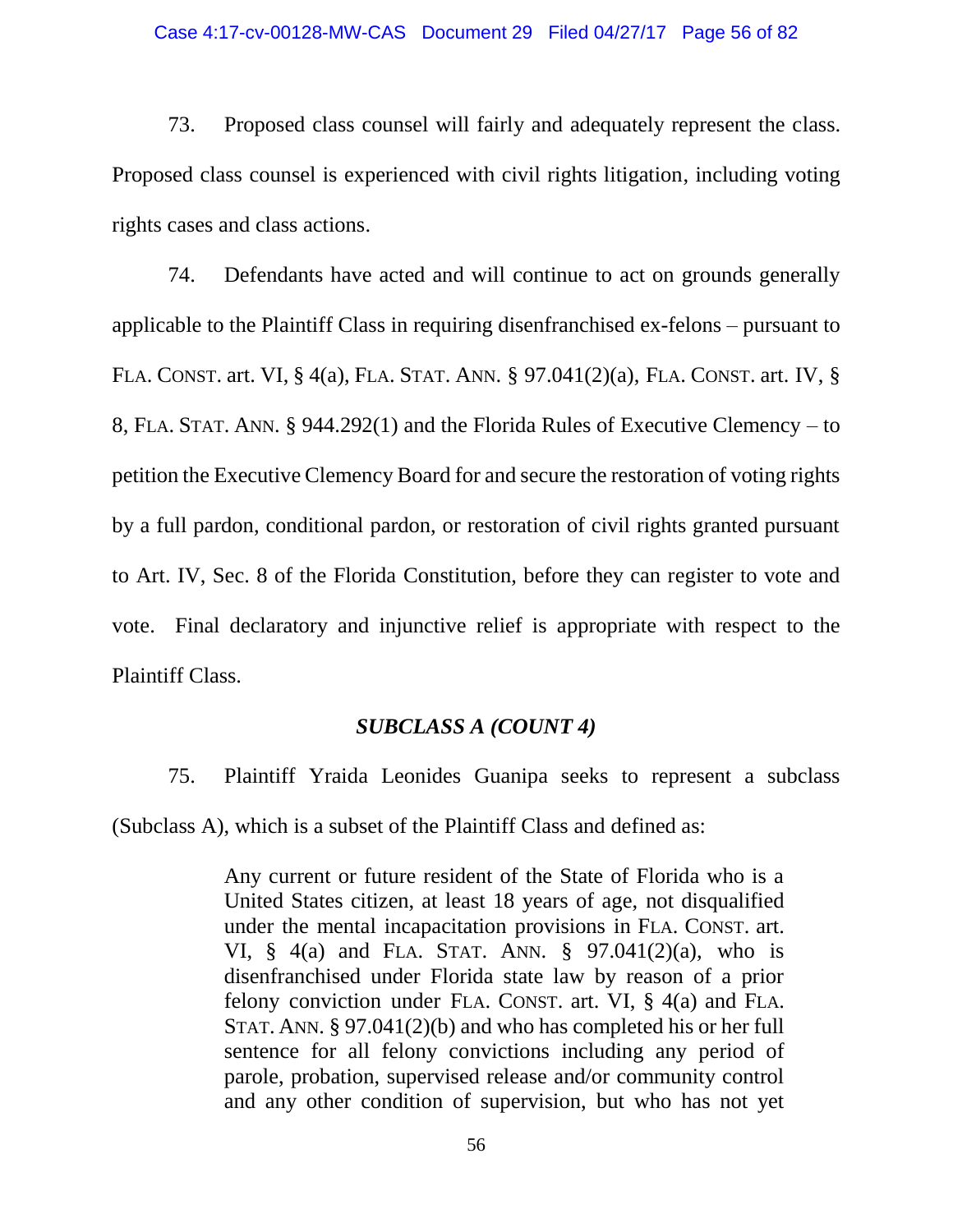waited 5 or 7 years – whichever is applicable to the individual – since the completion of his or her sentence as required to apply for restoration of civil rights under Florida Rules of Executive Clemency 9 and 10, respectively.

76. Again, it is estimated that 1.68 million Floridians are disenfranchised by reason of a prior felony conviction, and an estimated 1.48 million of these exfelons have completed their sentences.<sup>93</sup> 10,513 applicants for restoration of civil rights were pending in the Executive Clemency Board's backlog as of March 1, 2017. More ex-felons complete their sentences including parole, probation and/or supervised release every month. According to the Florida Department of Corrections, "[a]pproximately 39,727 (46.1%) offenders completed their sentences successfully" in FY 2014-2015.<sup>94</sup> Accordingly, at a minimum, there are at least tens of thousands of Subclass A members who have not yet completed their 5- or 7-year waiting periods following the completion of their sentences in accordance with Florida Rules of Executive Clemency 9 and 10.

77. Questions of law and fact are common to Subclass A including: whether the requirement under Florida Rules of Executive Clemency 9 and 10 for ex-felons to wait 5 or 7 years following sentence completion and before applying for restoration of voting rights, constitutes an undue burden on the right to vote not

 $\overline{\phantom{a}}$ 

<sup>93</sup> *See supra* note 5 (Table 3).

<sup>&</sup>lt;sup>94</sup> Florida Department of Corrections, Annual Report Fiscal Year 2014-2015, at 54, *available at* [http://www.dc.state.fl.us/pub/annual/1415/FDC\\_AR2014-15.pdf](http://www.dc.state.fl.us/pub/annual/1415/FDC_AR2014-15.pdf) (last visited Mar. 10, 2017).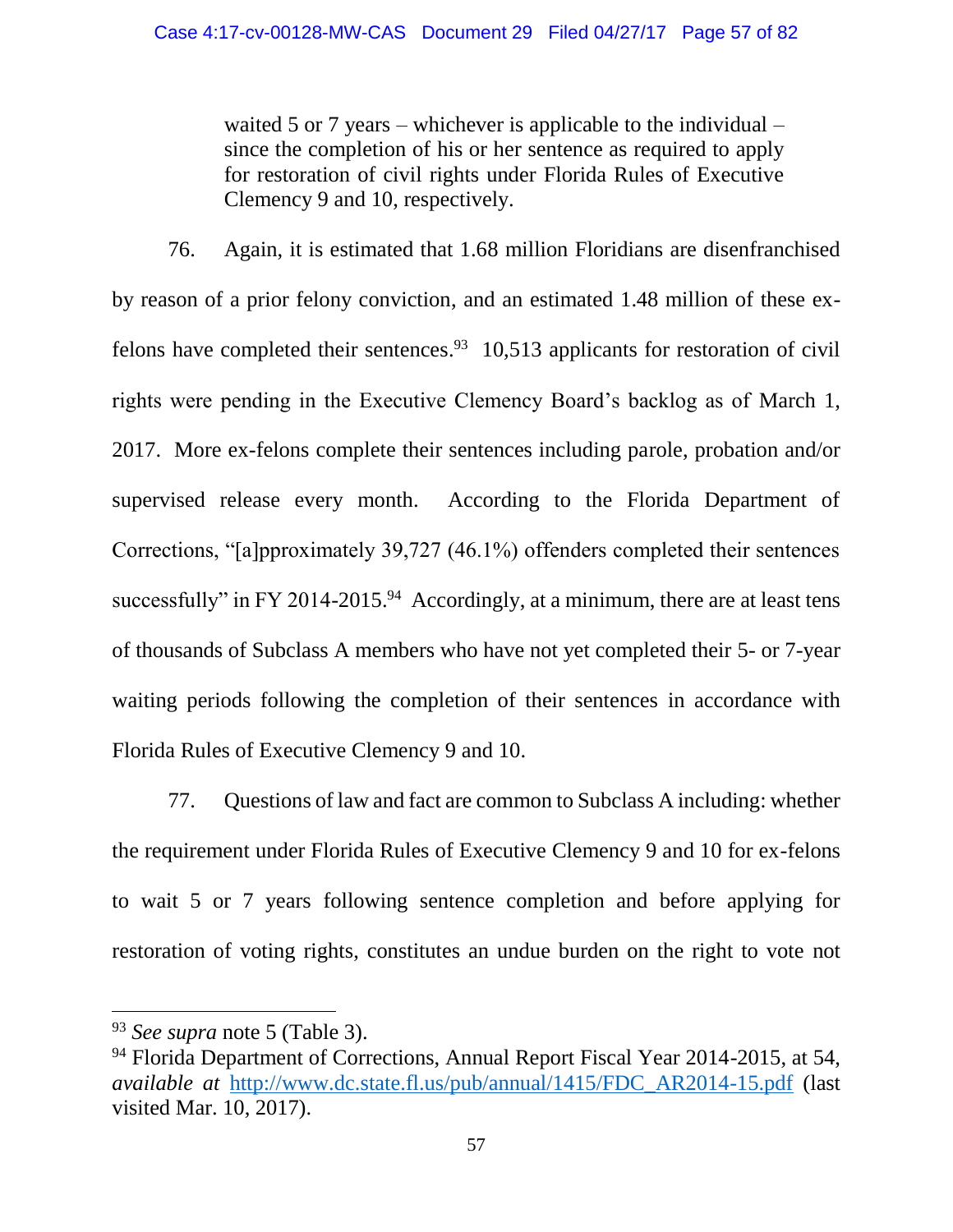#### Case 4:17-cv-00128-MW-CAS Document 29 Filed 04/27/17 Page 58 of 82

justified by the state's interests and therefore violates the First and Fourteenth Amendments to the U.S. Constitution. These waiting periods are "severe restriction[s]" which are not "narrowly drawn to advance a state interest of compelling importance." *Burdick v. Takushi*, 504 U.S. 428, 434 (1992). Even if the Court were to find they constitute "reasonable, nondiscriminatory restrictions," they are not justified by "the State's important regulatory interests." *Id*. The balancing of the restriction against the state's interests is a common question of fact and law for the entirety of Subclass A, since the burden of the 5- and 7-year waiting periods after the completion of a sentence does not vary from subclass member to subclass member. Each Subclass A member suffers the same injury in being required effectively to serve an unnecessary, de facto second sentence before applying for the restoration of his or her voting rights.

78. Plaintiff Yraida Leonides Guanipa's claim is typical of Subclass A's members' claims under Count Four. Subclass A members all suffer the same injury of being forced to endure an unnecessary, de facto second sentence before applying for restoration of their voting rights. Ms. Guanipa and all members of the proposed Subclass A are subjected to the severe restriction of a pre-application 5- or 7-year waiting period, which is not narrowly drawn to advance a state interest of compelling importance. Nor does it further an important regulatory interest.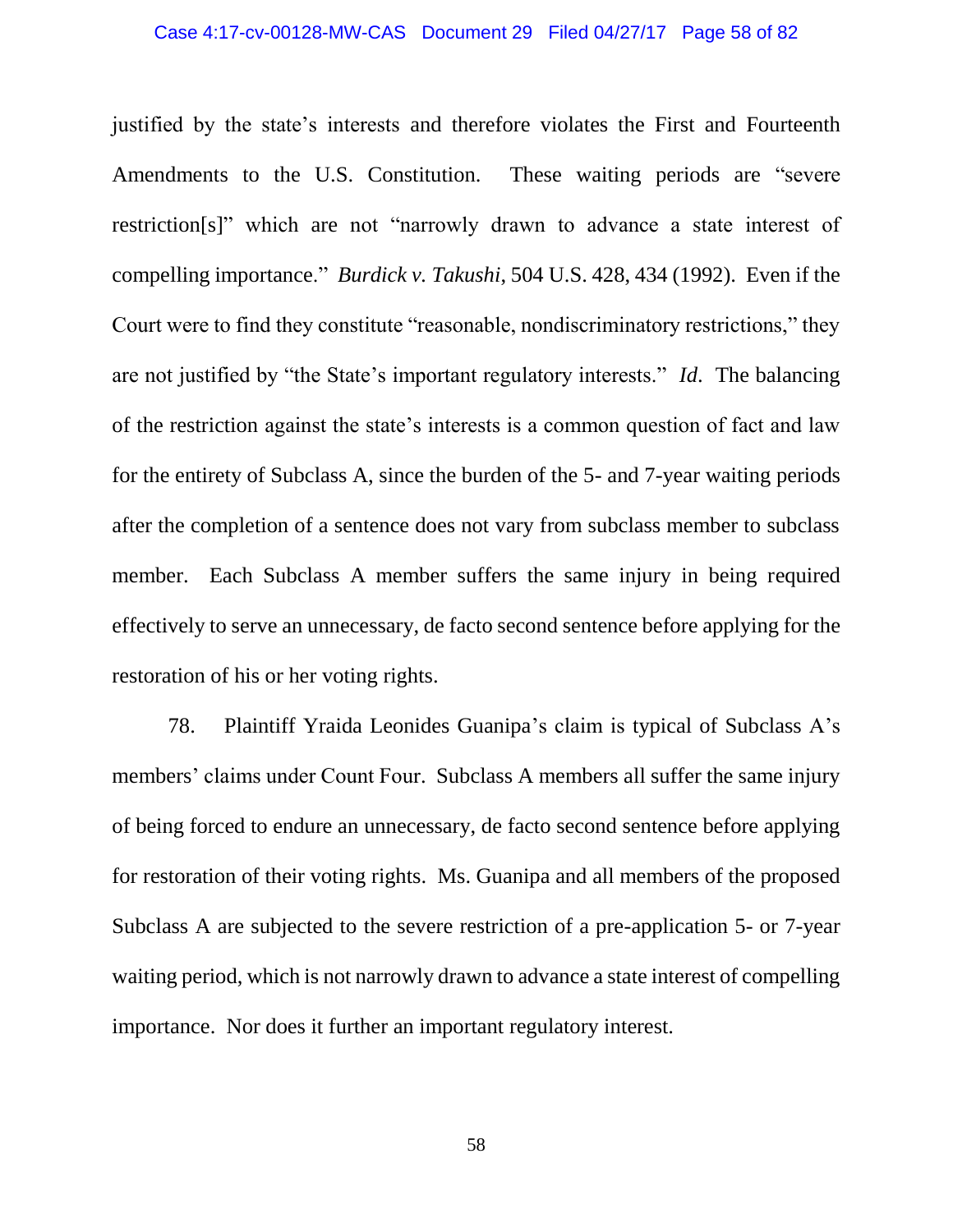#### Case 4:17-cv-00128-MW-CAS Document 29 Filed 04/27/17 Page 59 of 82

79. Plaintiff Yraida Leonides Guanipa will fairly and adequately represent the interests of all members of the proposed subclass because she seeks relief on behalf of Subclass A as a whole and has no interests antagonistic to other members of the subclass. Ms. Guanipa, like other members of proposed Subclass A, faces an unconstitutionally severe restriction in the waiting period requirements imposed by the Executive Clemency Board in 2011. Ms. Guanipa and the members of proposed Subclass A seek to have the 5- and 7-year waiting period requirements imposed in Florida Rules of Executive Clemency 9 and 10 declared unlawful and permanently enjoined as undue burdens on the right to vote in violation of the First and Fourteenth Amendments to the U.S. Constitution.

80. Proposed class counsel will fairly and adequately represent the class. Proposed class counsel is experienced with civil rights litigation, including voting rights and First Amendment cases.

81. Defendants have acted and will act on grounds generally applicable to Subclass A in requiring disenfranchised ex-felons who have completed their full sentences to wait 5 or 7 years, pursuant to Florida Rules of Executive Clemency 9 and 10, respectively, before applying for the restoration of their voting rights. Final declaratory and injunctive relief is appropriate with respect to Subclass A.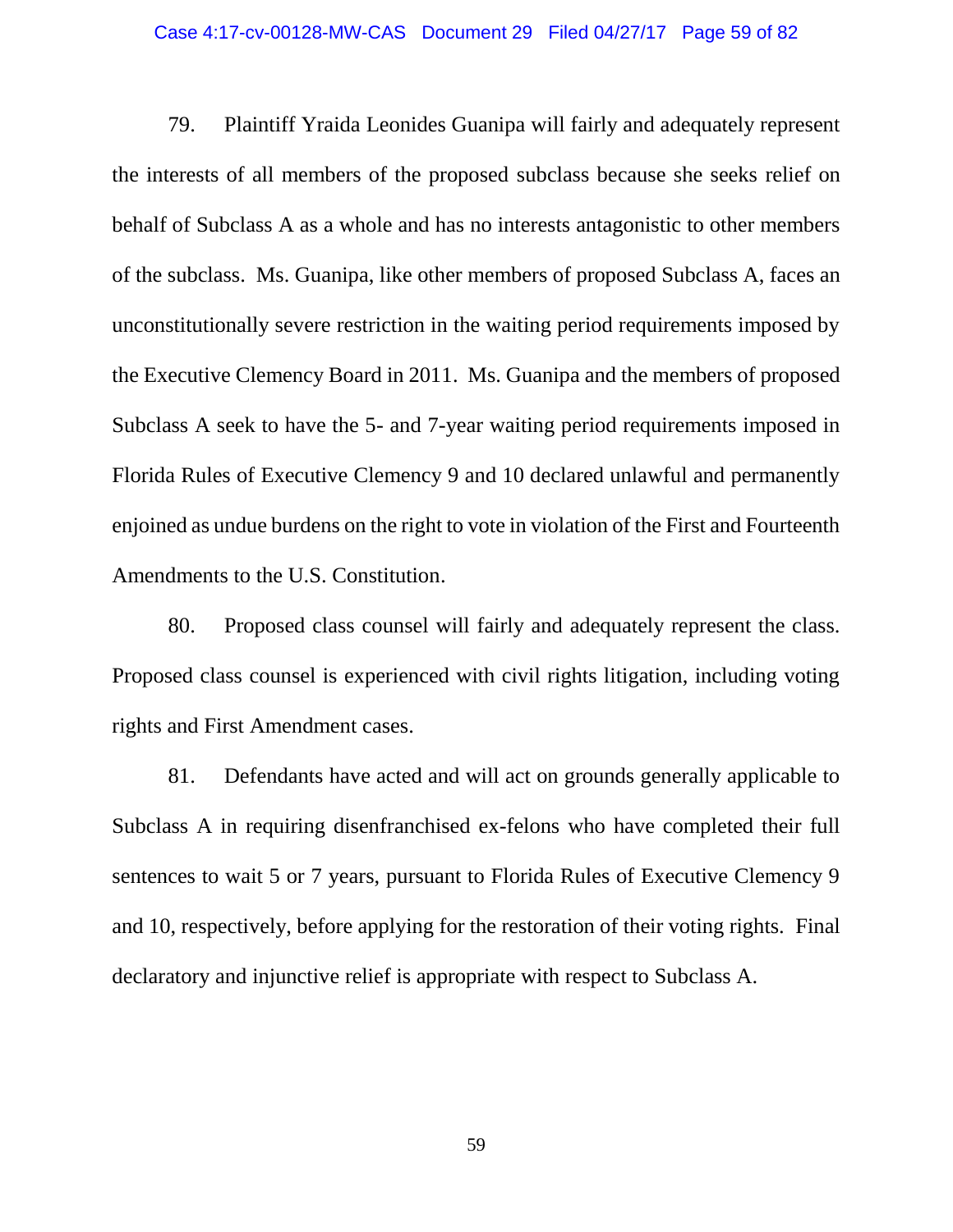### **CLAIMS**

### **COUNT ONE**

## **(All Plaintiffs and Plaintiff Class) (Unfettered Official Discretion and Arbitrary Treatment in Violation of First Amendment to the United States Constitution and 42 U.S.C. § 1983)**

82. The factual allegations contained in the preceding paragraphs are incorporated into Count One, as though fully set forth herein.

83. Plaintiffs assert a claim pursuant to 42 U.S.C. § 1983 for violation of the First Amendment to the U.S. Constitution.

84. The First Amendment provides that: "Congress shall make no law . . . abridging the freedom of speech, or of the press; or the right of the people peaceably to assemble, and to petition the Government for a redress of grievances." U.S. CONST. amend. I, § 1.

85. The First Amendment protects the right to vote because voting is both a form of speech or expressive conduct and a means of political association. *Doe v. Reed*, 561 U.S. 186, 195-96 & n.1 (2010); *id*. at 224 (Scalia, J., concurring) ("We have acknowledged the existence of a First Amendment interest in voting . . .") (citing *Burdick v. Takushi*, 504 U.S. 428 (1992)); *California Democratic Party v. Jones*, 530 U.S. 567, 574 (2000); *Timmons v. Twin Cities Area New Party*, 520 U.S. 351, 354-57 (1997); *McIntyre v. Ohio Elections Comm'n*, 514 U.S. 334, 341-43 (1995); *Burdick v. Takushi*, 504 U.S. 428, 434, 437-39 (1992); *Norman v. Reed*, 502 U.S. 279, 288-90 (1992); *Tashjian v. Republican Party of Connecticut*, 479 U.S.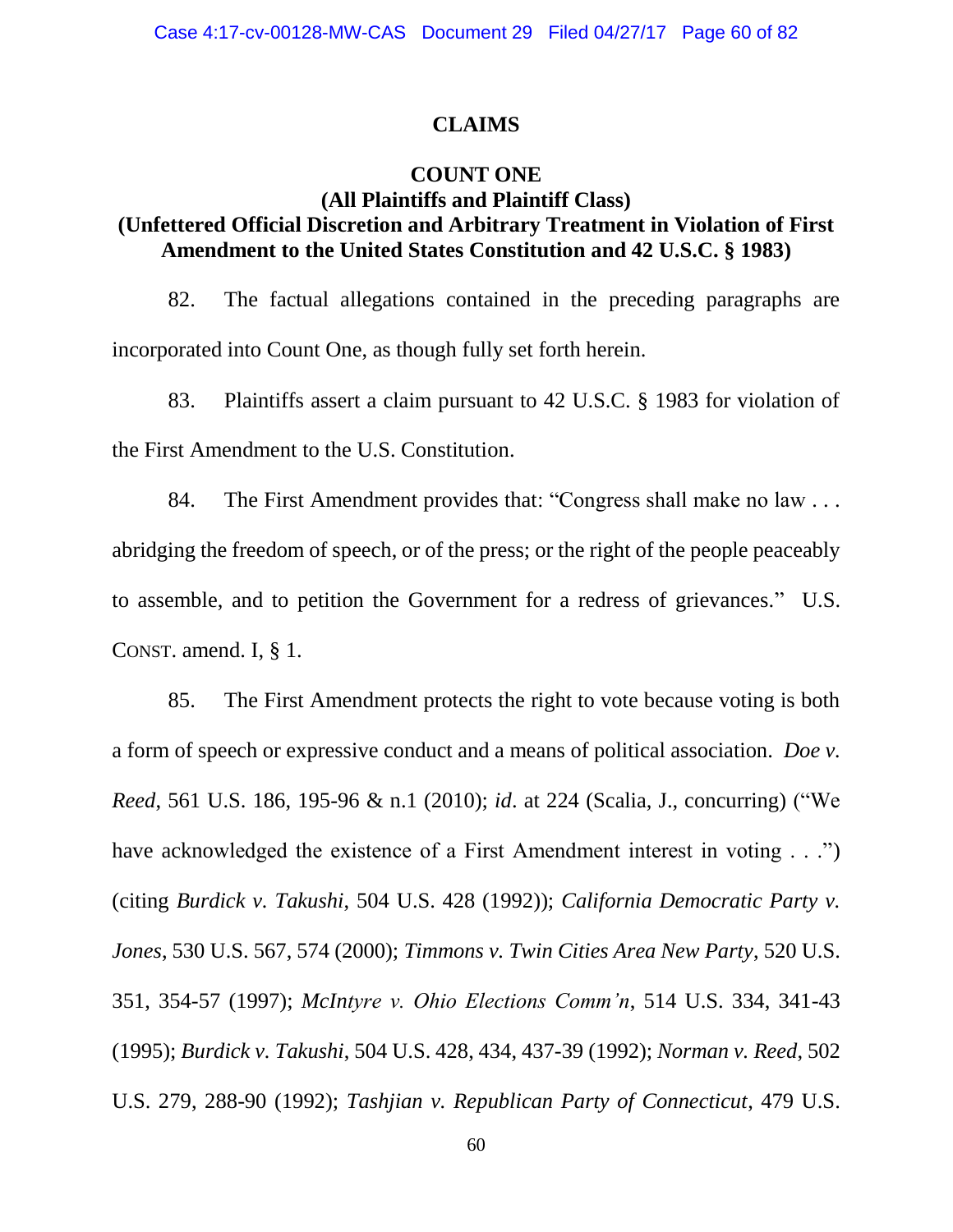208, 214-17 (1986); *Munro v. Socialist Workers Party*, 479 U.S. 189, 193, 199 (1986); *Anderson v. Celebrezze*, 460 U.S. 780, 787-89 (1983); *Illinois State Bd. of Elections v. Socialist Workers Party*, 440 U.S. 173, 184 (1979); *Storer v. Brown*, 415 U.S. 724, 728-29 (1974); *Kusper v. Pontikes*, 414 U.S. 51, 56-58 (1973); *Williams v. Rhodes*, 393 U.S. 23, 30-31 (1968). Because registration is a prerequisite to and/or enables voting in primary and general elections, it too is protected by the First Amendment. *See Nixon v. Shrink Missouri Government PAC*, 528 U.S. 377, 400 (2000) (Breyer, J., concurring) ("[A] decision to contribute money to a campaign is a matter of First Amendment concern—not because money *is* speech (it is not); but because it *enables* speech.") (emphasis in original).

86. The First Amendment forbids vesting government officials with unfettered discretion to issue or deny licenses or permits to engage in any First Amendment-protected speech, expressive conduct, association or any other protected activity or conduct. *Forsyth Cnty., Ga. v. Nationalist Movement*, 505 U.S. 123, 130-33 (1992) ("The First Amendment prohibits the vesting of such unbridled discretion in a government official."); *City of Lakewood v. Plain Dealer Publ'g Co.*, 486 U.S. 750, 763-64 (1988) ("[A] law or policy permitting communication in a certain manner for some but not for others raises the specter of content and viewpoint censorship. This danger is at its zenith when the determination of who may speak and who may not is left to the unbridled discretion of a government official.");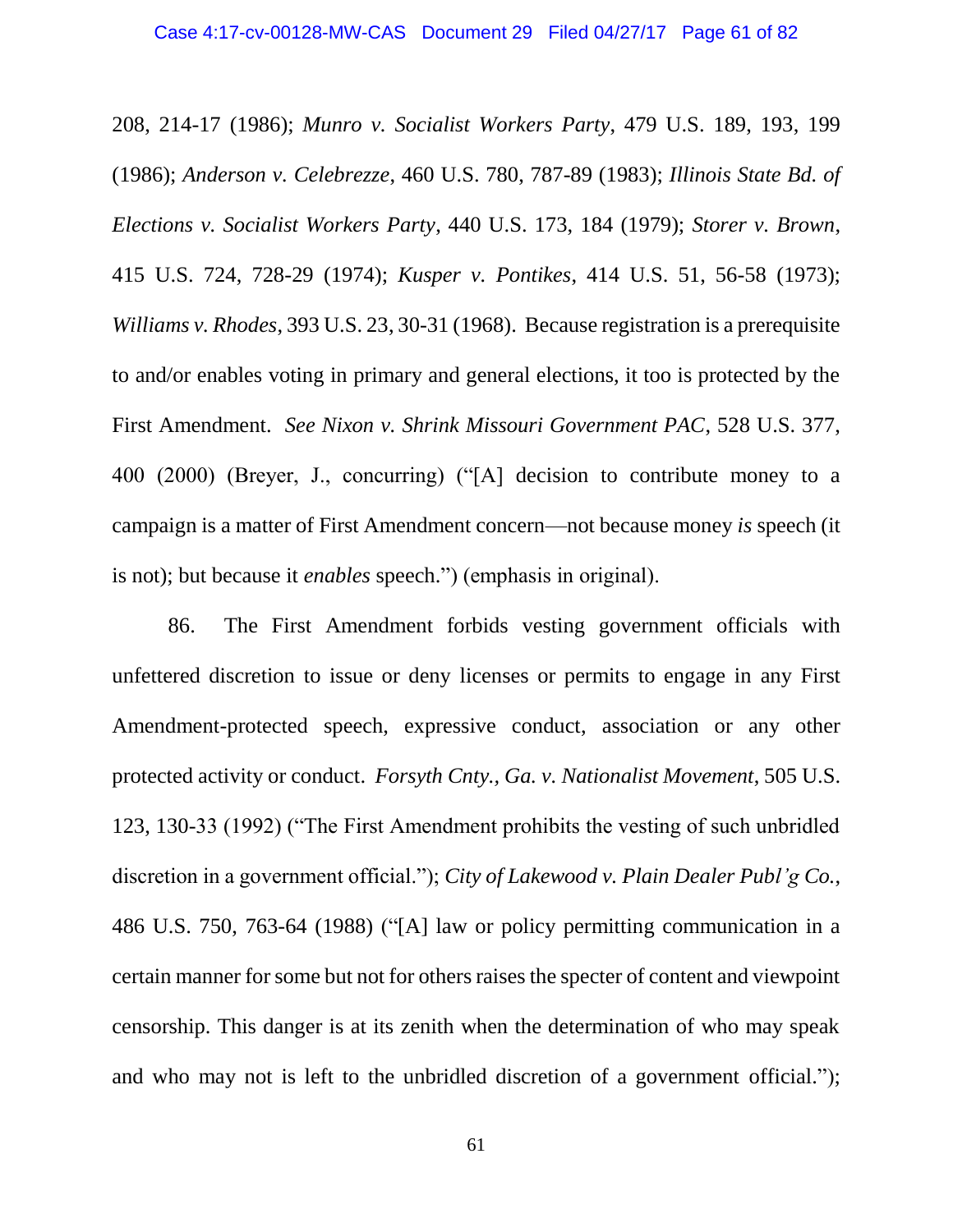*Shuttlesworth v. City of Birmingham, Ala.*, 394 U.S. 147, 153 (1969) ("[A government] may not empower its licensing officials to roam essentially at will, dispensing or withholding permission to speak, assemble, picket, or parade according to their own opinions regarding the potential effect of the activity in question on the 'welfare,' 'decency,' or 'morals' of the community."); *Cox v. State of Louisiana*, 379 U.S. 536, 554-58 (1965); *Staub v. City of Baxley*, 355 U.S. 313, 322 (1958) ("It is settled by a long line of recent decisions of this Court that an ordinance which, like this one, makes the peaceful enjoyment of freedoms which the Constitution guarantees contingent upon the uncontrolled will of an official—as by requiring a permit or license which may be granted or withheld in the discretion of such official—is an unconstitutional censorship or prior restraint upon the enjoyment of those freedoms."); *Niemotko v. State of Md.*, 340 U.S. 268, 271-73 (1951) (striking down prior restraint on use of parks, noting that hearing focused on "alleged refusal to salute the flag, their views on the Bible, and other issues irrelevant to unemcumbered [*sic*] use of the public parks" and that Mayor testified applicant's demeanor at hearing doomed application); *Saia v. People of State of New York*, 334 U.S. 558, 560-62 (1948) (striking down prior restraint scheme of "uncontrolled discretion" to grant or deny permits for use of loud-speakers) ("Annoyance at ideas can be cloaked in annoyance at sound.").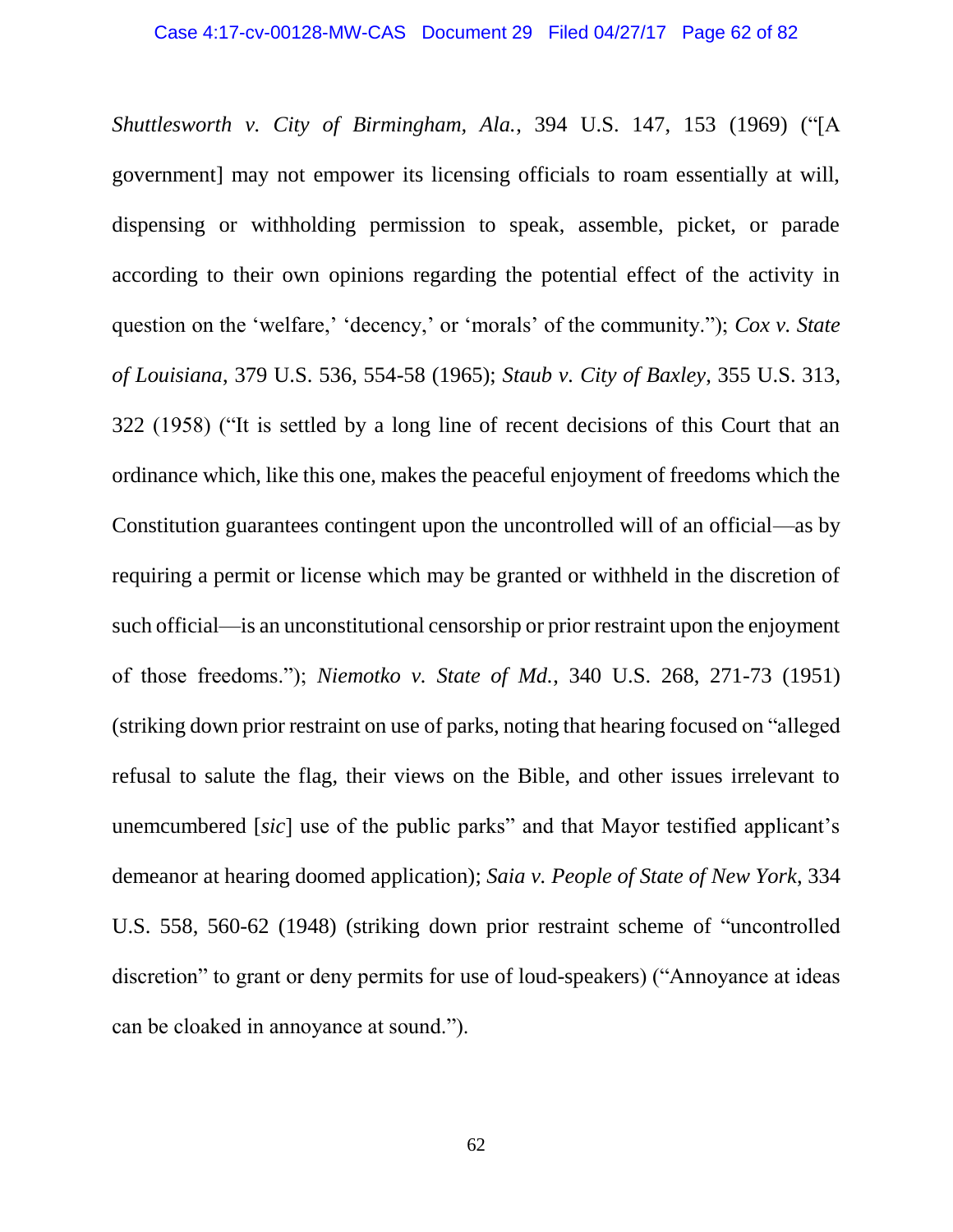#### Case 4:17-cv-00128-MW-CAS Document 29 Filed 04/27/17 Page 63 of 82

87. Similarly, the First Amendment requires that any time, place and manner regulation not be arbitrary or arbitrarily administered. If decisions as to the time, place and manner of voting are left to the whims of government officials, then the regulation is invalid. "A government regulation that allows arbitrary application is 'inherently inconsistent with a valid time, place, and manner regulation because such discretion has the potential for becoming a means of suppressing a particular point of view.'" *Forsyth Cnty.*, 505 U.S. at 130-31 (quoting *Heffron v. Int'l Soc'y for Krishna Consciousness, Inc.*, 452 U.S. 640, 649 (1981)); *Poulos v. State of New Hampshire*, 345 U.S. 395, 405-08 (1953). Florida's felon disenfranchisement and re-enfranchisement laws together operate as an invalid prior restraint, not a valid time, place and manner regulation.

88. Defendant-Members of the Executive Clemency Board are vested with the authority to deny or grant applications for the restoration of civil rights but its discretion in issuing licenses to vote is absolute. The Board's decisions are unconstrained by any laws or rules and guided by only the vaguest and most subjective of uncodified standards. This scheme therefore constitutes an unconstitutional prior restraint.

89. First Amendment doctrine does not require plaintiffs to demonstrate actual evidence of discriminatory and/or arbitrary treatment. The risk of such discriminatory and/or arbitrary treatment in the absence of any constraints is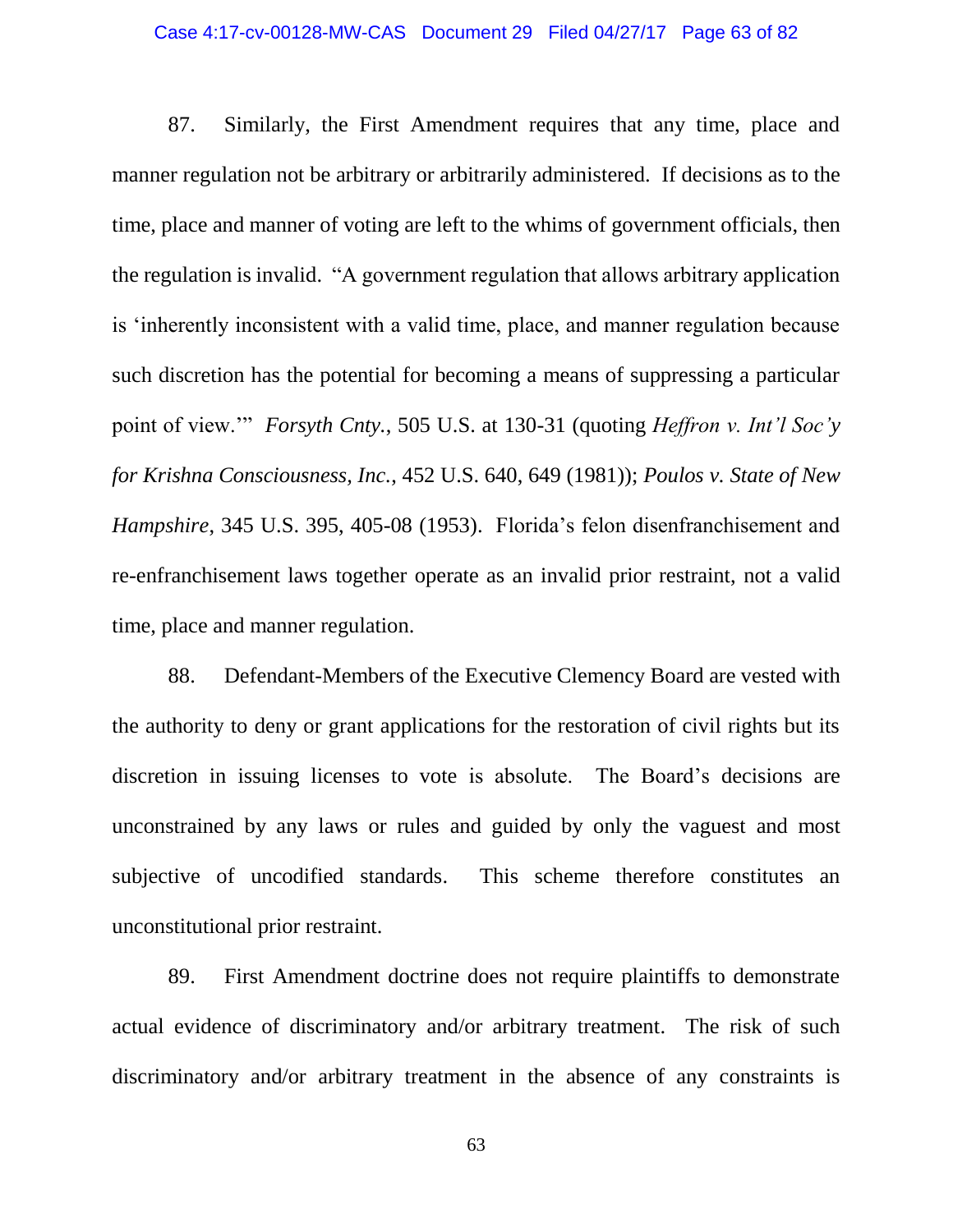sufficient. *Forsyth Cnty.*, 505 U.S. at 133 n.10; *City of Lakewood*, 486 U.S. at 769- 70. Nevertheless, this Complaint has alleged numerous actual instances of arbitrary and/or discriminatory treatment which directly result from a procedure marked by unconstrained official discretion in the restoration of voting rights to ex-felons.

90. FLA. CONST. art. VI, § 4(a), FLA. STAT. ANN. § 97.041(2)(a), FLA. CONST. art. IV, § 8, FLA. STAT. ANN. § 944.292(1) and the Florida Rules of Executive Clemency require that an ex-felon obtain the Executive Clemency Board's permission in order to regain his or her right to vote, and therefore impose a prior restraint on First Amendment-protected voting. Florida state law and administrative rules and procedures contain no constraints on the Board's discretionary power to grant or deny applications for the restoration of voting rights, making the system prone to arbitrary or discriminatory treatment. As a licensing scheme of unfettered official discretion, it violates the First Amendment to the U.S. Constitution.

91. At all relevant times, Defendants have acted under color of state law.

92. Defendants, acting under color of state law, have deprived and will continue to deprive Plaintiffs and the Plaintiff Class of their right to be free from unconstitutional prior restraints and/or unconstitutional time, place and manner regulations in seeking the restoration of their voting rights. This right is guaranteed to Plaintiffs and the Plaintiff Class by the First Amendment to the U.S. Constitution and 42 U.S.C. § 1983.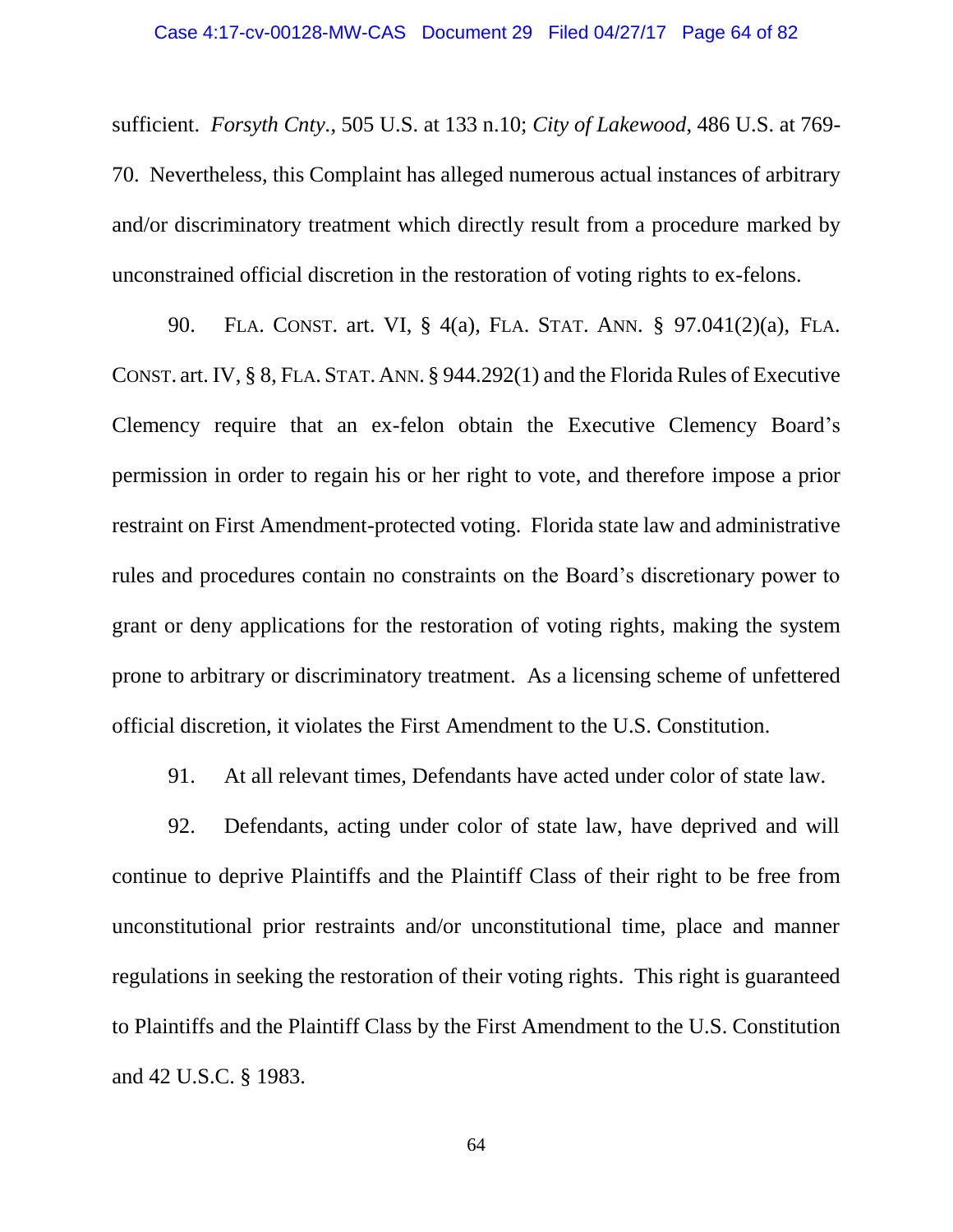### **COUNT TWO**

### **(All Plaintiffs and Plaintiff Class) (Arbitrary Allocation of the Franchise in Violation of Equal Protection Clause of the Fourteenth Amendment to the United States Constitution and 42 U.S.C. § 1983)**

93. The factual allegations contained in the preceding paragraphs are incorporated into Count Two, as though fully set forth herein.

94. Plaintiffs assert a claim pursuant to 42 U.S.C. § 1983 for violation of the Fourteenth Amendment to the U.S. Constitution.

95. The Fourteenth Amendment to the U.S. Constitution forbids states from "deny[ing] to any person within its jurisdiction the equal protection of the laws." U.S. CONST. amend. XIV, § 1.

96. The Equal Protection Clause of the Fourteenth Amendment protects the right to vote and applies to both "the initial allocation of the franchise" and "the manner of its exercise." *Bush v. Gore*, 531 U.S. 98, 104 (2000).

97. Defendant-Members of the Executive Clemency Board are vested with the authority to deny or grant applications for the restoration of civil rights. The board's discretion in allocating the franchise to ex-felons is absolute and purely arbitrary in that the Board's decisions are unconstrained by any laws or rules.

98. Not only is this restoration scheme prone to arbitrary treatment but this Complaint has alleged numerous actual instances of "arbitrary and disparate treatment," *Bush v. Gore*, 531 U.S. at 104, which is the inevitable result of a voting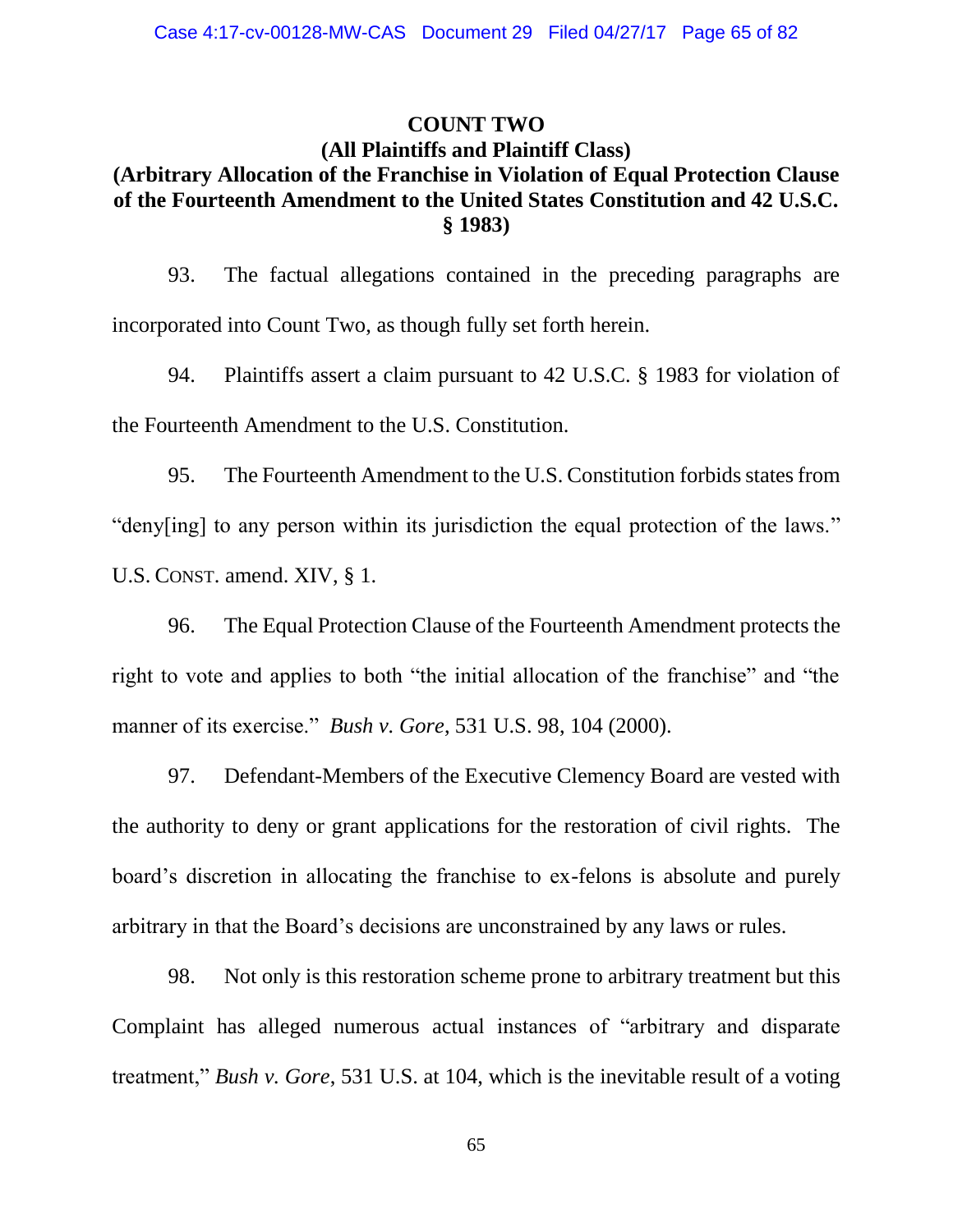#### Case 4:17-cv-00128-MW-CAS Document 29 Filed 04/27/17 Page 66 of 82

rights restoration or licensing scheme devoid of any legal constraints on official discretion.

99. FLA. CONST. art. VI, § 4(a), FLA. STAT. ANN. § 97.041(2)(a), FLA. CONST. art. IV, § 8, FLA. STAT. ANN. § 944.292(1) and the Florida Rules of Executive Clemency require that an ex-felon obtain the Executive Clemency Board's permission in order to regain his or her right to vote, and therefore turn over the allocation of the franchise to the arbitrary determinations of state officials. Florida state law and administrative rules and procedures do not in any way regulate or limit the Board's discretionary authority to grant or deny applications for the restoration of voting rights. As a voter licensing scheme of unfettered official discretion, it also violates the Equal Protection Clause of the Fourteenth Amendment to the U.S. Constitution.

100. At all relevant times, Defendants have acted under color of state law.

101. Defendants, acting under color of state law, have deprived and will continue to deprive Plaintiffs and the Plaintiff Class of their right to non-arbitrary treatment in the state government's allocation of the right to vote to ex-felons. This right is guaranteed to Plaintiffs and the Plaintiff Class by the Equal Protection Clause of the Fourteenth Amendment to the U.S. Constitution and 42 U.S.C. § 1983.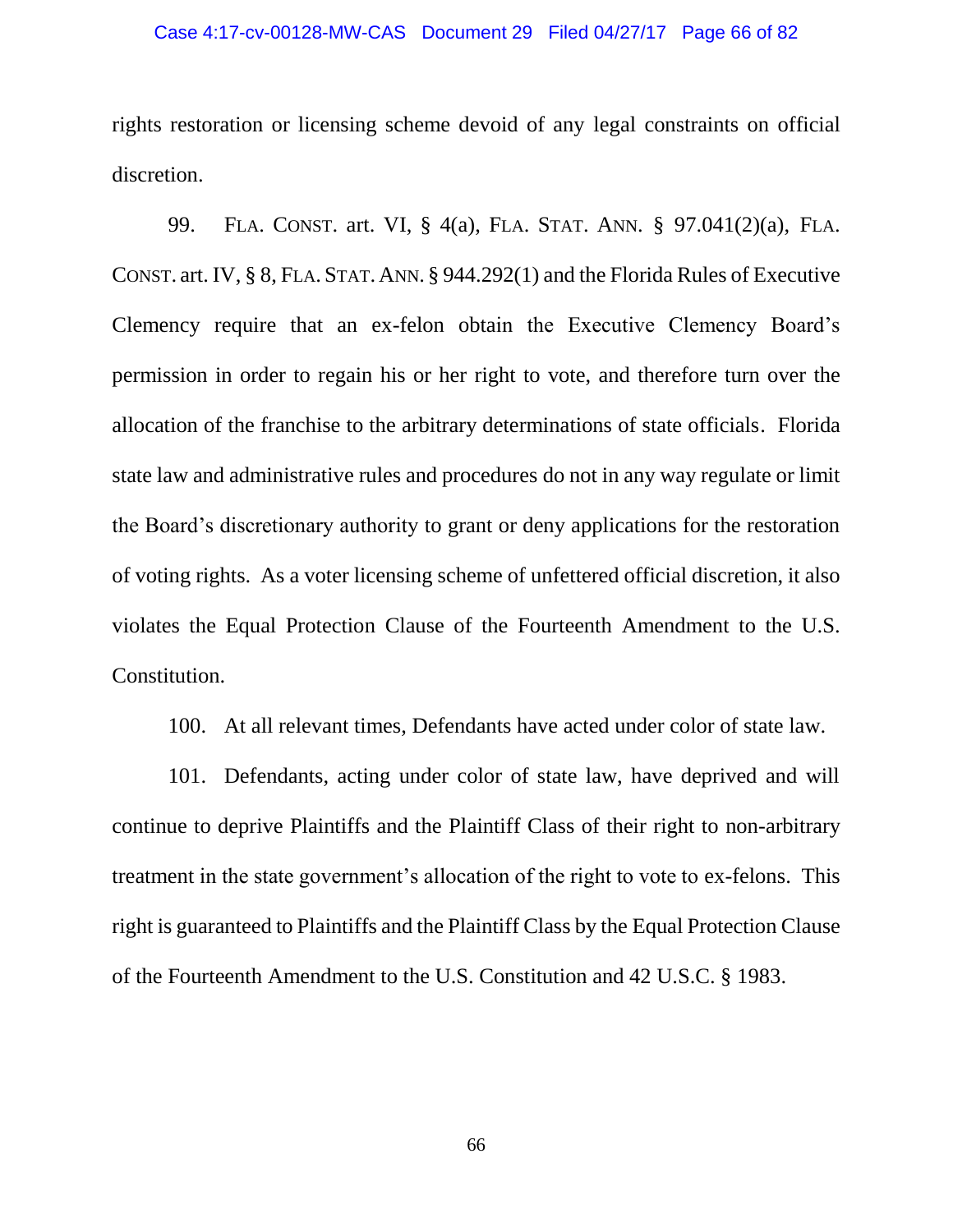### **COUNT THREE (All Plaintiffs and Plaintiff Class) (Lack of Definitive Time Limits for Determinations on Voting Rights Restoration Applications in Violation of the First Amendment to the United States Constitution and 42 U.S.C. § 1983)**

102. The factual allegations contained in the preceding paragraphs are incorporated into Count Three, as though fully set forth herein.

103. Plaintiffs assert a claim pursuant to 42 U.S.C. § 1983 for violation of the First Amendment to the U.S. Constitution.

104. The First Amendment provides that: "Congress shall make no law . . . abridging the freedom of speech, or of the press; or the right of the people peaceably to assemble, and to petition the Government for a redress of grievances." U.S. CONST. amend. I, § 1.

105. The First Amendment protects the right to vote because voting is both a form of speech or expressive conduct and a means of political association. *Doe v. Reed*, 561 U.S. 186, 195-96 & n.1 (2010); *id*. at 224 (Scalia, J., concurring) ("We have acknowledged the existence of a First Amendment interest in voting . . .") (citing *Burdick v. Takushi*, 504 U.S. 428 (1992)); *California Democratic Party v. Jones*, 530 U.S. 567, 574 (2000); *Timmons v. Twin Cities Area New Party*, 520 U.S. 351, 354-57 (1997); *McIntyre v. Ohio Elections Comm'n*, 514 U.S. 334, 341-43 (1995); *Burdick v. Takushi*, 504 U.S. 428, 434, 437-39 (1992); *Norman v. Reed*, 502 U.S. 279, 288-90 (1992); *Tashjian v. Republican Party of Connecticut*, 479 U.S.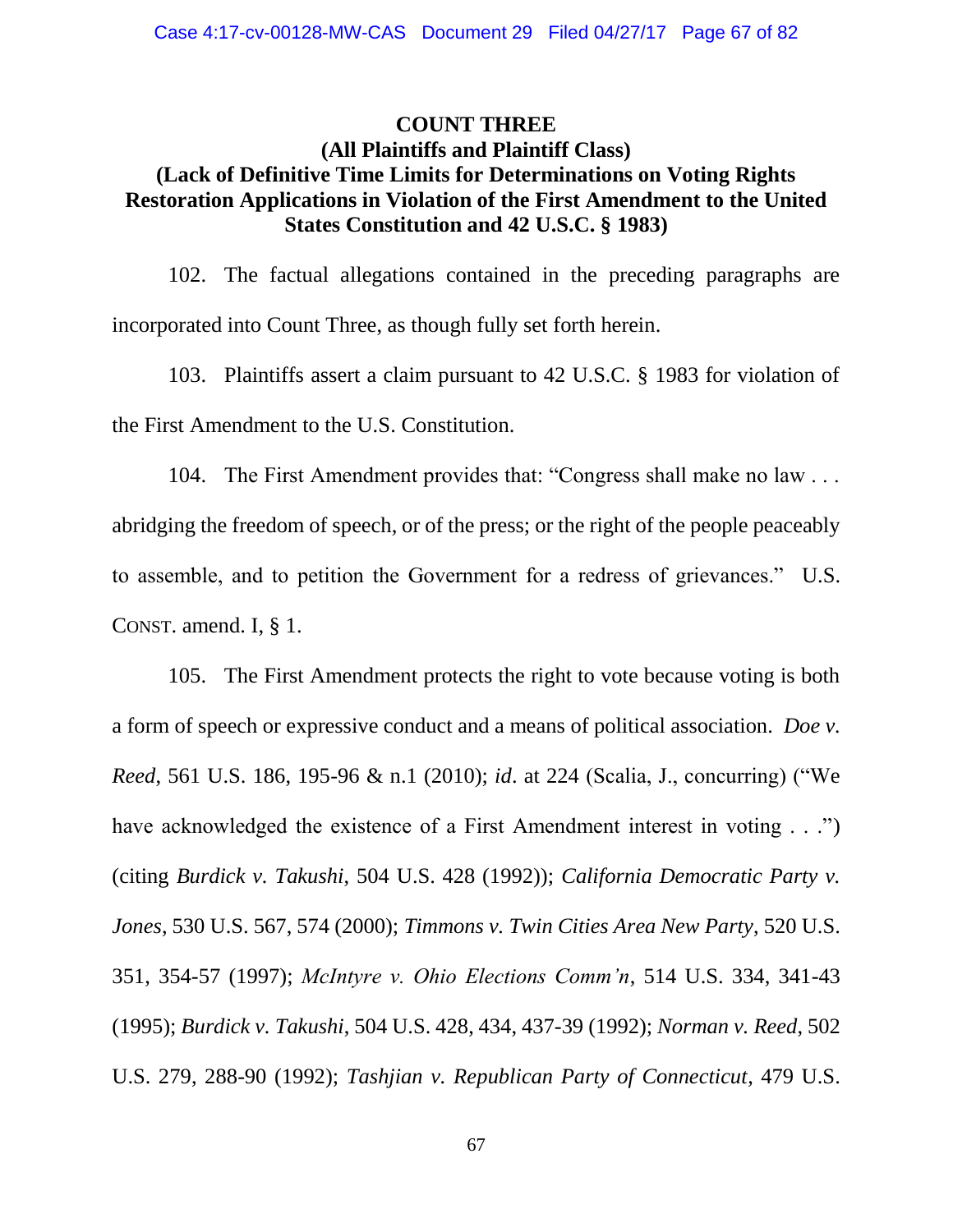208, 214-17 (1986); *Munro v. Socialist Workers Party*, 479 U.S. 189, 193, 199 (1986); *Anderson v. Celebrezze*, 460 U.S. 780, 787-89 (1983); *Illinois State Bd. of Elections v. Socialist Workers Party*, 440 U.S. 173, 184 (1979); *Storer v. Brown*, 415 U.S. 724, 728-29 (1974); *Kusper v. Pontikes*, 414 U.S. 51, 56-58 (1973); *Williams v. Rhodes*, 393 U.S. 23, 30-31 (1968). Because registration is a prerequisite to and/or enables voting in primary and general elections, it too is protected by the First Amendment. *See Nixon v. Shrink Missouri Government PAC*, 528 U.S. 377, 400 (2000) (Breyer, J., concurring) ("[A] decision to contribute money to a campaign is a matter of First Amendment concern—not because money *is* speech (it is not); but because it *enables* speech.") (emphasis in original).

106. First Amendment doctrine clearly holds that "a prior restraint that fails to place limits on the time within which the decisionmaker must issue the license is impermissible." *FW/PBS, Inc. v. City of Dallas*, 493 U.S. 215, 226 (1990) (citing *Freedman v. State of Maryland*, 380 U.S. 51, 59 (1965)). "Where the licensor has unlimited time within which to issue a license, the risk of arbitrary suppression is as great as the provision of unbridled discretion. A scheme that fails to set reasonable time limits on the decisionmaker creates the risk of indefinitely suppressing permissible speech." *Id*. at 227; *see also Riley v. Nat'l Fed'n of the Blind of North Carolina, Inc.*, 487 U.S. 781, 802 (1988) ("[D]elay compels the speaker's silence.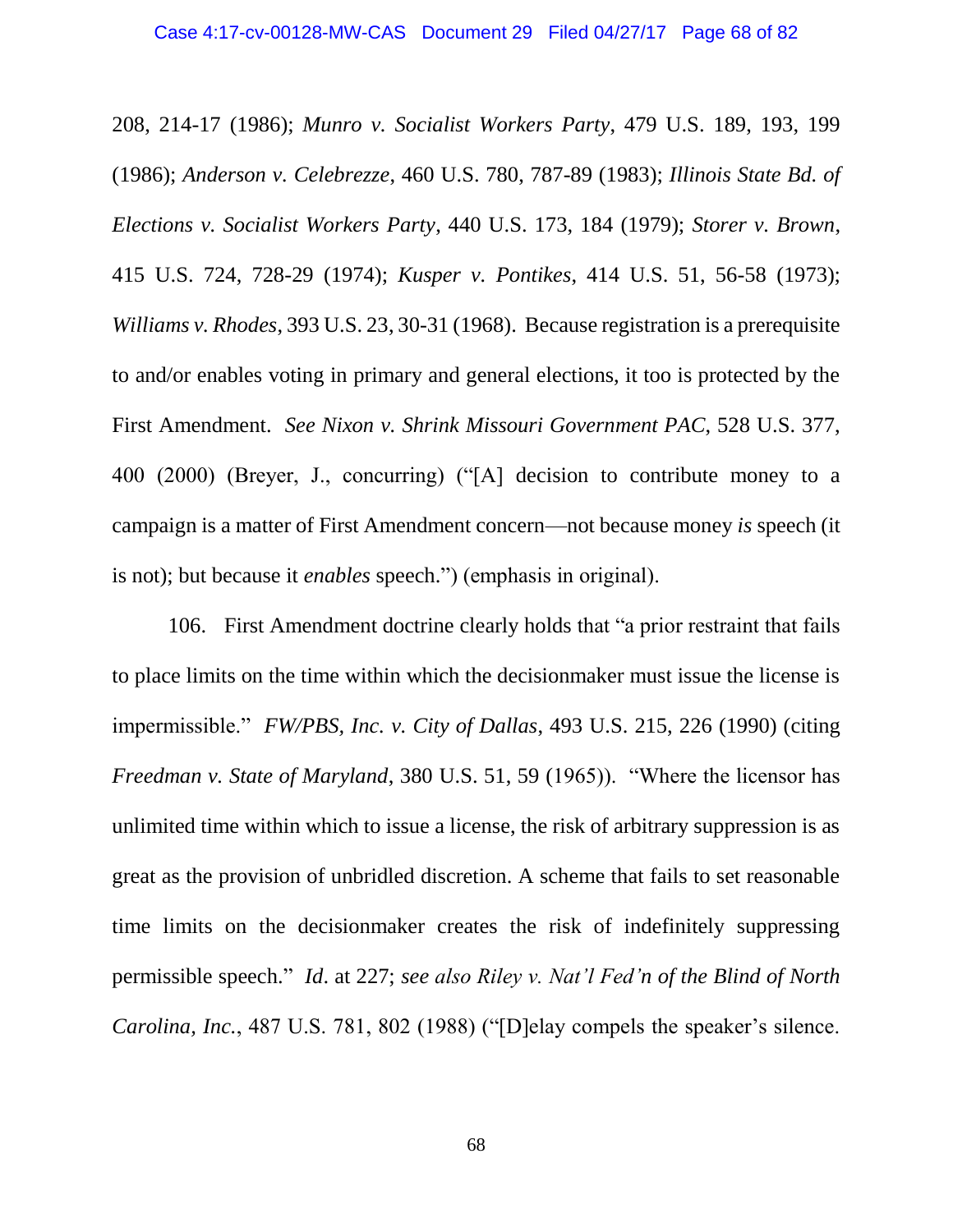Under these circumstances, the licensing provision cannot stand."); *United States v. Frandsen*, 212 F.3d 1231, 1238-40 (11th Cir. 2000).

107. Florida's Executive Clemency Board is not bound by any reasonable, definite time limits in processing and reaching final decisions on applications for the restoration of civil rights. Florida state law and the Rules of Executive Clemency are devoid of any such time limits for granting or denying ex-felon applicants their right or license to vote.

108. Upon information and belief, ex-felon applicants for restoration of voting rights may wait as many as ten years to finally receive notice of a hearing and/or a determination on their applications. The backlog stood at 10,513 applicants as of March 1, 2017. Other restoration applicants may be scheduled for a hearing within months of applying. Though the significant backlog of applicants is making longer delays more common, the Executive Clemency Board and the Office of Executive Clemency may still process individual restoration applications at their own chosen speed and may deliberately fast-track selective applicants while delaying others.

109. Since no provision in Florida state law, including the Rules of Executive Clemency, requires the Board to process and adjudicate an application for restoration of civil rights within a definite, reasonable time period, FLA. CONST. art. VI, § 4(a), FLA. STAT. ANN. § 97.041(2)(a), FLA. CONST. art. IV, § 8, FLA. STAT.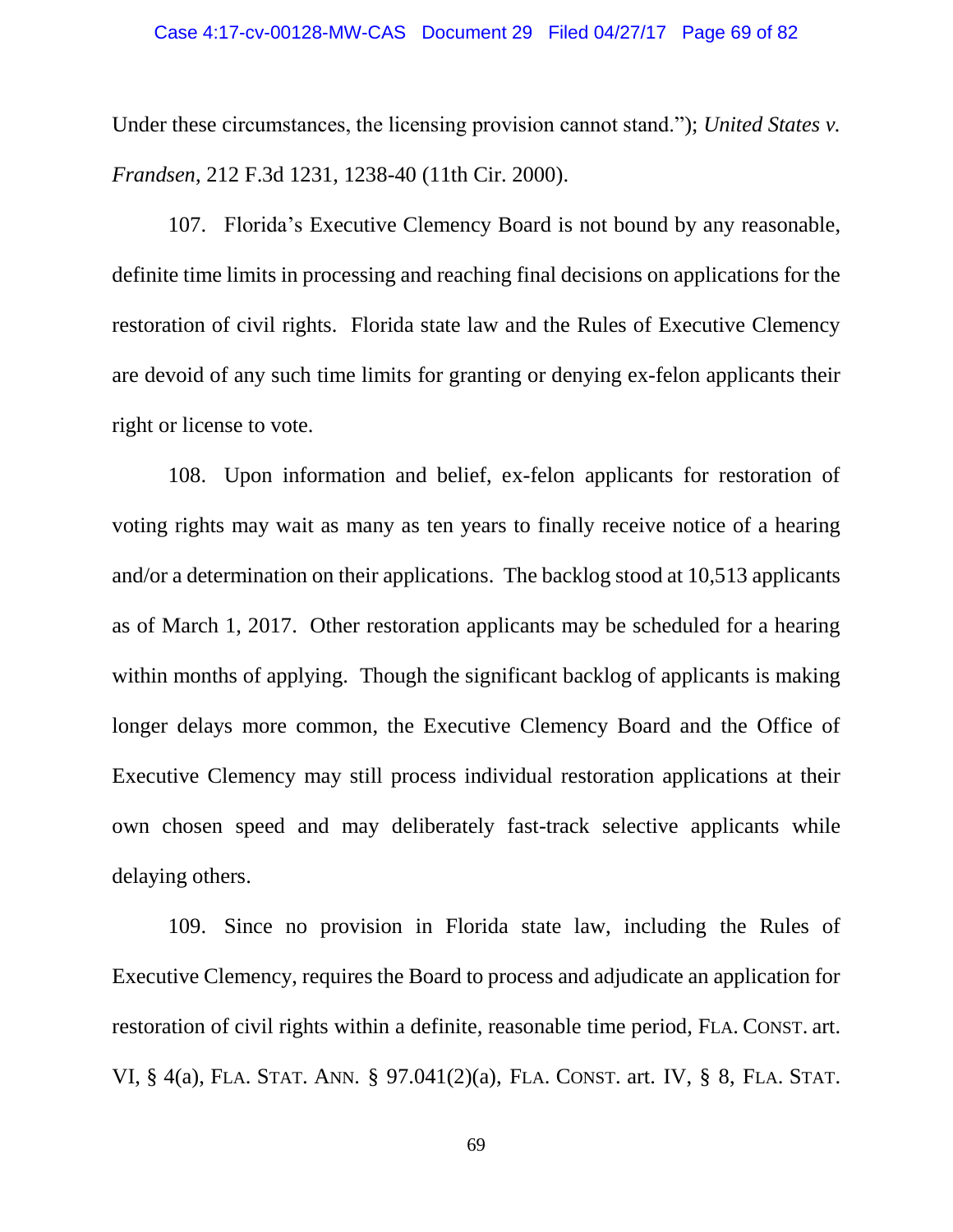ANN. § 944.292(1) and the Florida Rules of Executive Clemency create the risk of arbitrary delays and arbitrary continued disenfranchisement and therefore violate the First Amendment.

110. FLA. CONST. art. VI, § 4(a), FLA. STAT. ANN. § 97.041(2)(a), FLA. CONST. art. IV, § 8, FLA. STAT. ANN. § 944.292(1) and the Florida Rules of Executive Clemency require that an ex-felon obtain the Executive Clemency Board's permission in order to regain his or her right to vote, and therefore impose a prior restraint on First Amendment-protected voting. Florida state law and administrative rules and procedures contain no time constraints on the Board's processing of and determinations regarding applications for the restoration of voting rights, making the system prone to arbitrary treatment. As a scheme of unfettered official discretion with no reasonable time limits, Florida's voting rights restoration process violates the First Amendment to the U.S. Constitution.

111. At all relevant times, Defendants have acted under color of state law.

112. Defendants, acting under color of state law, have deprived and will continue to deprive Plaintiffs and the Plaintiff Class of their right to an ex-felon voting rights restoration scheme with definite time limits on the Board's ultimate determinations, which is guaranteed to Plaintiffs and the Plaintiff Class by the First Amendment to the U.S. Constitution and 42 U.S.C. § 1983.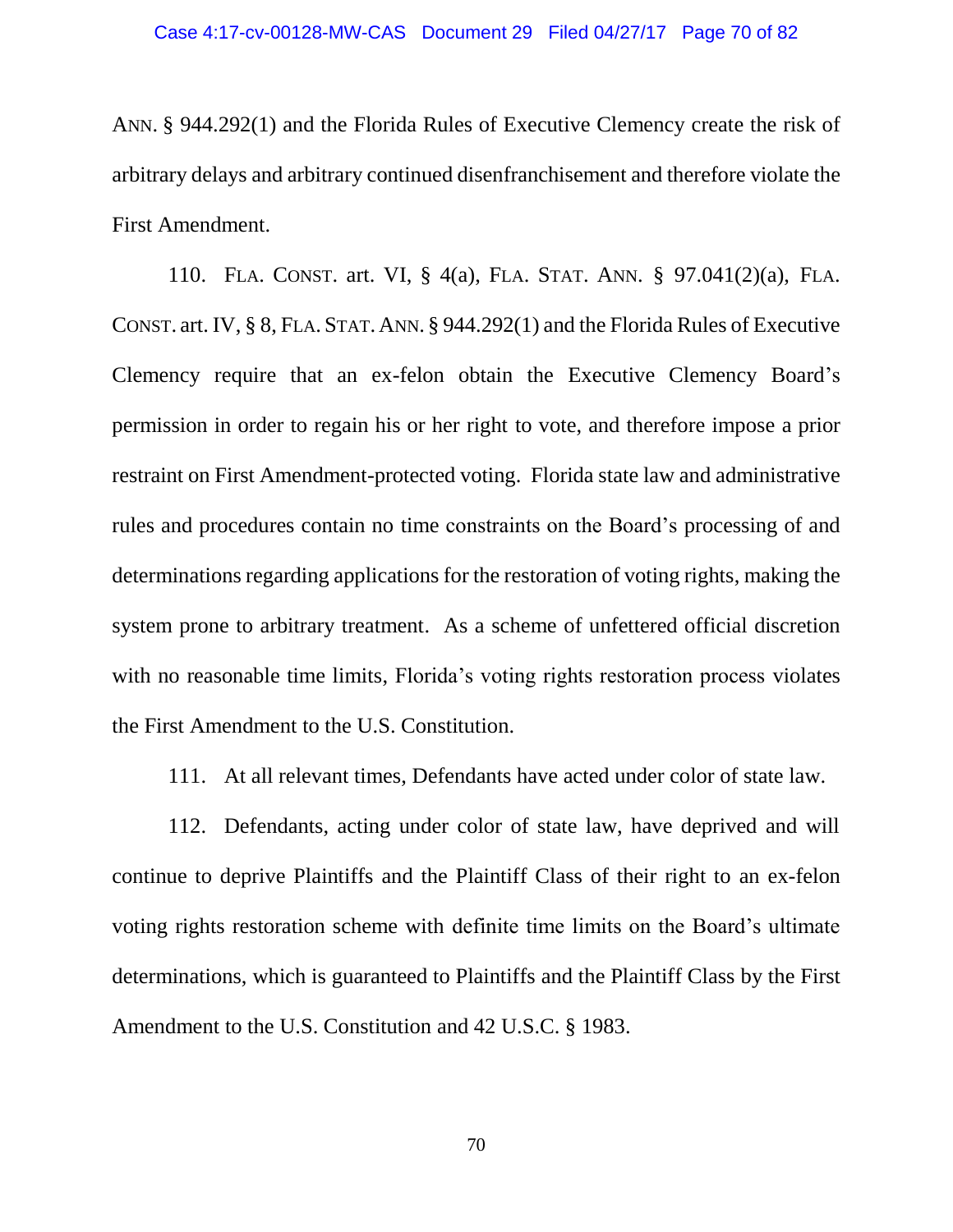## **COUNT FOUR**

## **(Plaintiff Yraida Leonides Guanipa and Subclass A) (Undue Burden on the Right to Vote in Violation of the First and Fourteenth Amendments to the U.S. Constitution and 42 U.S.C. § 1983)**

113. The factual allegations contained in the preceding paragraphs are

incorporated into Count Four, as though fully set forth herein.

114. Under the First and Fourteenth Amendments to the U.S. Constitution,

any burden on the right to vote must be balanced against a state's interest in that

requirement. The Supreme Court has set forth the following test:

[T]he rigorousness of our inquiry into the propriety of a state election law depends upon the extent to which a challenged regulation burdens First and Fourteenth Amendment rights. Thus, as we have recognized when those rights are subjected to "severe" restrictions, the regulation must be "narrowly drawn to advance a state interest of compelling importance." *Norman v. Reed*, 502 U.S. 279, 289, 112 S.Ct. 698, 705, 116 L.Ed.2d 711 (1992). But when a state election law provision imposes only "reasonable, nondiscriminatory restrictions" upon the First and Fourteenth Amendment rights of voters, "the State's important regulatory interests are generally sufficient to justify" the restrictions. *Anderson*, 460 U.S., at 788, 103 S.Ct., at 1569–1570; *see also id*., at 788–789, n. 9, 103 S.Ct., at 1569–1570, n. 9.

*Burdick v. Takushi*, 504 U.S. 428, 434 (1992).

115. Florida Rules of Executive Clemency 9 and 10 impose 5- and 7-year waiting periods, respectively, on ex-felons who seek to regain their right to vote. An ex-felon must wait out this de facto second sentence before he or she can even apply for restoration of his or her right to vote. This is a severe restriction on the right to vote which is not justified by or narrowly drawn to any state interest of compelling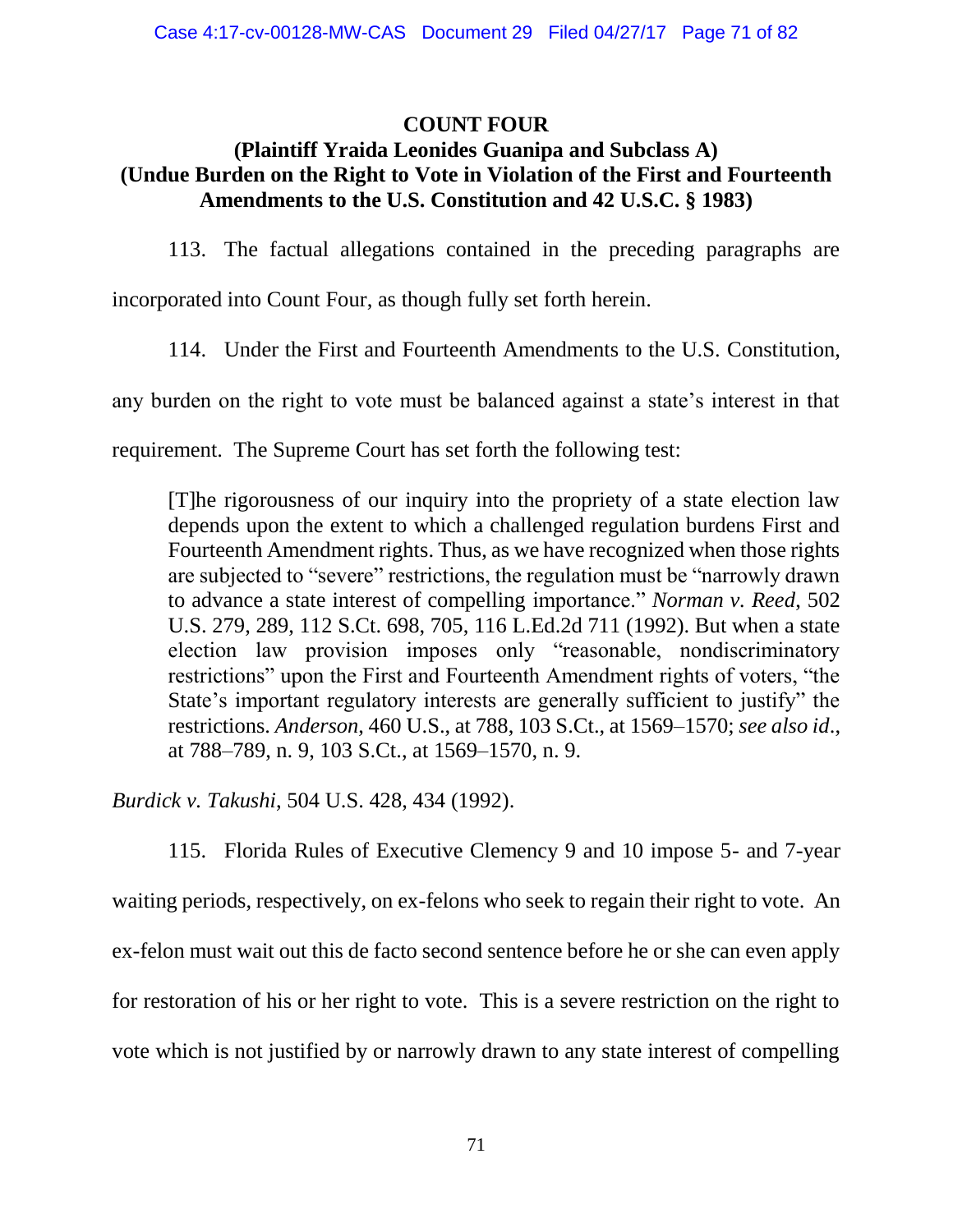#### Case 4:17-cv-00128-MW-CAS Document 29 Filed 04/27/17 Page 72 of 82

importance. At a minimum though, the pre-application waiting periods restrict the right to vote but cannot be justified by any important regulatory interest.

116. These ex-felons have already served their court-imposed sentences including any period of parole, probation, supervised release and/or community control. Additionally, applicants for restoration of civil rights often languish in the Executive Clemency Board's backlog for years after they apply. Therefore, the state's interest in imposing an additional waiting period before the disenfranchised ex-felon can apply for re-enfranchisement is neither compelling nor important.

117. Florida Rules of Executive Clemency 9 and 10 impose severely restrictive waiting periods on Plaintiff Yraida Leonides Guanipa and Subclass A members before they can even seek the Executive Clemency Board's permission in order to regain their voting rights. Since these waiting periods are not justified by any compelling or important state interest, they violate the First and Fourteenth Amendments to the U.S. Constitution.

118. But for the waiting periods imposed by Florida Rules of Executive Clemency 9 and 10, Plaintiff Ms. Guanipa and Subclass A members would be able to apply to the Executive Clemency Board for the restoration of their voting rights upon the completion of their sentences, including any period of parole, probation, supervised release and/or community control. At present, they are barred from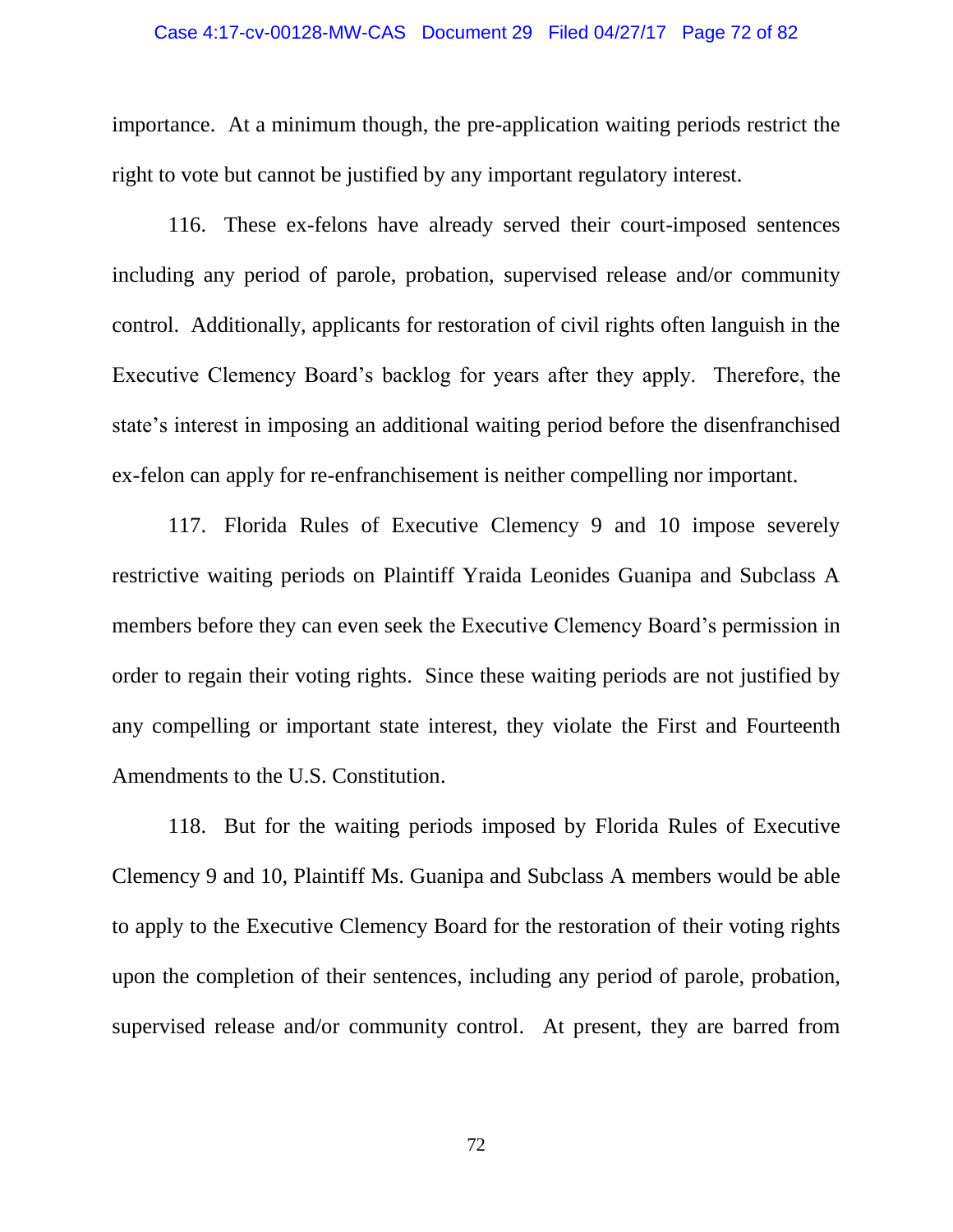applying until 5 or 7 additional years elapse and therefore deprived of even an opportunity to regain their voting rights.

119. At all relevant times, Defendants have acted under color of state law.

120. Defendants, acting under color of state law, have unduly burdened and will continue to unduly burden Plaintiff Yraida Leonides Guanipa and Subclass A members' rights to vote, thereby depriving them of an opportunity to regain their voting rights. The right to vote free of undue burdens is guaranteed to Plaintiff Ms. Guanipa and Subclass A by the First and Fourteenth Amendments to the U.S. Constitution and 42 U.S.C. § 1983.

## **PRAYER FOR RELIEF**

Plaintiffs, the Plaintiff Class, and Subclass A respectfully request that this Court:

- (a) Assume jurisdiction over this matter;
- (b) Certify this matter as a class action pursuant to Rules  $23(a)$  and  $23(b)(2)$ of the Federal Rules of Civil Procedure;
- (c) Appoint counsel as class counsel pursuant to Federal Rule of Civil Procedure  $23(g)$ ;
- (d)Declare that Florida's requirement in FLA. CONST. art. VI, § 4(a), FLA. STAT. ANN. § 97.041(2)(a), FLA. CONST. art. IV, § 8, FLA. STAT. ANN. § 944.292(1) and the Florida Rules of Executive Clemency that a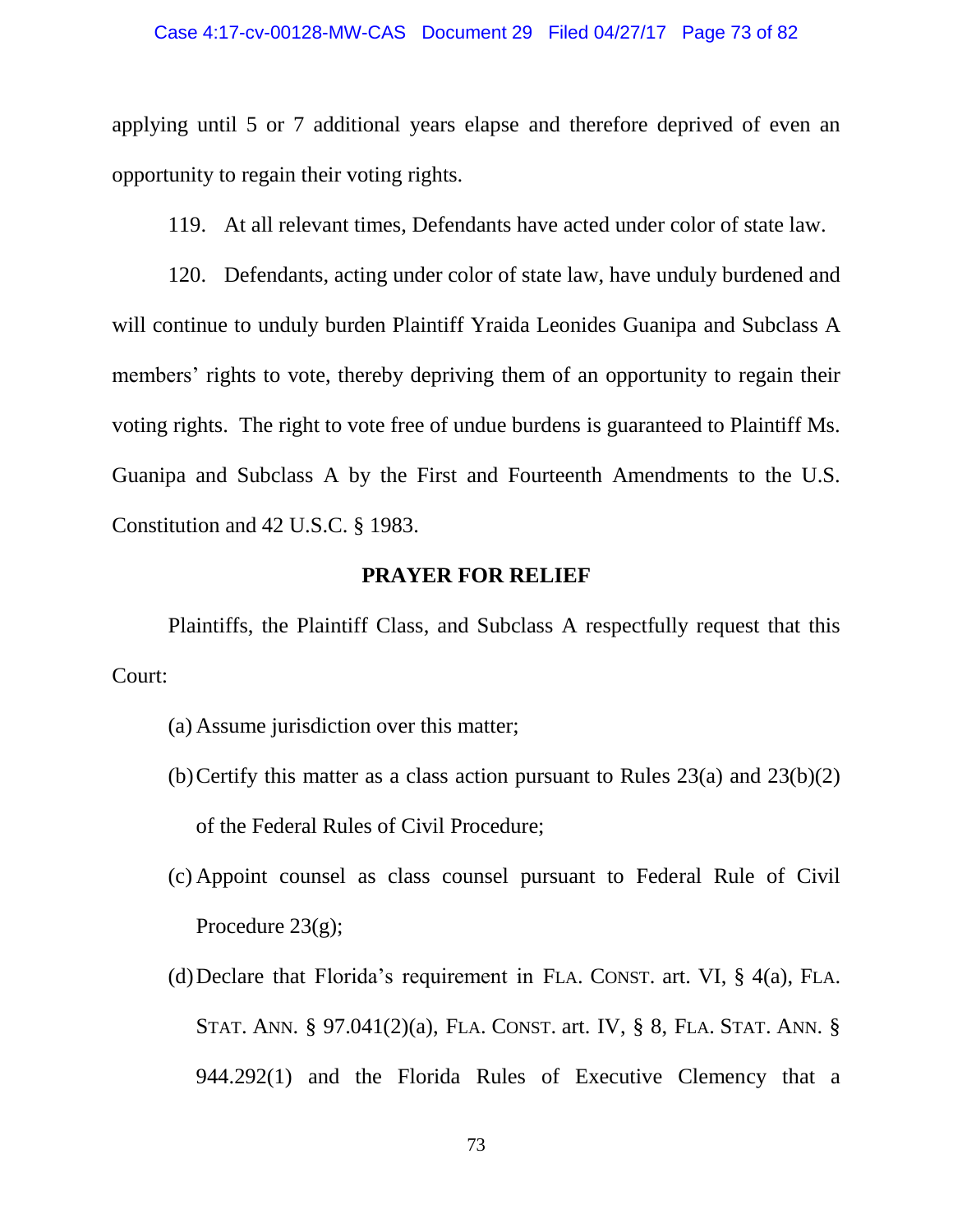disenfranchised ex-felon must petition the Governor and his Cabinet sitting as the Executive Clemency Board for the restoration of his or her right to vote, violates the First and Fourteenth Amendments to the United States Constitution as to the right to vote;

(e) Issue a permanent injunction, enjoining Defendants Governor of Florida Rick Scott, Attorney General of Florida Pam Bondi, Chief Financial Officer of Florida Jeff Atwater, Commissioner of Agriculture Adam H. Putnam, the members of the State Executive Clemency Board, Secretary of State Ken Detzner, Secretary of the Department of Corrections Julie L. Jones, Commissioner and Chair of the Florida Commission on Offender Review Melinda N. Coonrod, Commissioner of the Florida Commission on Offender Review Richard D. Davison, Commissioner of the Florida Commission on Offender Review David A. Wyant, and Coordinator for the Office of Executive Clemency of the Florida Commission on Offender Review Julia McCall, their respective agents, officers, employees, successors, and all persons acting in concert with them (collectively, "Defendants") from enforcing FLA.CONST. art. VI, § 4(a), FLA. STAT. ANN. § 97.041(2)(a), FLA.CONST. art. IV, § 8, FLA. STAT. ANN. § 944.292(1) and the Florida Rules of Executive Clemency as to Plaintiff Class members' right to vote;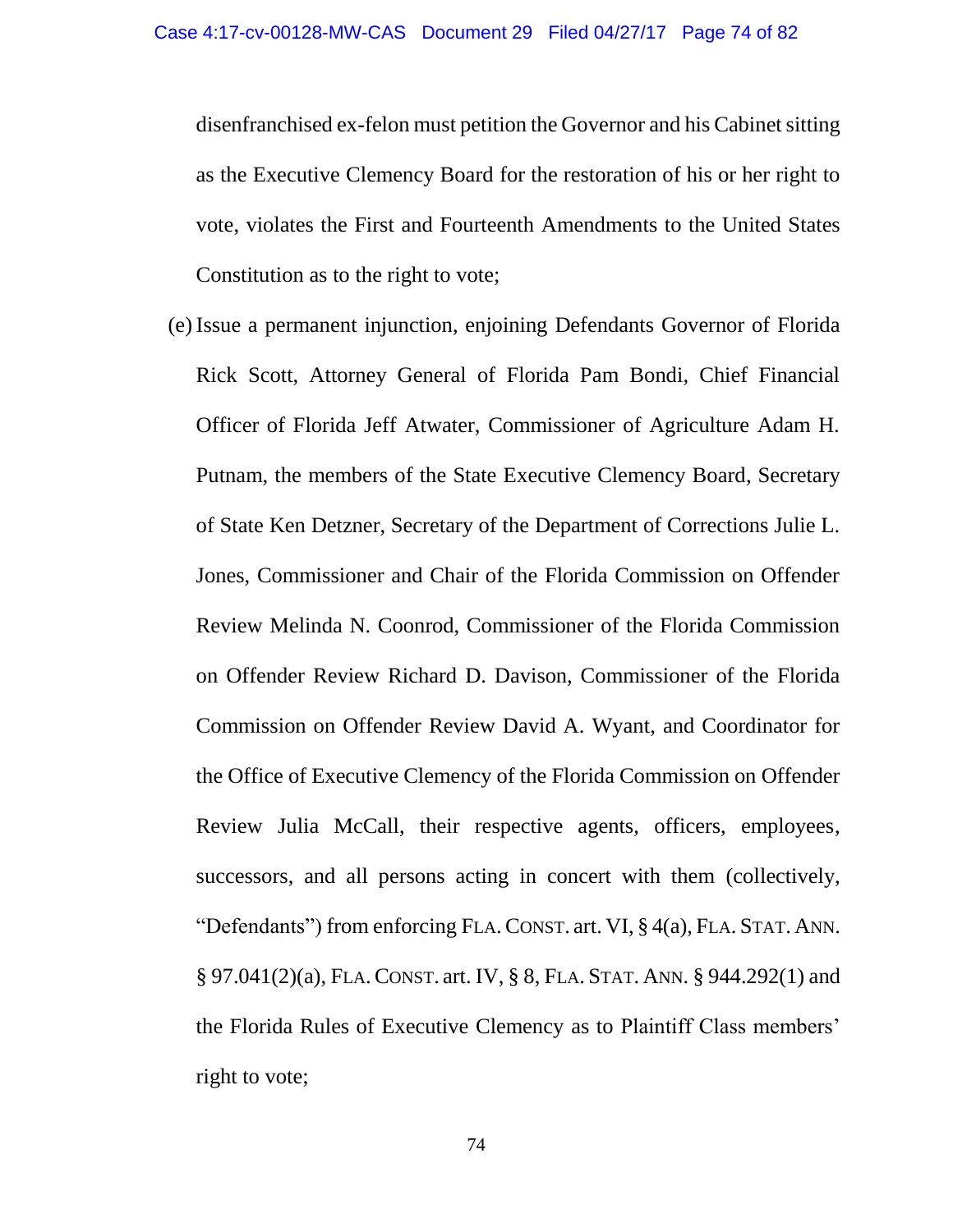- (f) Issue a permanent injunction, enjoining Defendants from requiring Plaintiff Class members to petition the Executive Clemency Board for and secure the restoration of their voting rights – pursuant to FLA. CONST. art. VI, § 4(a), FLA. STAT. ANN. § 97.041(2)(a), FLA. CONST. art. IV, § 8, FLA. STAT. ANN. § 944.292(1) and the Florida Rules of Executive Clemency.
- (g)Issue a permanent injunction, enjoining Defendants from denying any member of the Plaintiff Class the right to register to vote and cast a ballot in the State of Florida on the grounds of his or her prior felony convictions;
- (h)Issue a permanent injunction requiring Defendants Governor of Florida Rick Scott, Attorney General of Florida Pam Bondi, Chief Financial Officer of Florida Jeff Atwater, Commissioner of Agriculture Adam H. Putnam, the members of the State Executive Clemency Board, their respective agents, officers, employees, successors, and all persons acting in concert with them, to revise the Florida Rules for Executive Clemency, the Application for Clemency, and the Executive Clemency Board's website to reflect that Plaintiff Class members may register to vote and vote upon completion of their sentences;
- (i) Issue a permanent injunction requiring Defendant Secretary of State Detzner, his respective agents, officers, employees, successors, and all persons acting in concert with him, including but not limited to all of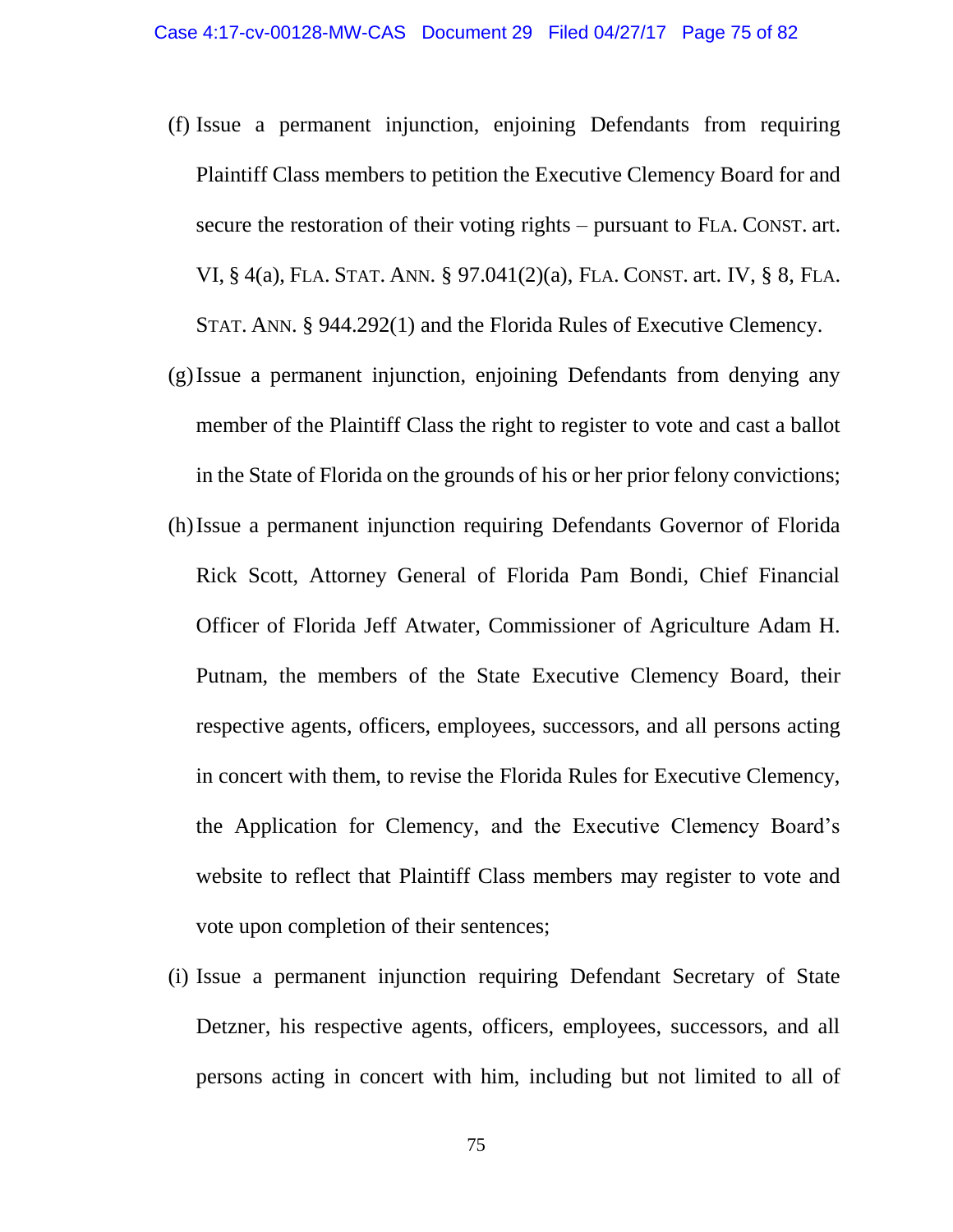Florida's County Supervisors of Elections, to revise all paper and electronic materials including the Florida Voter Registration Application, the Secretary of State's website, and the County Supervisors of Elections websites to reflect that Plaintiff Class members may register to vote and vote upon completion of their sentences; to provide revised training and guidance for the County Supervisors of Elections and their staff on the judgment in this case; to e-mail and mail notices to the County Supervisors of Elections announcing the judgment in this case; and to issue a directive to the County Supervisors of Elections instructing them not to reject the voter registration applications or votes of any Plaintiff Class members on account of their prior felony convictions;

(j) Issue a permanent injunction requiring Secretary of the Department of Corrections ("DOC") Julie L. Jones, her respective agents, officers, employees, successors, and all persons acting in concert with her, to inform all individuals released from DOC custody with no further period of parole, probation, supervised release and/or community control that they can register to vote and vote; to inform all individuals released from DOC custody subject to a period of parole, probation, supervised release and/or community control that they will be able to register to vote and vote once they complete their sentences including parole, probation, supervised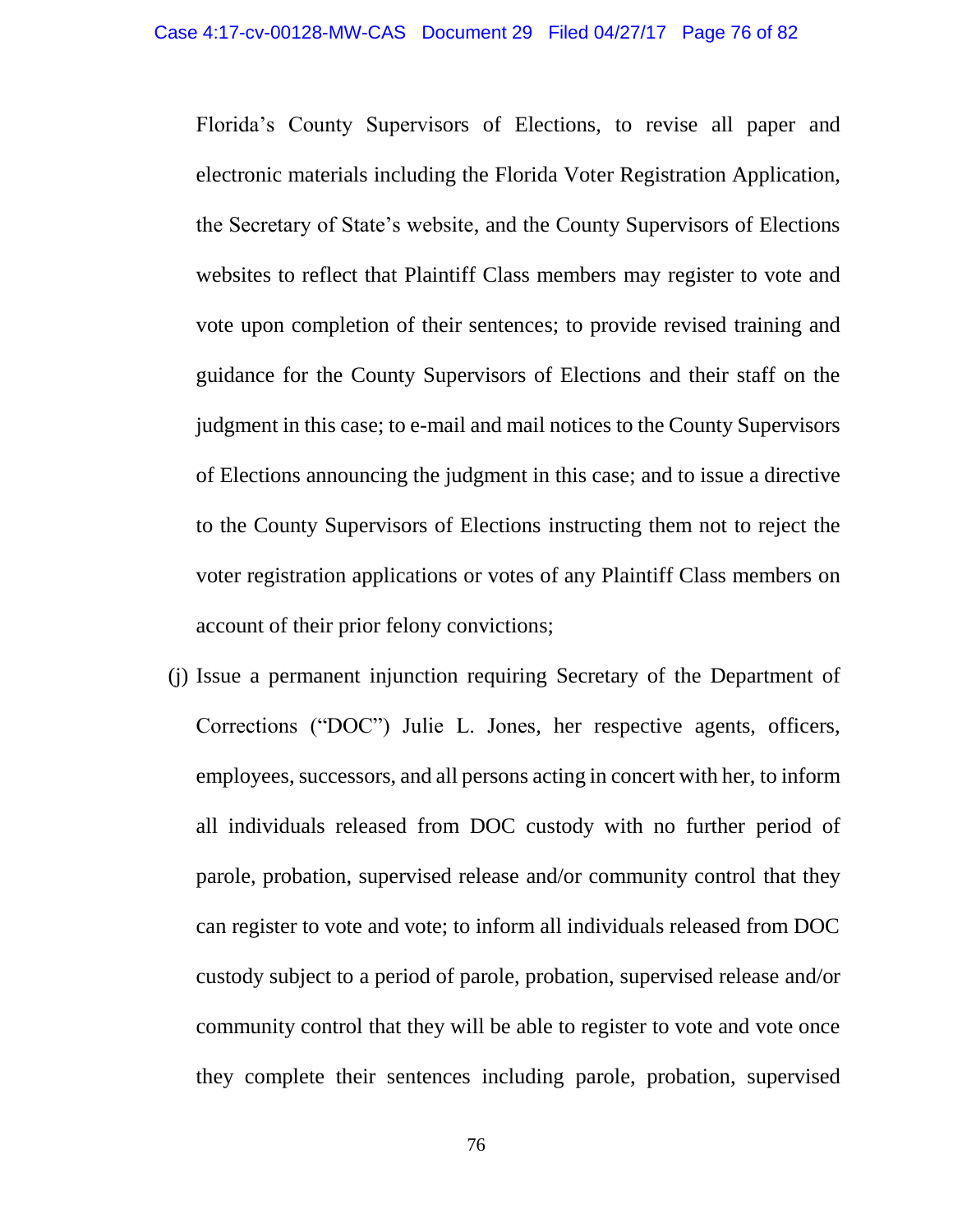release and/or community control; and on a monthly basis, to send to the Florida Secretary of State's office and the Florida Commission on Offender Review e-mailed and paper copies of the full list of names and personally identifying information of all ex-felons who have completed their sentences including any period of parole, probation, supervised release and/or community control in the previous month;

(k)Issue a permanent injunction requiring Commissioner and Chair of the Florida Commission on Offender Review Melinda N. Coonrod, Commissioner of the Florida Commission on Offender Review Richard D. Davison and Commissioner of the Florida Commission on Offender Review David A. Wyant, their respective agents, officers, employees, successors, and all persons acting in concert with them, to ensure all communications with ex-felons inform all pending and new applicants for restoration of civil rights that their rights to vote have been automatically restored upon completion of sentence, their applications are moot as to the right to vote but not as to the right to serve on a jury or the right to run for public office, and that they are now qualified to register to vote and vote in the State of Florida; and directing the Commissioners to revise the website of the Florida Commission on Offender Review to reflect the judgment in this case;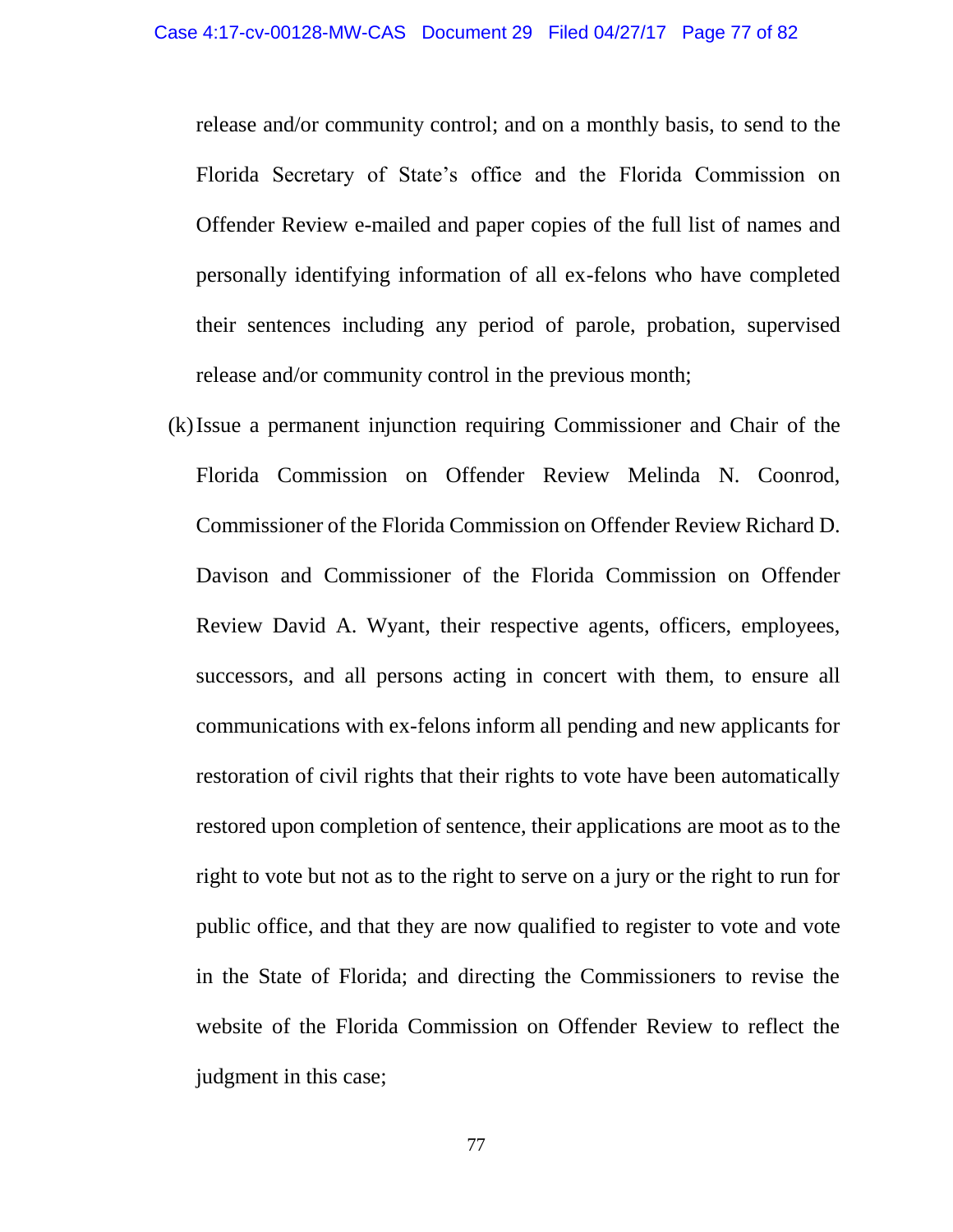- (l) Issue a permanent injunction requiring Coordinator for the Office of Executive Clemency of the Florida Commission on Offender Review Julia McCall, her respective agents, officers, employees, successors, and all persons acting in concert with her, to inform all pending and new applicants for restoration of civil rights that their rights to vote have been automatically restored upon completion of their sentences, their applications are moot as to the right to vote but not as to the right to serve on a jury or the right to run for public office, and that they are now qualified to register to vote and vote in the State of Florida;
- (m) In the alternative and only if the Court rules in favor of Plaintiffs *solely* on Count Four – declare the 5- and 7-year waiting periods in Florida Rules of Executive Clemency 9 and 10 unconstitutional in violation of the First and Fourteenth Amendments to the U.S. Constitution as to members of Subclass A of the Plaintiff Class; permanently enjoin the enforcement of these requirements by Defendants as to members of Subclass A of the Plaintiff Class; and require the Florida Department of Corrections, Commission on Offender Review and Office of Executive Clemency to revise all communications, materials, websites, applications and any other relevant internal or public-facing documents and/or materials to reflect that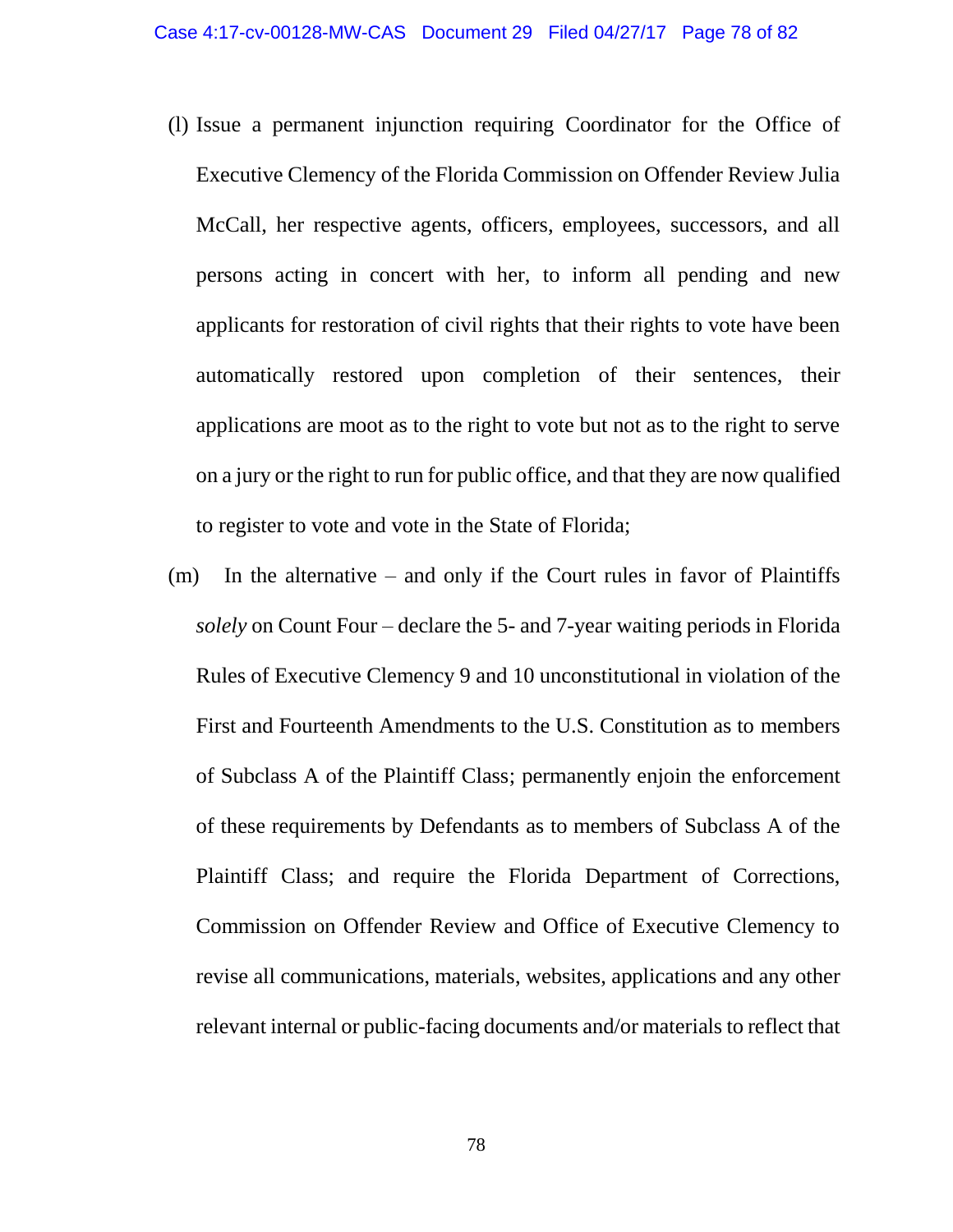Subclass A members may apply for restoration of their voting rights immediately upon completion of their sentences;

- (n)Retain jurisdiction to enforce its order;
- (o)Grant Plaintiffs their reasonable attorneys' fees and costs incurred in bringing this action pursuant to 42 U.S.C. § 1988, 28 U.S.C. § 1920, and as otherwise permitted by law; and

(p)Grant such other relief as this Court deems just and proper.

DATED: April 27, 2017 Respectfully submitted,

/s/ Jon Sherman

Jon Sherman\* D.C. Bar No. 998271 New York Bar No. 4697348 Brittnie R. Baker Florida Bar No. 119058 D.C. Bar No. 1033708 Fair Elections Legal Network 1825 K St. NW, Suite 450 Washington, DC 20006 jsherman@fairelectionsnetwork.com bbaker@fairelectionsnetwork.com Phone: (202) 331-0114

Theodore Leopold Florida Bar No. 705608 Diana L. Martin Florida Bar No. 624489 Cohen Milstein Sellers & Toll PLLC 2925 PGA Boulevard | Suite 200 Palm Beach Gardens, FL 33410 tleopold@cohenmilstein.com dmartin@cohenmilstein.com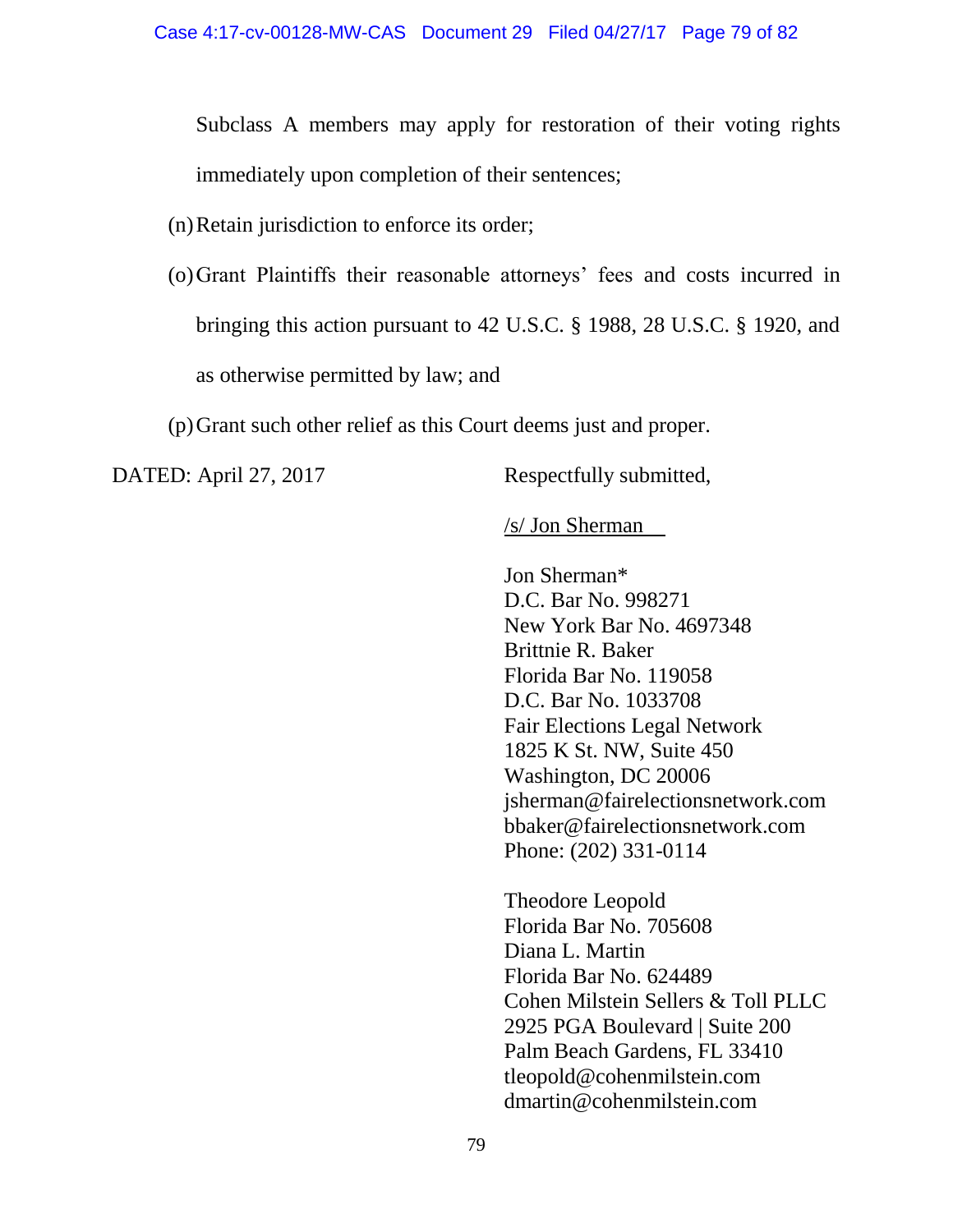phone 561.515.1400 fax 561.515.1401

\**Appearing Pro Hac Vice in the United States District Court for the Northern District of Florida*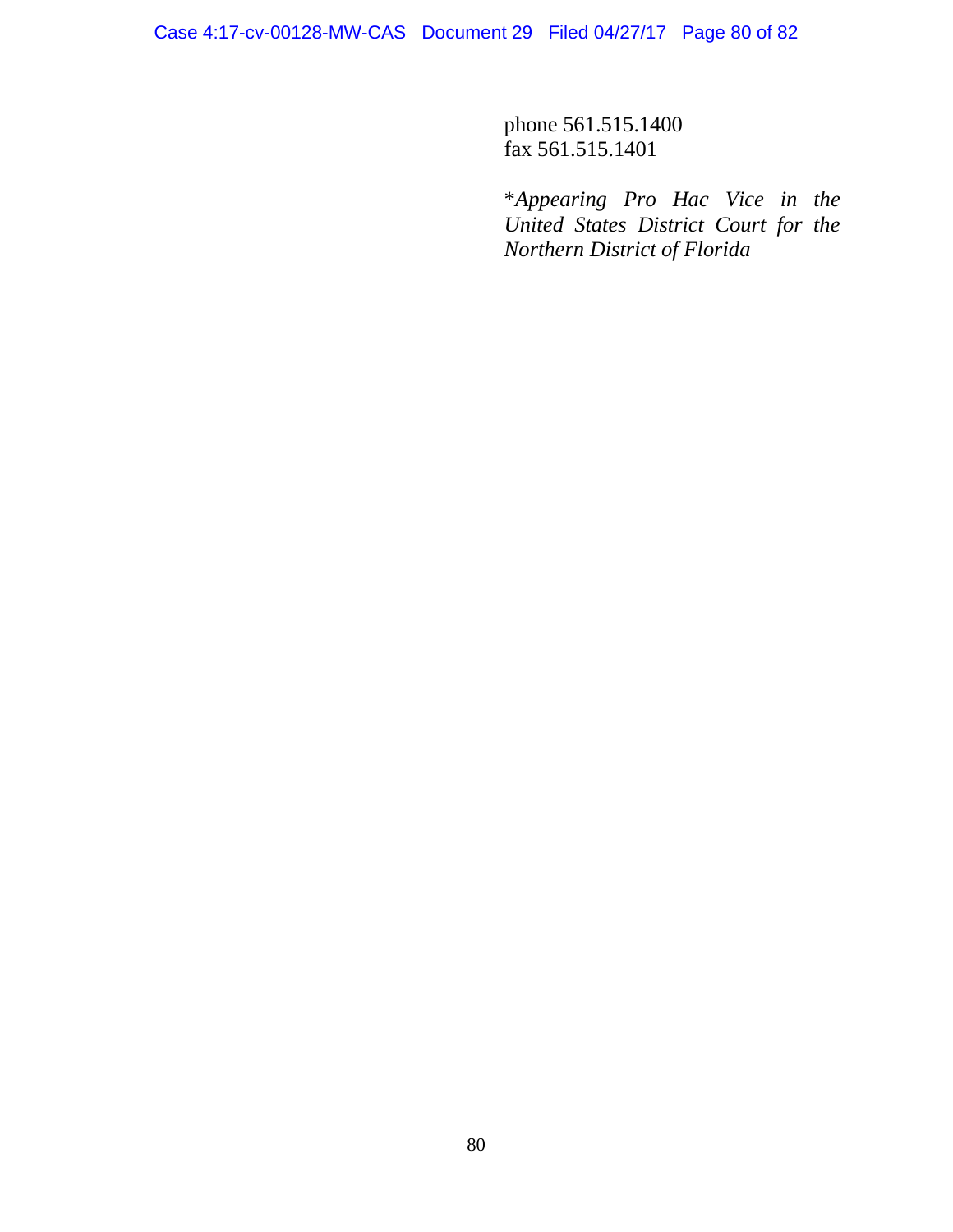## **CERTIFICATE OF SERVICE**

I hereby certify that a true and correct copy of this First Amended Complaint

was served upon the following parties via the NextGen CM/ECF system on April

27, 2017:

Ashley Davis Assistant Attorney General Fla. Bar No.: 48032 PL-01, The Capitol Tallahassee, FL 32399-1050 850-414-3300, ext. 3887 850-414-9650 (fax) Ashley.davis@myfloridalegal.com chanda.johnson@myfloridalegal.com

Jonathan Alan Glogau Chief, Complex Litigation Florida Bar # 371823 Office of the Attorney General PL-01, The Capitol Tallahassee, FL 32399-1050 850-414-3300 Jon.glogau@myfloridalegal.com chanda.johnson@myfloridalegal.com

Jordan E. Pratt Office of the Attorney General – Tallahassee FL The Capitol STE PL-01 400 S Monroe St. Tallahassee, FL 32399 850-414-3300 Email: jordan.pratt@myfloridalegal.com

David Andrew Fugett Florida Department of State Office of General Counsel 500 S Bronough Street